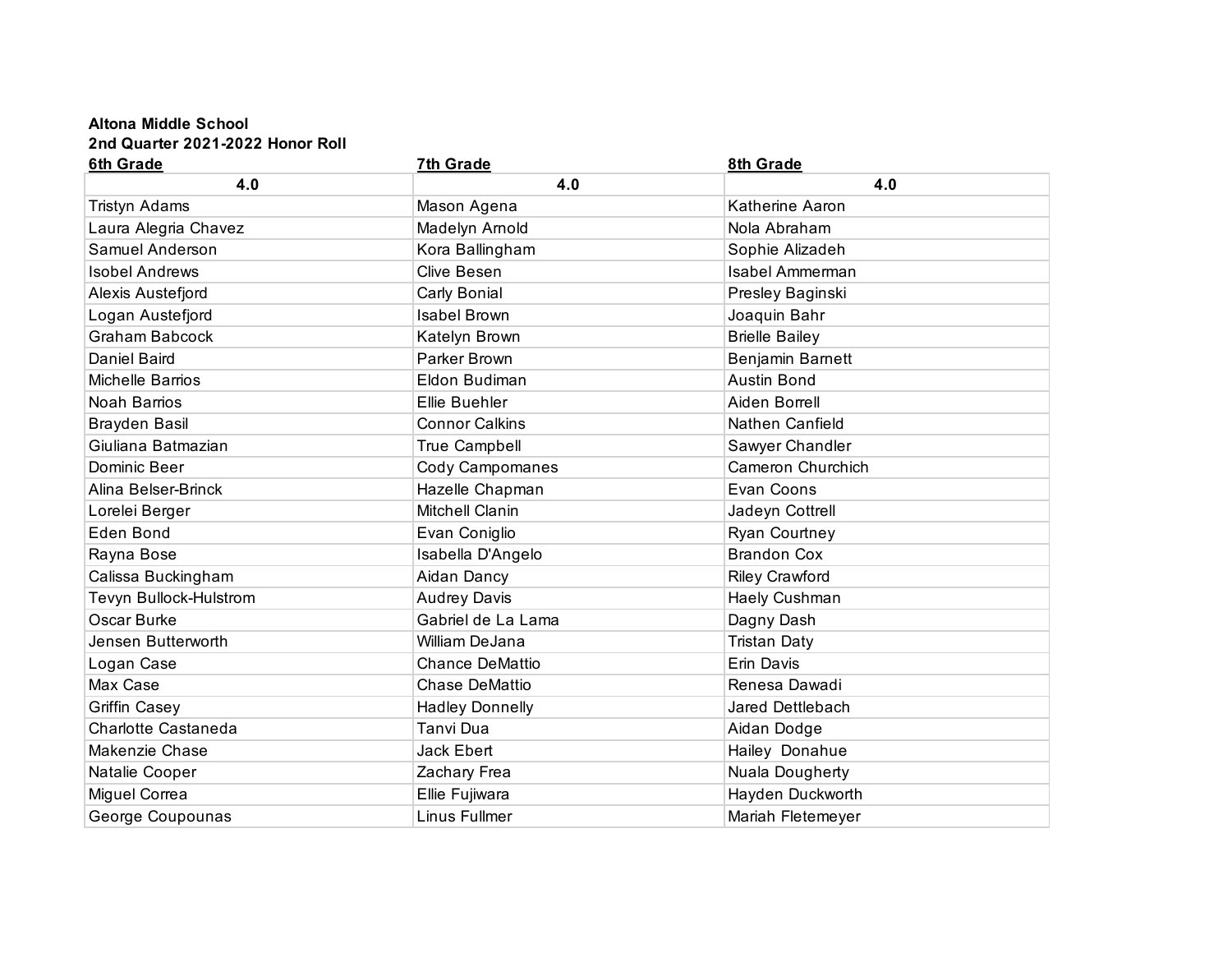| Kaia Crouthamel       | Nischal Gorla           | <b>Catherine Foote</b> |
|-----------------------|-------------------------|------------------------|
| Sierra Dancy          | Srinidhi Gorla          | Natelise Frea          |
| Leon Denolf           | Jaden Hess              | Mason Freeman          |
| Erik Digrazia         | Eden Holmes             | Jack Fry               |
| Erin Dinneen          | Kaylor Huang            | Midori Furuta          |
| Padraig Dinneen       | Nathan Jackson          | Nolan Gaccetta         |
| Miriam Dostal         | Erik Johnson            | Aanshi Gandhakwala     |
| Stella Doyle          | Shaan Karande           | Shiva Garuda           |
| Elias Druckenmiller   | Sona Karande            | Daniel Gawrych         |
| Reese Duckworth       | Gavin Kim               | Justin Ge              |
| Ronan Erb             | Evelyn Knapp            | George Gerakos         |
| Eva Erdmann           | <b>Tate Kostelecky</b>  | Quinn Ghosh            |
| Arath Estrada-Herrera | Evann Li                | <b>Blake Gorr</b>      |
| Abraham Ezzat         | Horng Cher Lim          | Savanna Heasley        |
| <b>Caleb Fahlin</b>   | Makenzie Livingston     | Jasper Helgans         |
| Ashish Fernandez      | Braeden Macchia         | Ryan Holden            |
| Kendyll Foley         | Cory Mandeville         | Lizbeth Horton         |
| Sawyer Gall           | <b>Tvarita Mathur</b>   | Porter Huff            |
| Liam Gawrych          | Aiden McEvoy            | Byoungheon Kim         |
| <b>Olive Giles</b>    | Izabella McGee          | <b>Matthew Koehler</b> |
| Owen Golliher         | <b>Bennett Meier</b>    | Claude Leonard         |
| Finn Graeden          | Chloe Meixelsperger     | Katherine Liddell      |
| Maya Graham           | <b>Wyatt Mills</b>      | <b>Chloe Lisonbee</b>  |
| Lillia Grant          | Seth Morrin             | Leila Mahvan           |
| Jasper Gresham        | Owen Morrow             | Nadia Mahvan           |
| Matilda Groeninger    | Hasini Nedunuri         | Peyton Martin          |
| Leon Gutierrez        | <b>Hailey Novacek</b>   | Amelia Masson          |
| <b>Rylan Hayes</b>    | <b>Bradford Olivier</b> | Logan Mault            |
| Vivian Holloran       | <b>Brooklyn Olivier</b> | Whitney McVeigh        |
| William Johnston      | Soffia Orona            | Kadin Mitchell         |
| Awa Samira Kabore     | Michael Ortiz           | Ella Munsat            |
| Charlotte Kelley      | Mason Otten             | Daisy O'Brien          |
| Winslow Kiefer        | <b>Shaffer Piersol</b>  | Ava Orvis              |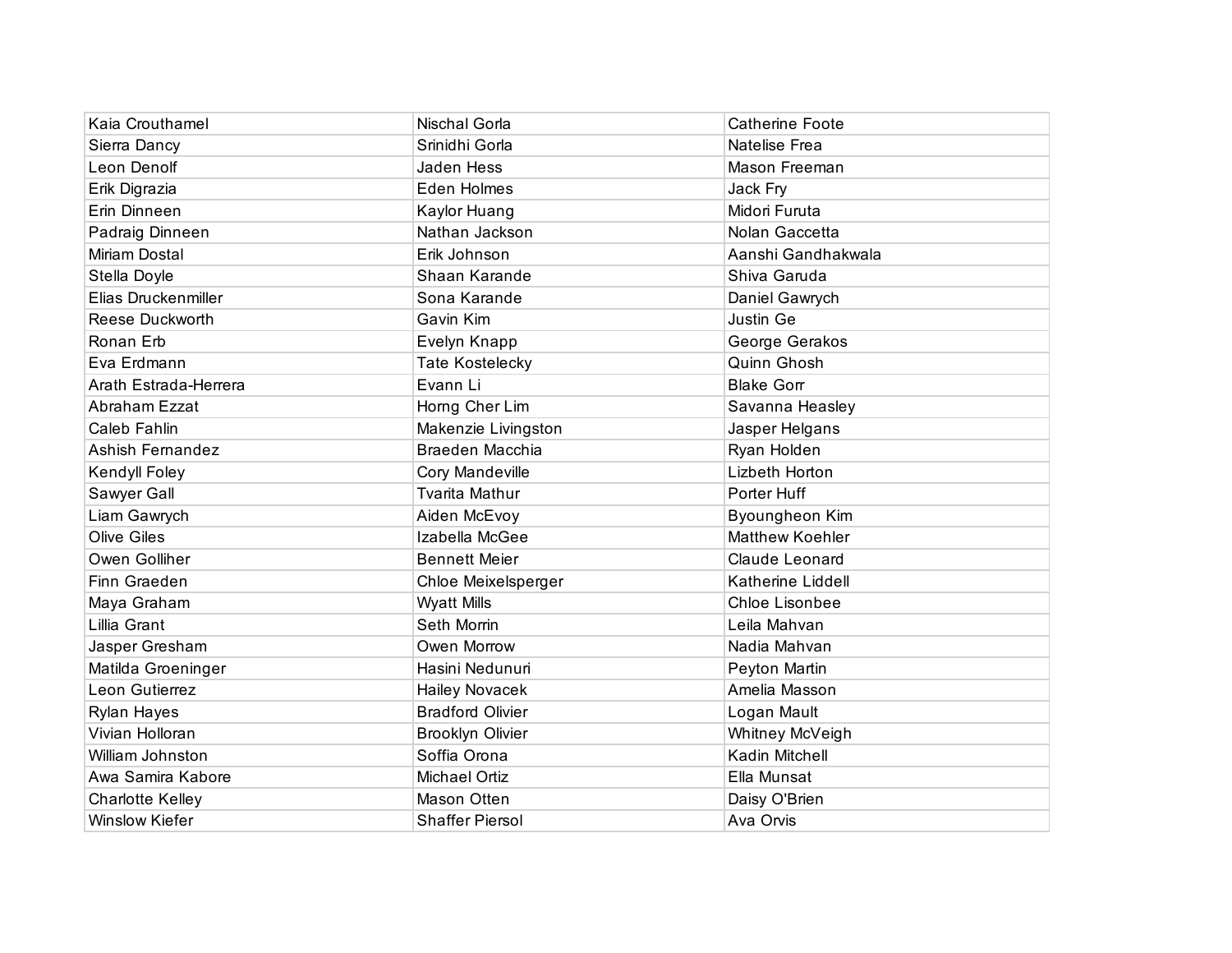| <b>Baxter Koch</b>  | <b>Asher Pratt</b>      | Victor Oshmyan                     |
|---------------------|-------------------------|------------------------------------|
| Aiden Krom          | Gabriel Robinson        | Nia Pedrett                        |
| Samantha Labrie     | Zeva Robinson           | Finnegan Pendergast                |
| Victor LaFaye       | Alexander Schulz        | Grayden Rasmussen                  |
| Daniel Liddell      | Ilana Smith             | Elizabeth Rauschkolb               |
| Zander Lindquist    | Sophia Smock            | Harley Reedy                       |
| Ezra Lisonbee       | Jannik Stranzenbach     | <b>Brizleth Rodriguez Gordillo</b> |
| Henry Locke         | Michelle Tan            | Brynn Rothstein                    |
| Sophia Loftin       | Aayush Thamma           | Kameron Sam                        |
| Nora Longo          | <b>Trevor Titus</b>     | Luke Schmeeckle                    |
| Josie Loos          | Nicola Tramarin         | William Schrock                    |
| Gabrielle Magliocca | Tam Vo                  | <b>Miles Shaw</b>                  |
| Saya Mahony         | <b>Elliot Welsh</b>     | Cole Sheppard                      |
| Jack Markey         | Aaron White             | MaKena Shetter                     |
| Owen Mast           | Avery White             | <b>Anthony Siclair</b>             |
| Kenna McCurley      | Isabella Xu             | Maya Siess                         |
|                     |                         |                                    |
| Olivia McMurry      | Sophia Yang             | Aditya Sivakumar                   |
| Eva Melkonian       | 3.5                     | Alexander Smirnov                  |
| Daphne Moe          | Nevaeh Aguilar          | <b>Basil Solovyev</b>              |
| <b>Austin Molz</b>  | Masee Ahmad             | Josephine Starks                   |
| Lyla Morin          | Taya Alton              | Mylie Stevens                      |
| Ava Moselle         | <b>Trinity Anderson</b> | <b>Graham Sullivan</b>             |
| Shishir Mukkala     | Abhiram Avula           | Tenzin Takza                       |
| Joaquin Murray      | Miguel Ayon Navarro     | Daisy Tiner                        |
| Aileen O'Connor     | Olivia Baker            | Maxwell Vanderschaaf               |
| Finn O'Connor       | Leo Barrett             | Carl Vertuca IV                    |
| Sofia Ordonez       | <b>Rex Baxter</b>       | Wyatt Volf                         |
| Khloe Orvis         | Gavin Beam              | Ethan Waterman                     |
| Carla Papazian      | Lily Berg               | Olivia Wert                        |
| <b>River Patton</b> | Samson Bertele          | <b>Brian Wiggins</b>               |
| lan Pedrett         | Ishaan Binoy            | Elsa Wirkkanen                     |
| Corven Peterson     | <b>Eric Butt</b>        | Abigail Witt                       |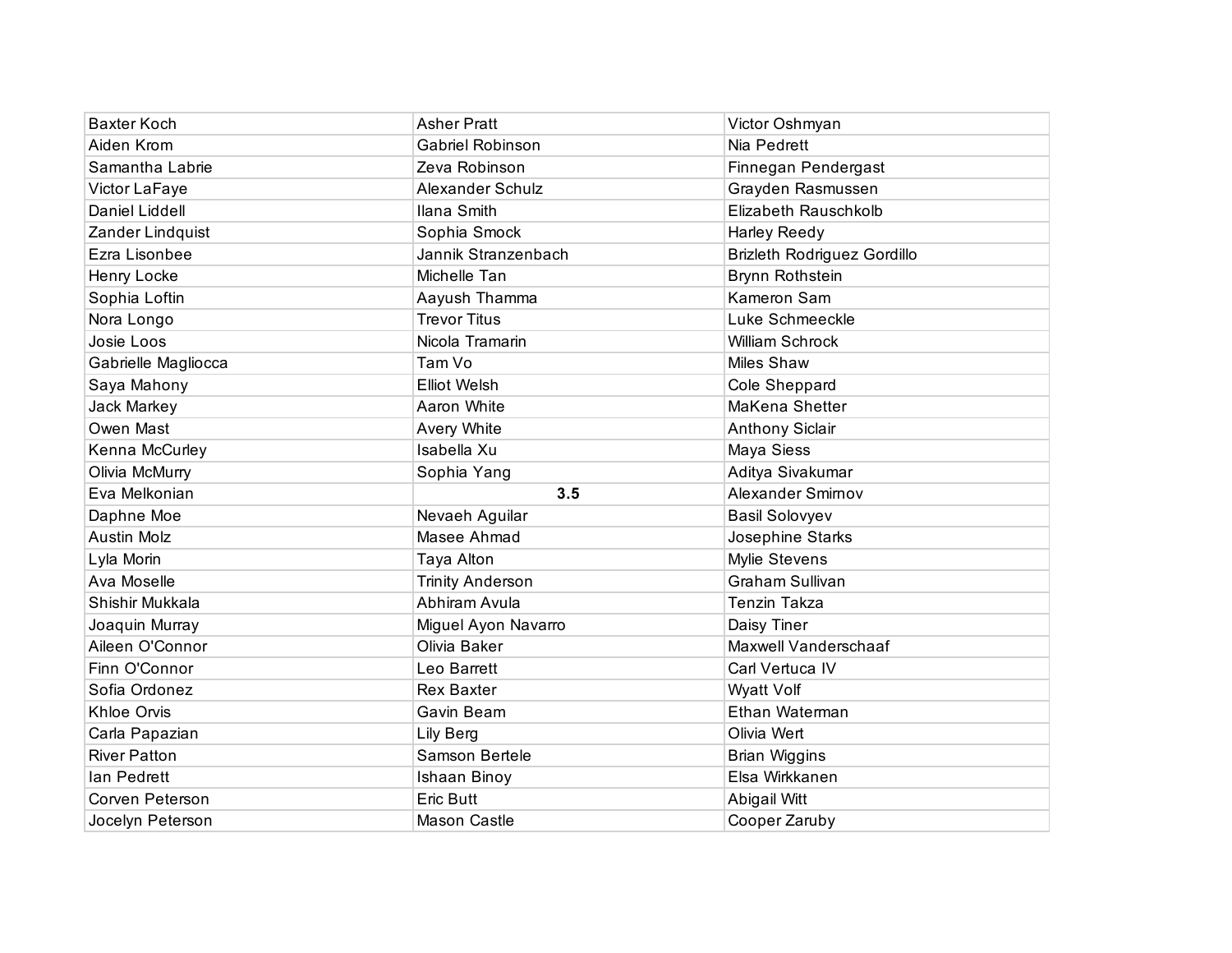| George Pickels          | Narrin Chinda          | 3.5                     |
|-------------------------|------------------------|-------------------------|
| James Polk              | <b>Bodhi Churchill</b> | Ava Altenborg           |
| Sanskar Pradhan         | Benjamin Codevilla     | Lucas Ayer              |
| Mary Pridgen            | <b>Quentin Coleman</b> | <b>Braeden Bailey</b>   |
| Nela Prikrylova         | Lucy Cook              | <b>Connor Bain</b>      |
| Natalia Pucilowska      | Colin Cunningham       | John Baze               |
| Harper Quesada          | Margaret-Ann Dean      | <b>Tucker Beasley</b>   |
| Frederick Reeder        | Zachary Dominguez      | <b>Patrick Brubaker</b> |
| <b>Isaiah Richart</b>   | <b>Madison Donahue</b> | Susan Campie            |
| Addison Riedel          | Benjamin Dooley        | Abigail Carmer          |
| Lillian Rodriguez       | <b>Brenton Draper</b>  | Quillan Carr            |
| Eli Rothman-Church      | <b>Nathan Dudas</b>    | Kai Compere             |
| Pragna Sanagavarapu     | Ryan Falls             | <b>Keir Coons</b>       |
| <b>Audric Schatz</b>    | Mason Fischer          | Selah Dibble            |
| Grayson Schwirtz        | Rebecca Ford           | Charly Diekmann         |
| <b>Miles Secrist</b>    | Nikole Garcala         | Cormac Easter           |
| Connor Sharon           | <b>Haley Gosline</b>   | <b>Molly Ellis</b>      |
| Zann Singleton          | Robin Halley Gotway    | Isabella Emma           |
| Michelle Smith          | <b>Clive Holland</b>   | Luca Falke              |
| Jayden Soucy            | Dominick Jellico       | <b>Connor Falls</b>     |
| Sadie Sparling          | Apollo Johnson         | Aiden Ferris            |
| Cale Staunton           | Isabella Jones         | <b>Allie Fritz</b>      |
| Sienna Strickland       | <b>Miles Lacis</b>     | <b>Ryder Gafner</b>     |
| <b>Brynn Tadje</b>      | Emerson Laughlin       | Elijah Garcia           |
| Helena Tracy            | <b>Caroline Leslie</b> | Abraham Gonzalez        |
| Dakota Valdez-Zimmerman | Ada Lisonbee           | Gwendolyn Haddon        |
| Noah Valdez-Zimmerman   | Jasmin Lopez-Castaneda | <b>Frederick Hess</b>   |
| Michael Vassilyev       | <b>Brenley Ludlow</b>  | Ella Hunt               |
| <b>Adeline Vincent</b>  | Amisi Maynard          | Dominic loppolo         |
| <b>Daniel Watkins</b>   | Eve McGann             | Anthony Ivan            |
| <b>Anne Watts</b>       | Sofia McMurry          | Benjamin Jaffe          |
| <b>Travis Weaver</b>    | <b>Story McMurtry</b>  | <b>Brylee Jennings</b>  |
| <b>Rocklan Week</b>     | Evan Menihan           | Zia Kissinger           |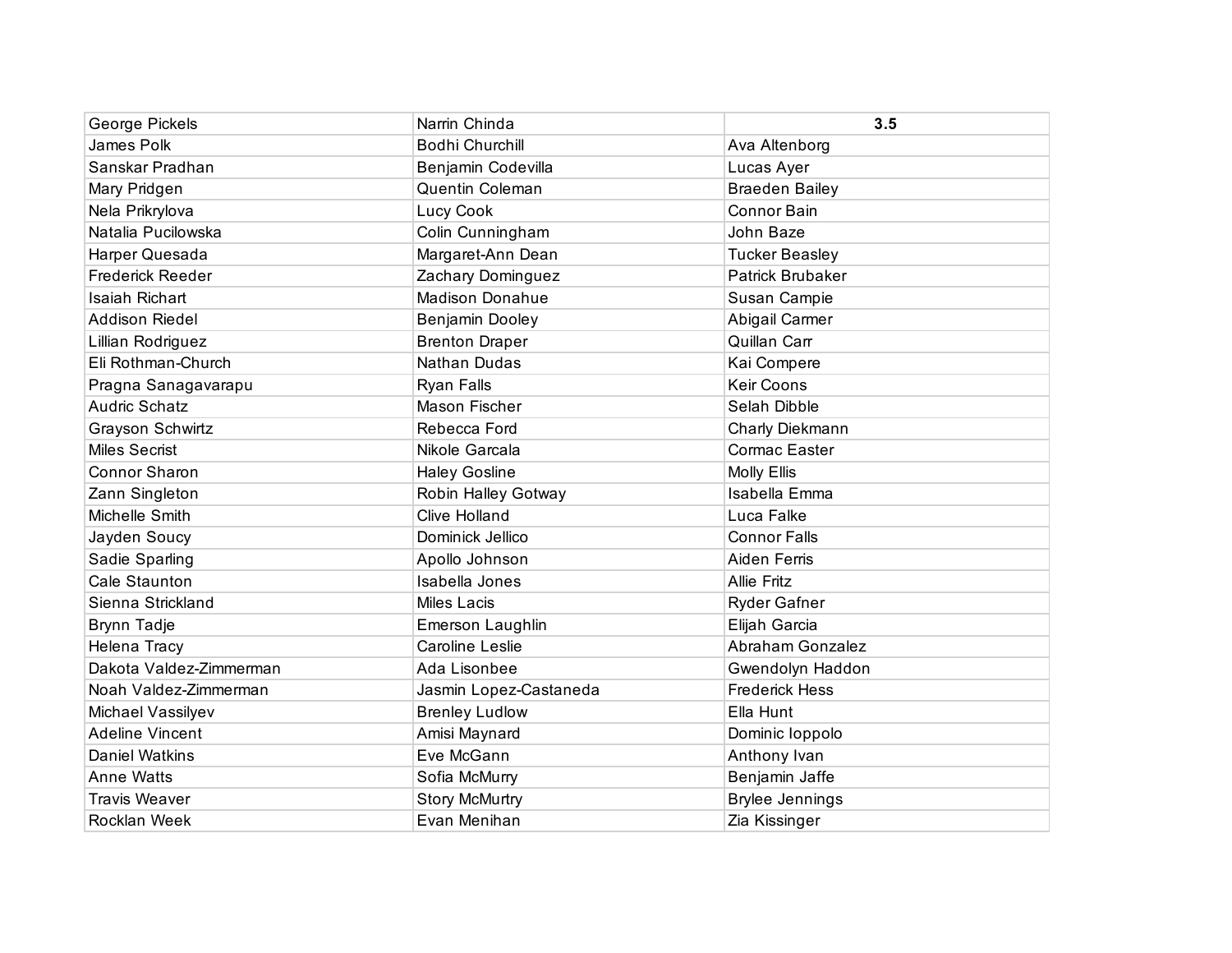| <b>Nathaniel Whitt</b>        | Corbie Mescall          | Abby LaCrosse           |
|-------------------------------|-------------------------|-------------------------|
| Jaden Williams                | Sophia Mina             | Chloe Laou              |
| Emilie Wilson                 | <b>Asher Mires</b>      | Nathan Lee              |
| Sydney Wood                   | Teagen Mumm             | Alexander Lomanov       |
| William Wootton               | Jaxon Nelson            | <b>Wyatt Loos</b>       |
| Arden Wosachlo                | Genevieve Opal          | Thomas Lupberger        |
| <b>Hubert Yang</b>            | McKenzie Palles         | Natalie Madera          |
| Mckenna Ye                    | <b>Katharine Parkes</b> | Minami Ohnaka           |
| Derek Yin                     | Samuel Pendergrass      | Rien Pacaro             |
| Eleanor Zajicek               | Cooper Preston          | <b>Cadence Peterson</b> |
| 3.5                           | Owen Richard            | <b>Ulric Pierce</b>     |
| Diana Alegria Chavez          | Henry Richter           | Ava Rabenhorst          |
| Iker Almaguer-Vargas          | Sedona Rohrer           | Phoebe Richmond         |
| Slade Ammerman                | <b>Wyatt Samatas</b>    | Kaden Riedel            |
| James Anderson                | <b>Noah Sanders</b>     | Veronika Rosario        |
| <b>Beckett Armbrustmacher</b> | Aylah Seigal            | Naman Saluja            |
| Finn Barbarow                 | Maya Sekler             | Matthew Scogin          |
| Summer Beam                   | Ella Shaw               | Isabelle Sequeira       |
| Joseph Bergen                 | Jack Shilgalis          | Gavin Stapp             |
| Anna Blomquist                | <b>Brody Simpson</b>    | Molly Tobin             |
| Simon Boiko                   | <b>Griffin Sims</b>     | <b>Addison Tretten</b>  |
| <b>Riley Brooks</b>           | Kyler Smith             | <b>Emmett Verhoogen</b> |
| Paige Cannell                 | Zinn Stillman           | Noah Williams           |
| <b>Amber Canvasser</b>        | Jordan Sutorius         | Ellen Wilson            |
| Ayden Carter                  | <b>Andrew Sweeny</b>    | Thea Wilson             |
| <b>Elizabeth Connolly</b>     | <b>Taylor Teigen</b>    | <b>Elliot Wisecup</b>   |
| <b>Edward Crotser</b>         | Jessica Vandersteen     | Colby Wyjad             |
| Elijah Crotser                | Dashel Vanderwood       | Noah Zweers             |
| <b>Dylan Daniels</b>          | Keyshia Vigil-Rabun     | 3.0                     |
| <b>Henry Ditzel</b>           | Caroline White          | <b>Broderick Bayon</b>  |
| Aaron Dudas                   | <b>Taylor Zotter</b>    | <b>Isaac Bolster</b>    |
| <b>Connor Easter</b>          | Paxton Zou              | Kaelyn Cannell          |
| Mia Ellis                     | 3.0                     | Anais Cooper            |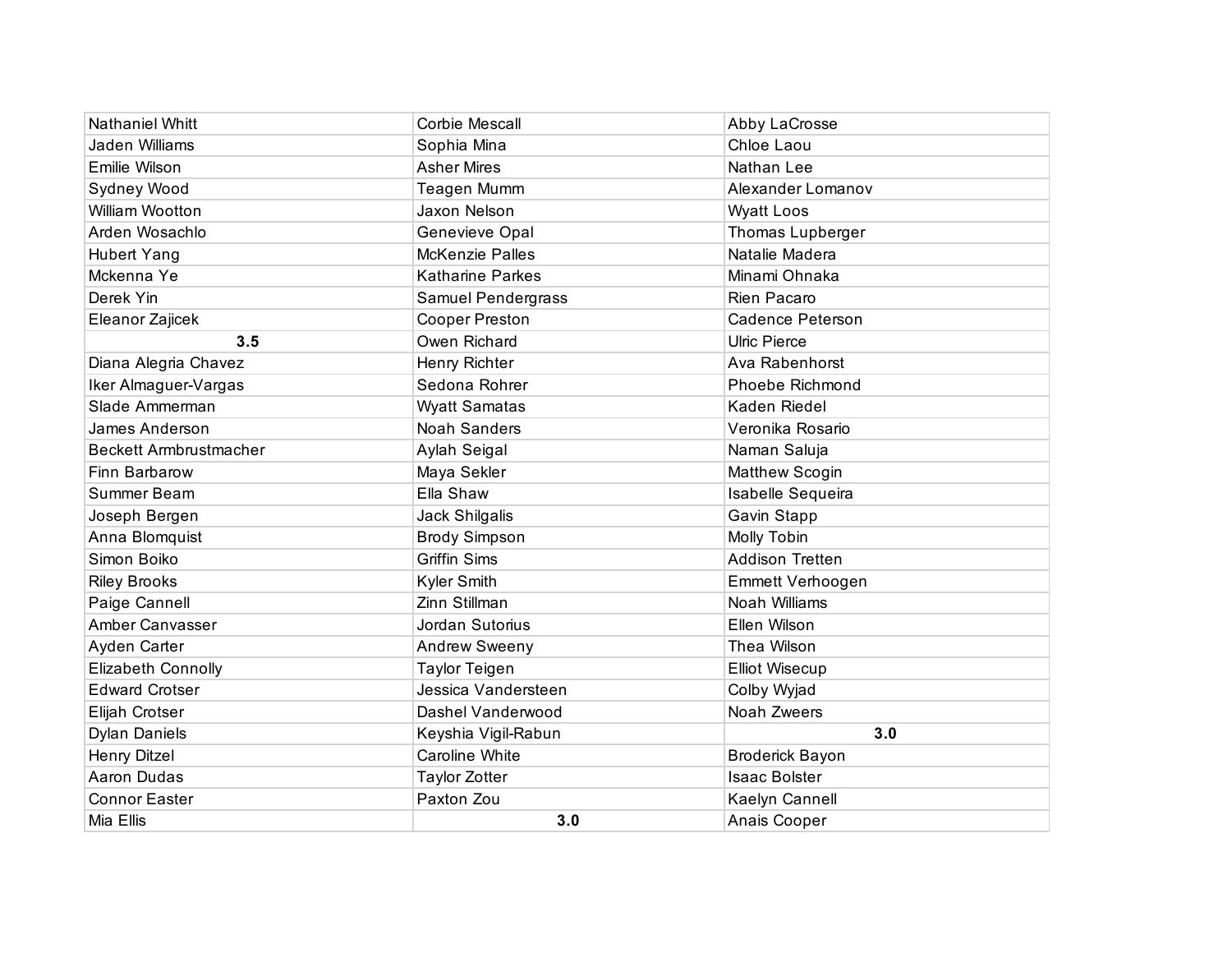| Owen Enright          | Casey Allin                        | David Croft              |
|-----------------------|------------------------------------|--------------------------|
| <b>Miles Filkins</b>  | Adrien Ancona                      | Lara Dostal              |
| Leslie Flores Becerra | Lucy Barbour                       | Gibson Even              |
| Zachary Francis       | Rishi Bellur                       | Cole Francis             |
| Zoe Garber            | <b>Connor Beshore</b>              | Angelina Gomez-Barger    |
| Ryan Guidi            | John Carter Blair                  | Payton Johnson           |
| Jacob Haley           | Callie Bowman                      | Hannah Kelley            |
| Carys Heckman         | Noah Brown                         | Owen Kennedy             |
| <b>Charlotte Hord</b> | <b>Wendy Cheruiyot</b>             | Rafaella Kopelan         |
| Georgia Jaffe         | <b>Daniel Chirinos</b>             | Willa Lover-Brandt       |
| Shaheen Khorammi      | Paloma Compere                     | <b>Brady Maxfield</b>    |
| Carlin Lampey         | Ryan Donovan                       | <b>Gavin McIntire</b>    |
| Eli Levens            | <b>Wais Ezzat</b>                  | Olyse Mecca              |
| Henry Li              | Maxwell Green                      | <b>Chantal Morton</b>    |
| Willa Lyndon          | <b>Ethan Gregory</b>               | Owen Newell              |
| <b>Corinne Mack</b>   | Joseph Guerrero                    | Taylor O'Malley          |
| Aiden Matheny         | Roderick Hatfield                  | Sanjay Osbirn            |
| Evelyn McGarry        | Mae Hickey                         | <b>Serenity Parker</b>   |
| Jack Mendelson        | McKayla Holliman                   | Jackie Pierce            |
| Anaia Moralez-Moya    | William Horvath                    | Reaghan Pope             |
| <b>Taylor Myers</b>   | <b>Isabella Hunnell</b>            | Jayme Potter             |
| <b>Riley Olivares</b> | Stellan Kassenbrock                | <b>Israel Ramirez</b>    |
| Cheyanne Ortiz        | <b>Bella Lambert</b>               | Dominick Roosen          |
| Osiris Raggi          | Katelyn Lavin                      | <b>Theodore Sandee</b>   |
| Hayley Reedy          | Ryan Linehan                       | Jackson Schrock          |
| Kolton Rodemich       | <b>Tyler Madrid</b>                | Jadyn Sikora             |
| Jude Roosen           | Caellum Majka                      | Kaelah Smith             |
| Sophia Roybal         | Tahlia Massetti-Sarno              | Nicole Sosa-Olivier      |
| Lucky Saluja          | Greyson McCroskey                  | <b>Tyler Spellman</b>    |
| Molly Segrue          | Francisco Melendez Guivas          | <b>Miles Stevens</b>     |
| Quinn Smith           | Devon Melton                       | <b>Eilidh Sutherland</b> |
| Logan Stapp           | <b>Adison Murphy</b>               | Elliana Torrez           |
| Eli Stubbs            | Vikash Muruganandham Venkatachalam | <b>Kaley Turner</b>      |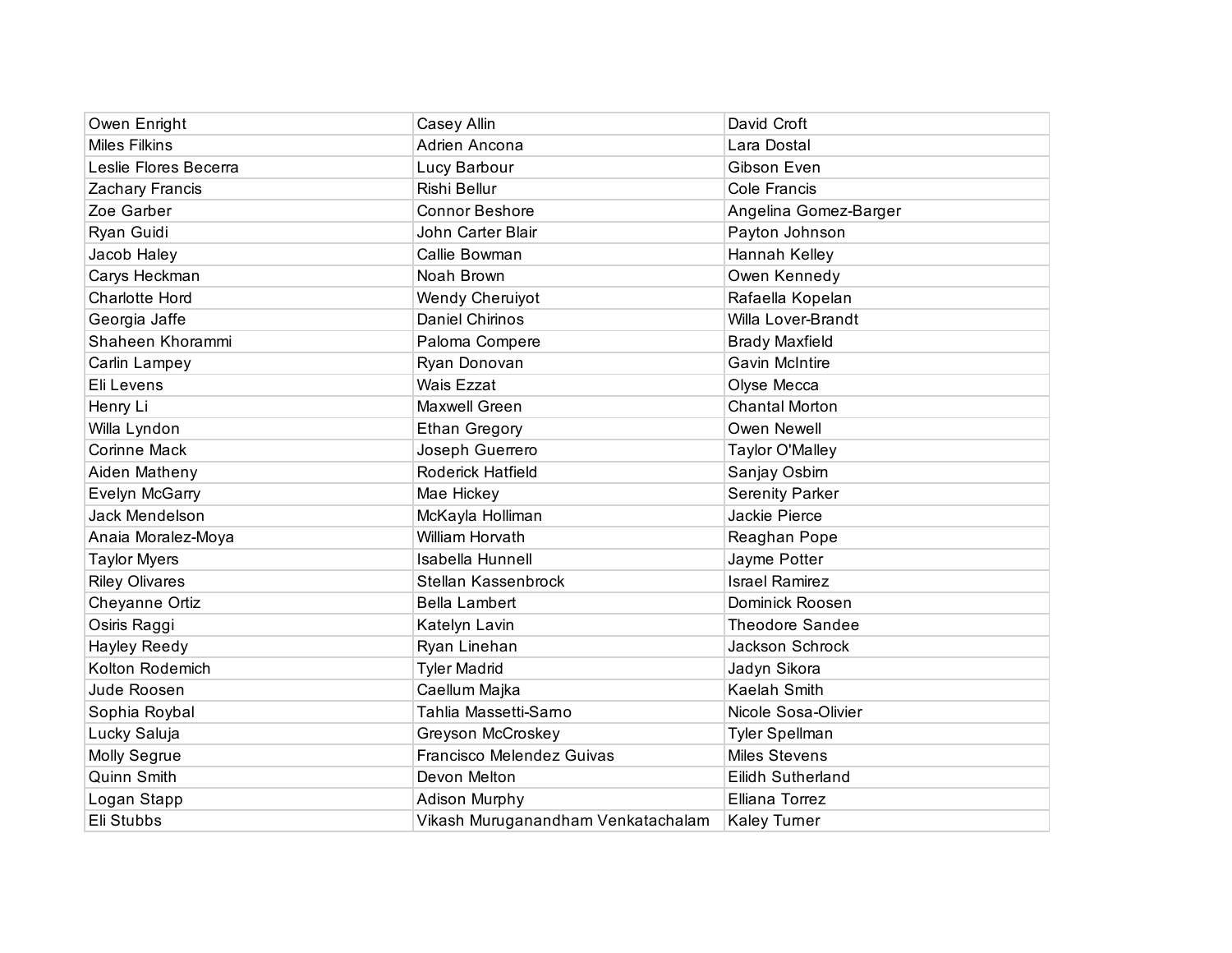| <b>Bodhi Tiner</b>       | <b>Brooklyn Palser</b>   | Landyn Vojta    |
|--------------------------|--------------------------|-----------------|
| William Tollefson        | <b>Brandon Rodriguez</b> | Sarah Webb      |
| Nayeli Trujillo          | Olivia Sivori            | Adelia Weinzetl |
| <b>Micol Voorhees</b>    | Daniel Smith             | Daniel Whitt    |
| Nathan Wirkkanen         | Ayla Sturniolo           | Sean Williams   |
| Anna Wright              | Hayden Sullivan          | Jesse Yuan      |
| 3.0                      | Hayden Tabolt            |                 |
| <b>Charley Albers</b>    | Hayden Timmerman         |                 |
| Gwendolyn Andreas        | Andrew Tooley-Johnston   |                 |
| Tyson Bishop             | Katelyn Walker           |                 |
| Sage Davis               | <b>Riley Walker</b>      |                 |
| Liam Drehobl             | Tatiana Wyss             |                 |
| Jonah Fijolek            |                          |                 |
| Judah Fine               |                          |                 |
| Aidan Finn               |                          |                 |
| Cameron Gahn             |                          |                 |
| Mia Gold                 |                          |                 |
| Kyleigh Leilany Gonzalez |                          |                 |
| Mykala Hammond           |                          |                 |
| <b>Grant Hansen</b>      |                          |                 |
| Samuel Huntoon           |                          |                 |
| Ryder Karimi             |                          |                 |
| Jeremy Maack             |                          |                 |
| Carter McCroskey         |                          |                 |
| Akira Metzger            |                          |                 |
| Laura Molina-Castaneda   |                          |                 |
| <b>Colton Newton</b>     |                          |                 |
| Hayden Paynter           |                          |                 |
| <b>Kane Pharris</b>      |                          |                 |
| Kaylen Swanner           |                          |                 |
| Tomas Van Loon           |                          |                 |
| Layla Wilkins            |                          |                 |
| Jamus Woollacott         |                          |                 |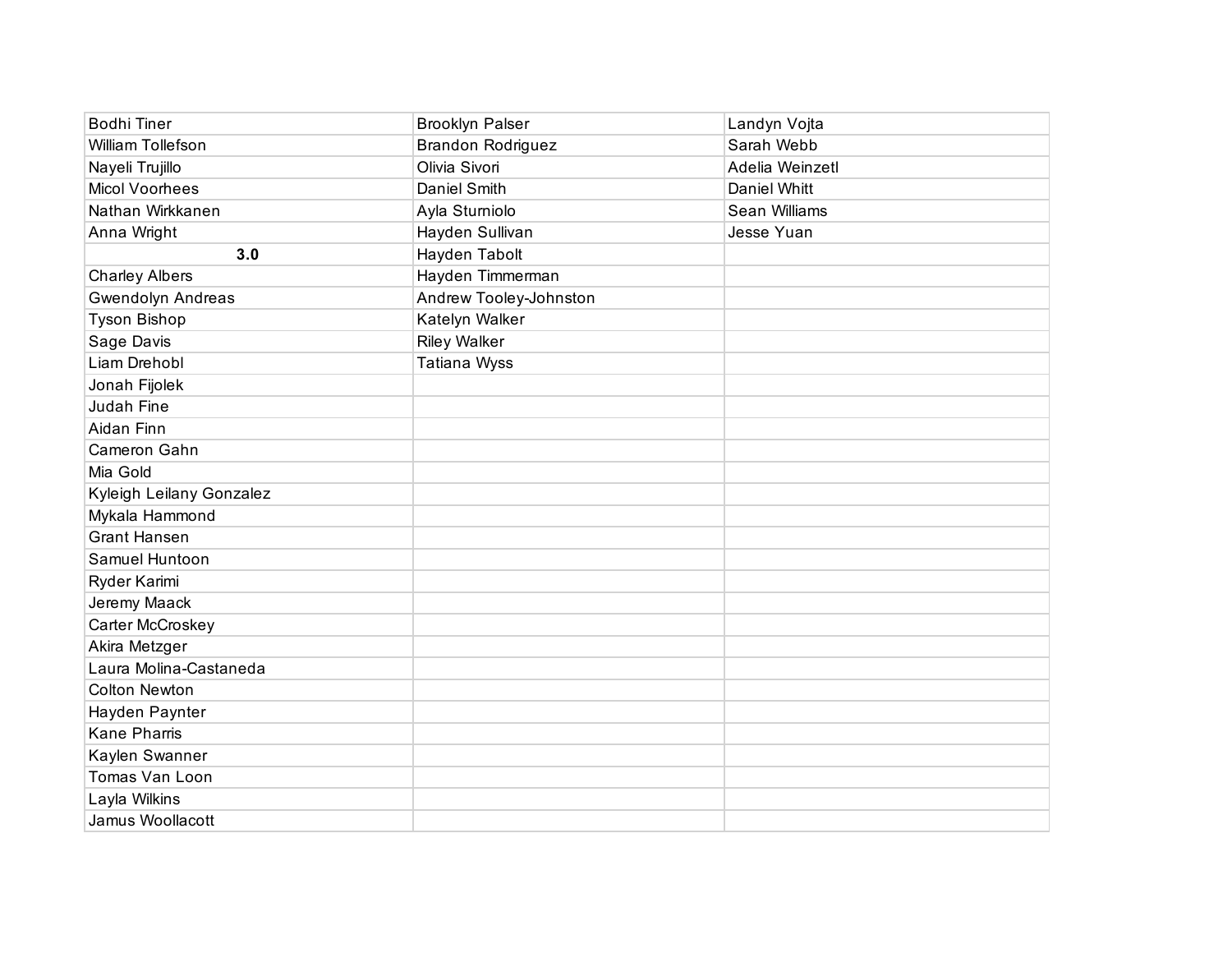| Keera Young                      |                           |                            |
|----------------------------------|---------------------------|----------------------------|
|                                  |                           |                            |
| <b>Coal Ridge Middle School</b>  |                           |                            |
| 2nd Quarter 2021-2022 Honor Roll |                           |                            |
| <b>6th Grade</b>                 | 7th Grade                 | 8th Grade                  |
| 4.0                              | 4.0                       | 4.0                        |
| Janessa Bell                     | Logan Barlow              | <b>Hailey Barkley</b>      |
| Dalilah Calmeyn                  | Avery Briggs              | Myla Boehnke               |
| <b>Vincent Cantu</b>             | Micah Brittenham          | <b>Isabella Bosica</b>     |
| Lilyana Carrillo                 | Kenzie Cook               | Josiah Brittenham          |
| <b>Elliot Cook</b>               | <b>Haley Eaton</b>        | Lincoln Cook               |
| Emma Dixon                       | <b>Conner Fahrenbruch</b> | Lynzee Crouse              |
| Jose Dominguez                   | Dylan Faulkner            | <b>Parker Davis</b>        |
| Parker Dowd                      | <b>Maddix Frame</b>       | Jessica Ellinger           |
| Ashlyn Ear                       | Arely Gonzalez Rodriguez  | Elayna Fisher              |
| Cooper Gedeon                    | <b>Summer Graves</b>      | <b>Isabelle Fougner</b>    |
| Evelynn Geist                    | Luke Greiner              | Emma Hansen                |
| <b>Josiah Gonzales</b>           | Evelyn Grzebyk            | Jadon Hill                 |
| Cohen Grzebyk                    | Belinda Herr              | <b>Jett Hill</b>           |
| Kiley Hebberd                    | Levi Hinrichs             | <b>Archer Holmes</b>       |
| Addison Henson                   | Jacob Hodek               | <b>Bailey Hott</b>         |
| Emma Hipsher                     | <b>Kate Hohs</b>          | Sadie Hurtado              |
| Payton Irwin                     | Keanu Joy                 | Jenna Johnston             |
| Shelby Jones                     | Andrew Kim                | Amber Marshall             |
| Melina Joy                       | Eliza Knechtel            | Lila Marsolek              |
| Elena Krause                     | Cora Koger                | Jaelynn Martinez           |
| Jace Lyons                       | Carter Krayna             | Zacheria Martinez Garfio   |
| Joscelyn Montes Castro           | Olivia Lamach             | Guadalupe Martinez Mendoza |
| Nataly Moreno                    | <b>Isaac LeFevre</b>      | <b>Allison McCormick</b>   |
| Jocelynn Moua                    | Sophie Lindquist          | Ava Mierau                 |
| Kaitlyn Rapp                     | Savannah Miller           | Rachel Noyes               |
| Analucia Renneissen              | Jacey Miller-Dunlap       | Tegan O'Brien              |
| 3.5                              | Aiden Paice               | <b>Hailey Pollard</b>      |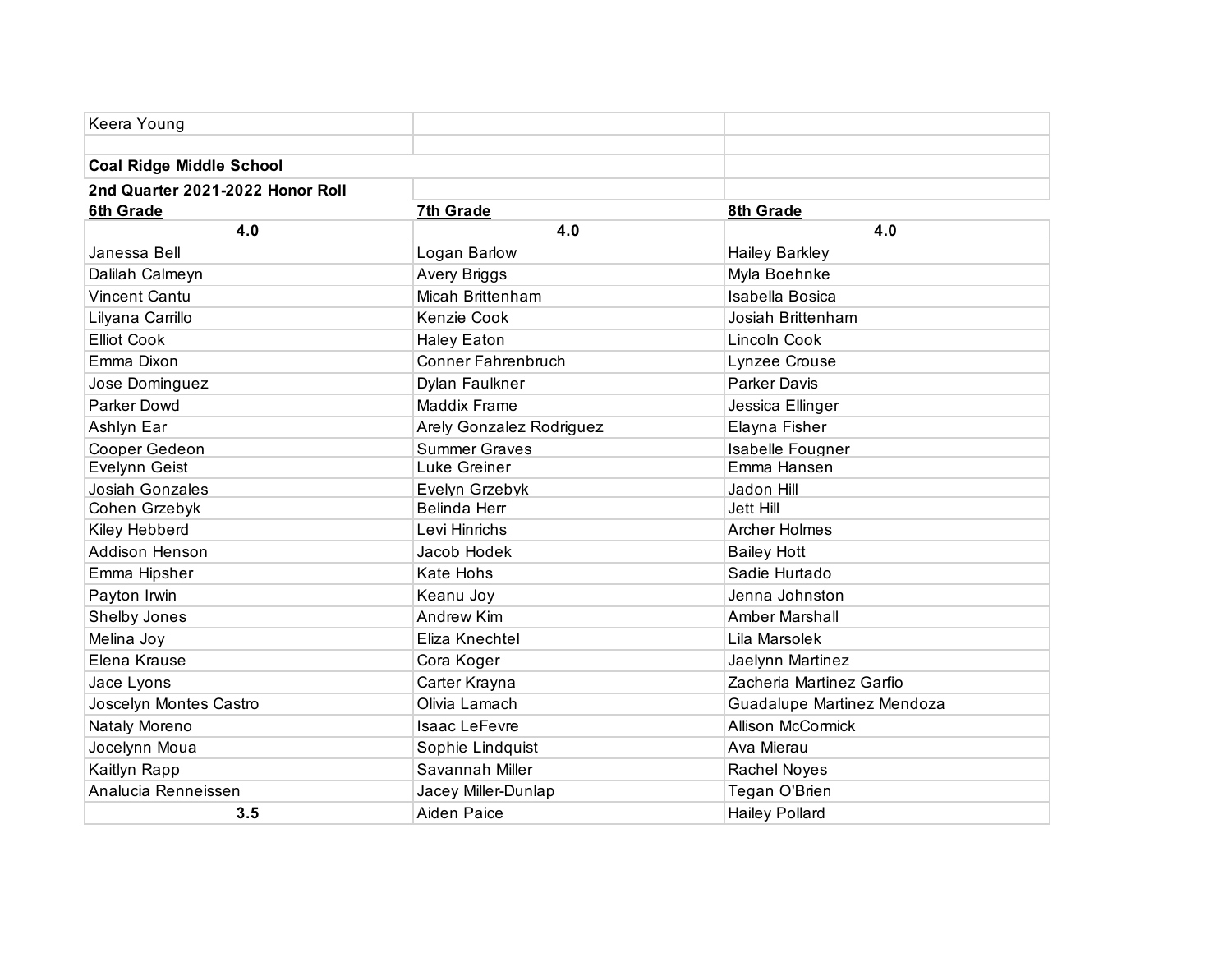| Eva Ahlstrom                | Alexia Paredes           | <b>Hailey Rice</b>     |
|-----------------------------|--------------------------|------------------------|
| Lyla Alderman               | Ziva Payne               | <b>Edward Ryley</b>    |
| Landyn Alexander            | Khaliyah Phifer          | Stephanie Schmidt      |
| Jaycee Anderson             | Sophia Prisco            | Kaytlynn Shearing      |
| Madelyn Borja               | <b>Celeste Ranweiler</b> | London Smith           |
| Grace Bowen                 | Jared Reynolds           | <b>Brenna Stark</b>    |
| <b>Bennett Bradt</b>        | Valeria Rodriguez Orozco | Addison Strojinc       |
| <b>Emily Campbell</b>       | Karrington Savage        | Alexis Walker          |
| Kenneth Cloud               | <b>Rylee Schescke</b>    | <b>Patric Wallis</b>   |
| <b>Cian Corlett-Wilkins</b> | <b>Cooper Siders</b>     | Sophia Wiegert         |
| Gavin Corral                | Collin Toepfer           | <b>Kendall Willis</b>  |
| Norah Cote                  | Vianca Vivanco Ruiz      | 3.5                    |
| Aliyah Couture              | Kayla Woodard            | Helena Ahuja           |
| <b>Connor Curtis</b>        | 3.5                      | Logan Brisendine       |
| <b>Beau Davis</b>           | Ann Allred               | Isabella Cartelli      |
| Cooper Davis                | Alexa Ayala              | Kendan Cartwright      |
| <b>Therese Denton</b>       | Kaitlyn Baerg            | Addisyn Cast           |
| Sabrinna Duron              | Mia Bailey               | <b>Joel Chambers</b>   |
| <b>Emilee Edwards</b>       | Gaige Baliunas           | Nathan Davis           |
| Kassidy Fountain            | <b>Charles Bello</b>     | Reno DiGesualdo        |
| Elena French                | <b>Brandon Beutel</b>    | Alister Ditmon         |
| Abbigail Grimsley           | Noah Boyce               | Carson Engholm         |
| <b>Lily Gutierrez</b>       | Francisco Chavez         | <b>Madison Ernst</b>   |
| <b>Mason Hall</b>           | Taygan Clapp             | Carly Evans            |
| Raelyn Halleck              | Madilynn Clark           | <b>Axton Fifield</b>   |
| Grayson Harris              | Caila Cram               | Julian Finch           |
| Lizbeth Hernandez           | <b>Torin Criswell</b>    | <b>William Fosdick</b> |
| Eli Hosier                  | Maddisyn Dailey          | Peyton Frame           |
| <b>Tyler Hughett</b>        | Johnanne Davis           | Samantha Furr          |
| Aubrey Ingmire              | Maribel De Luna-Oun      | <b>Connor Garber</b>   |
| Jay Ingram                  | Diego DeHijar-Rivera     | Eden Gordon            |
| Stacy Irigoyen Morales      | <b>Ethan Delier</b>      | Mercedes Gutierrez     |
| Sophia Jones                | Sadie DeZonia            | Niccolo Hebert         |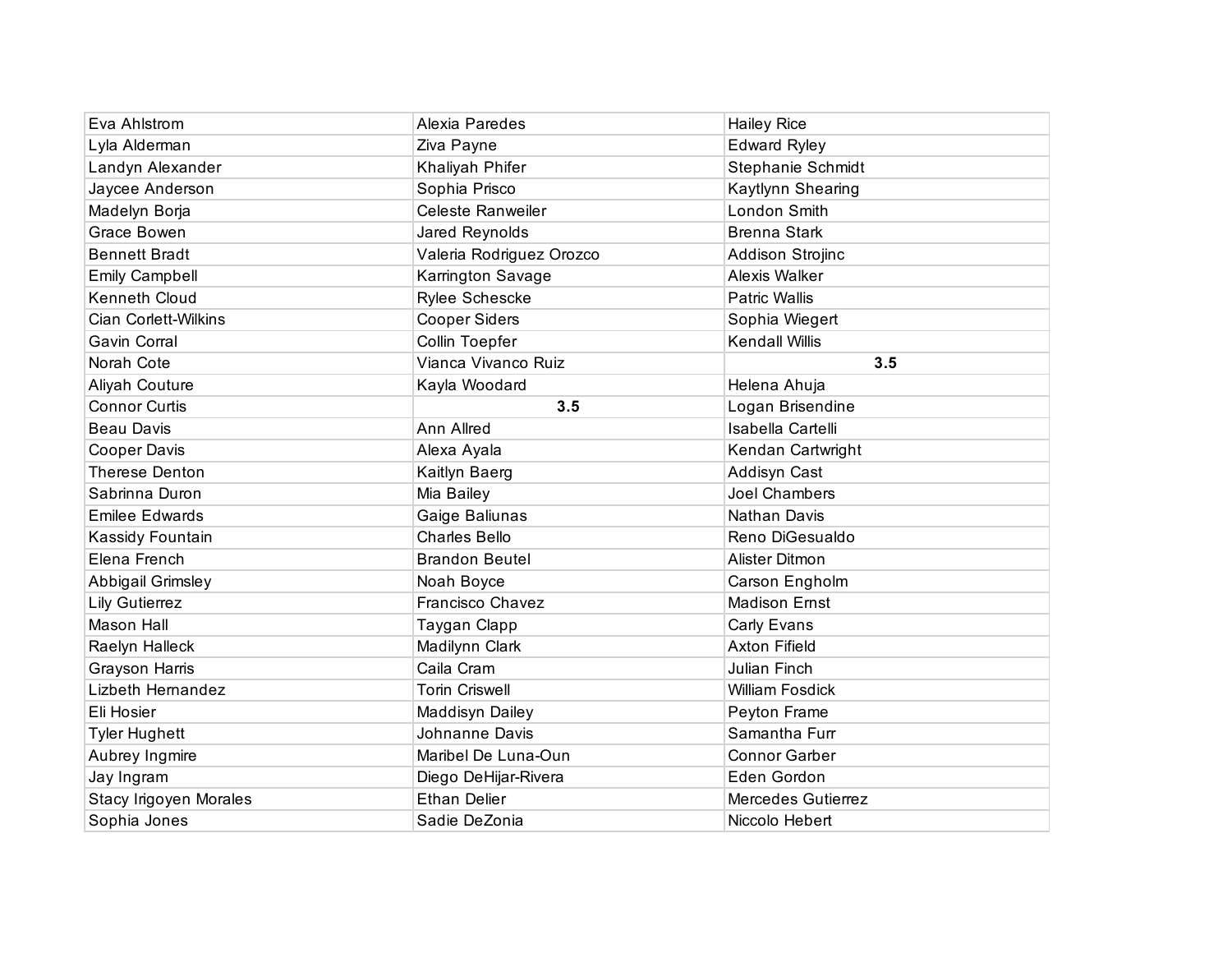| Vivian Juber            | Juan Elenes                 | <b>Trace Heil</b>         |
|-------------------------|-----------------------------|---------------------------|
| Aaron Kelsall           | <b>Miles Evans</b>          | Michelle Herr             |
| Samuel Kinne            | <b>Skyler Fehler</b>        | <b>Bradly Hogan</b>       |
| <b>Baileigh Lacy</b>    | Maggie Fish                 | Colt Hoge                 |
| Eric Lin                | <b>Boone Fisher</b>         | Gillian King              |
| Joseph Lockett          | Keanah Folley               | Ronja King                |
| Arianna Lopez           | <b>Allison Garcia Yanez</b> | Jordan Krause             |
| Maydeen Martinez        | Lexus Gille                 | Halie Lavoie              |
| <b>Stephen Mathews</b>  | Benjamin Gonzalez           | Dante Lechuga             |
| Jamison McAuley         | <b>Reese Halleck</b>        | Andi Long                 |
| Lex Meadows             | <b>Isabel Howard</b>        | Gabriella Mabbitt         |
| <b>Gavin Miller</b>     | Ella Jackson                | Valeria Madrid            |
| Avalyn Neeble           | Naomy Jaquez Madrid         | Jayden Marshall           |
| Peyten Nelson           | Daniel Jimenez              | Sara Menebroker           |
| Keenein Nix             | Nataly Joesten              | <b>Avery Morton</b>       |
| <b>Addison Parrish</b>  | Benjamin Kloth              | Dylan Mosher              |
| Henry Pittman           | Lyric Knowlden              | <b>Riley Mott</b>         |
| Gabriella Pound         | <b>Skarlett Kottal</b>      | Maya Mountain             |
| Luke Prestwich          | Susan Landa                 | Addisyn Murray            |
| Addyson Quattlebaum     | Kaylee Ledgerwood           | Joshua Oatman             |
| Calvin Ramirez          | <b>Tevin Lewis</b>          | Caleb Olson               |
| Brooklyn Rickman        | Owen Lowery                 | <b>Breckan Palko</b>      |
| Keegan Rocher           | Poppy Lowery                | Zade Paswaters            |
| Misael Rodriguez Orozco | Tayvin Maldonado            | Marley Peck               |
| Mia Rogers              | Aileen Martinez             | Kylie Quattlebaum         |
| Morgan Rundquist        | Jicell Martinez Mendoza     | <b>Quinton Rademacher</b> |
| Aiden Saavedra          | Samuel Mazzotta             | Ava Reed                  |
| Christian Salazar       | Savannah Medrano            | Hayden Rickman            |
| Madelyn Sandbach        | Adrian Molina               | Cody Salazar              |
| Camden Scott            | Joshua Moore                | Philimon Sang             |
| Gavin Sedgwick          | Jaeden Moran                | Eliza Savage              |
| Clark Sledge            | Micah Moses                 | <b>Natalie Sias</b>       |
| <b>Mackenzie Smotts</b> | Tristan Mount               | <b>Brayden Spotts</b>     |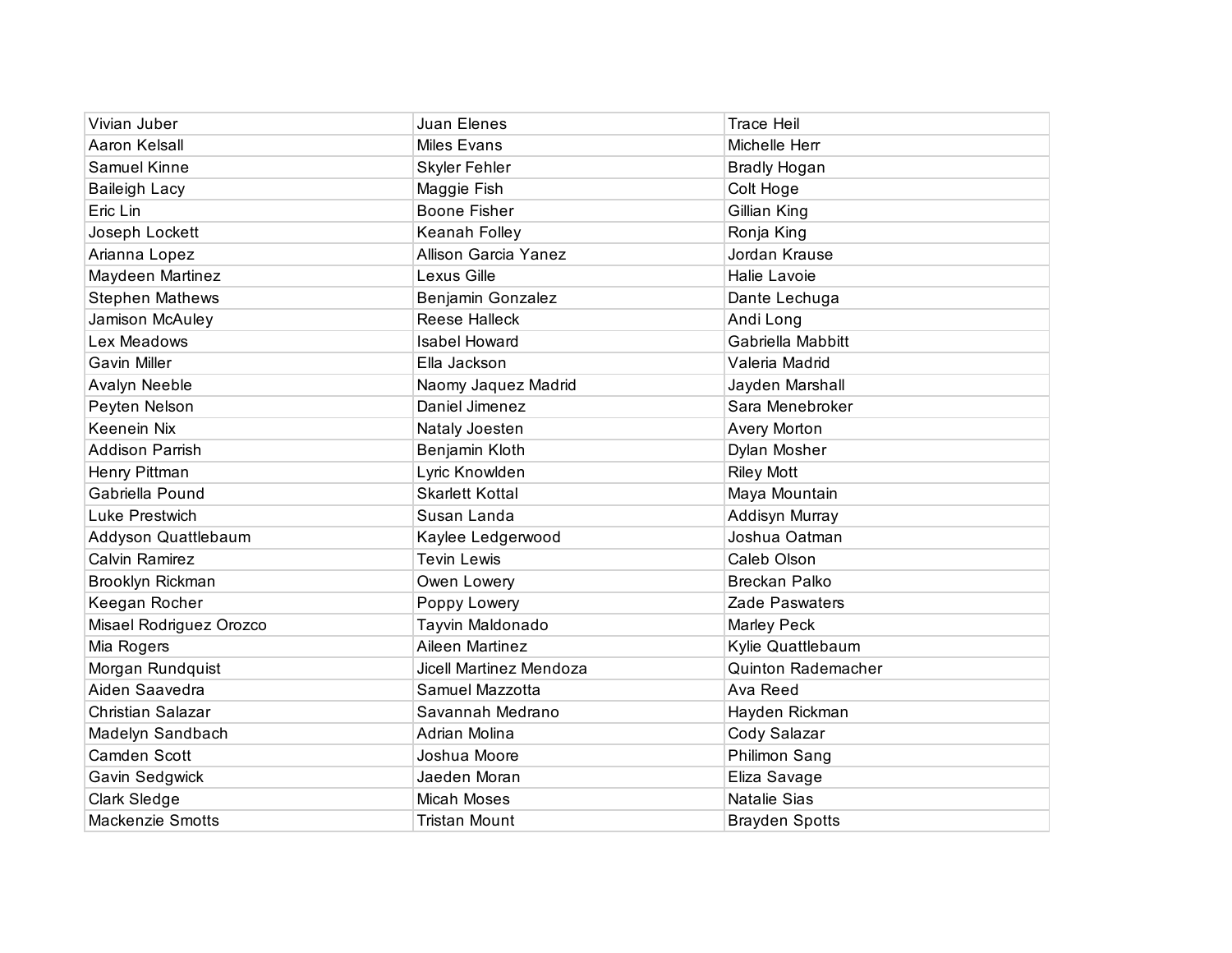| Seth Springer          | Jackson Nolan            | Corbin Steury             |
|------------------------|--------------------------|---------------------------|
| Judah Stanton          | Hayden Norwood           | Micah Thompson            |
| Alena Starr            | Jeremiah Ochoa           | Jourdan Trevino           |
| Landon Strock          | Johnny Pacheco           | Anna Valentine            |
| Cody Stumpf            | <b>Riley Pagel</b>       | Tyson Woodard             |
| Tatianna Suwalski      | <b>Justin Pankoff</b>    | 3.0                       |
| Joseph Toth            | Sara Pilon               | Abigail Bedsaul           |
| Ella Tovrea            | Eva Purnell              | <b>Connor Bettencourt</b> |
| Ellia Tushman          | <b>Mason Rawlings</b>    | Parker Brueggeman         |
| Sawyer Veile           | Jasmine Reich            | Cody Carlson              |
| <b>Thomas Ward</b>     | Clayton Rohrer           | Nayla Carpenter           |
| Peyton Weichel         | Arjun Roth               | Morgan Carvalho           |
| <b>Blake Weingardt</b> | Addyson Schaefer         | Sonny Delpizzo            |
| Caiden Whittenburg     | Gemma Skillett           | <b>Taylor DiLullo</b>     |
| Andrianna Wroblewski   | <b>Elizabeth Speaker</b> | Cooper Dujardin           |
| Jeremiah Young         | Cole Stanton             | <b>Tyler Fitzgerald</b>   |
| Logan Zadel            | Kelsi Vagher             | Kaelyn Gutierrez          |
| 3.0                    | <b>Charles VanErem</b>   | Daniel Heredia Gonzalez   |
| Lexi Adams             | Devanee Villalobos       | Seth Honstien             |
| Autumn Albrighton      | Gavin Will               | Ashlynn Ingram            |
| Edgar Alvarado         | Alexandra Wilson         | Trista Juber              |
| Autumn Anderson        | Caitlin Wingenbach       | Teagan Judd               |
| Payton Balmforth       | Cheyenne Yoshino         | Oliver Justice            |
| Lydia Birch            | Nathanael Zierlein       | Marcus Keith              |
| Greyem Bolton          | 3.0                      | Preston Kissinger         |
| Georgia Borders        | Alexa Anderson           | Koen Klink                |
| Katelyn Borders        | Elizabeth Aragon         | Lyla Kuhn                 |
| Lola Carlson           | <b>Gabriel Barron</b>    | Itzel Lepe Curiel         |
| Amellia Casias         | <b>Mariel Batrez</b>     | Isabella Leverone         |
| Karina Castro          | Danica Brophy            | Liam Lewerke              |
| Payton Clark           | Logan Brunson            | Madeline Lloyd            |
| Juliena Collins        | <b>Charlotte Charles</b> | Payton Lobato             |
| Denny Coursey          | <b>Keily Cifuentes</b>   | Payton Lorimer            |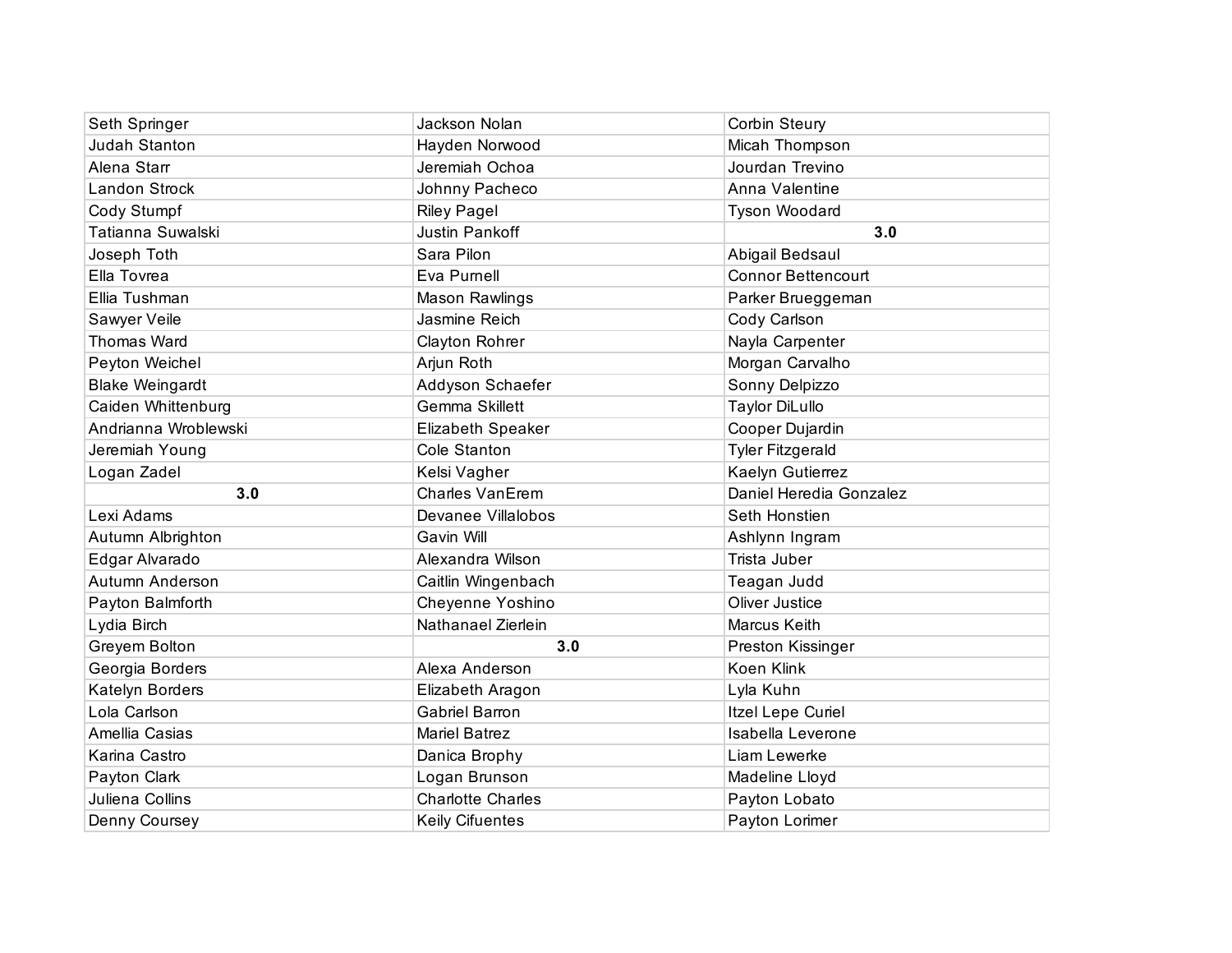| Elayna Currier          | Kyler Cobb             | <b>Alexander Lovins</b> |
|-------------------------|------------------------|-------------------------|
| Owen Dewese             | Alison Cordova         | Alex Lyman              |
| Alexander Ellinger      | Catarino Cordova       | <b>Talia Martinez</b>   |
| Karli Erdmann           | <b>Phoebe Criswell</b> | Owen Matthews           |
| Kennedy Fisher          | <b>Spencer Edwards</b> | Lily McHale             |
| <b>Madison Flanders</b> | Ashlyn Felz            | <b>Charles Meier</b>    |
| Rosalinda Gonzales      | Dillon Fletcher        | William Meier           |
| <b>Lilly Gubanich</b>   | <b>Harley Futrell</b>  | Liana Molina            |
| <b>Tiffany Halase</b>   | Sophie Gebs            | Joshua Mund             |
| Mia Harris              | Jessica Gippe          | Maya Negrete            |
| Colt Heil               | Ashley Hancock         | <b>Frank Nicks</b>      |
| Shelby Hott             | Samuel Harding         | Shori Olsen             |
| Mason Howell            | Adelette Harnig        | Hunter Orton            |
| Renee Hudson            | Raeghan Her            | Sophia Palmer           |
| Rylan Hutchinson        | Leonardo Hernandez     | Konrad Peterson         |
| Delicia James           | Jersey Icke            | <b>Liam Pettitt</b>     |
| Victoria Jaquez Molina  | Vivian Jackson         | <b>Conner Pickett</b>   |
| Rowen Kaiser            | Aurora Jimison         | lan Pinson              |
| Carter Kampmann         | Delinda Justice        | Gabrielle Sky Posa      |
| <b>Tatum Knaus</b>      | Elijah Martinez        | <b>Lucas Potts</b>      |
| Deklan Koeppen          | Jovan Martinez         | <b>Marcus Prestwich</b> |
| Benjamin Kraft          | Ashlee Matsunaga       | <b>Bailey Renney</b>    |
| Jadyn Krier             | Christopher Moore      | <b>Brenner Rivard</b>   |
| Avalyn Lechuga          | Yzabella Myers         | Emma Rivera             |
| Avery Makela            | <b>Brandon Newell</b>  | Athena Rizo             |
| <b>Xander Martin</b>    | Liliana Nunez          | <b>Grady Rundquist</b>  |
| Makaylah Martinez       | Nevaeh Nunez-West      | Ivonne Sambrano         |
| Keaton Mayo             | John Olivas Flores     | <b>Madison Schaffer</b> |
| James McCormick         | <b>Addison Ostler</b>  | <b>Tylen Stafford</b>   |
| William Murphy          | Olivia Pearl           | Aubrianna Tejeda        |
| <b>Alexis Nally</b>     | Alexa Ramirez          | Daniel Wenningkamp      |
| Jaxson Olson            | <b>Haley Ramirez</b>   | Chloe Wilcox            |
| Brooklyn OTeri          | Austin Rhoden          | Maryann Wilcox          |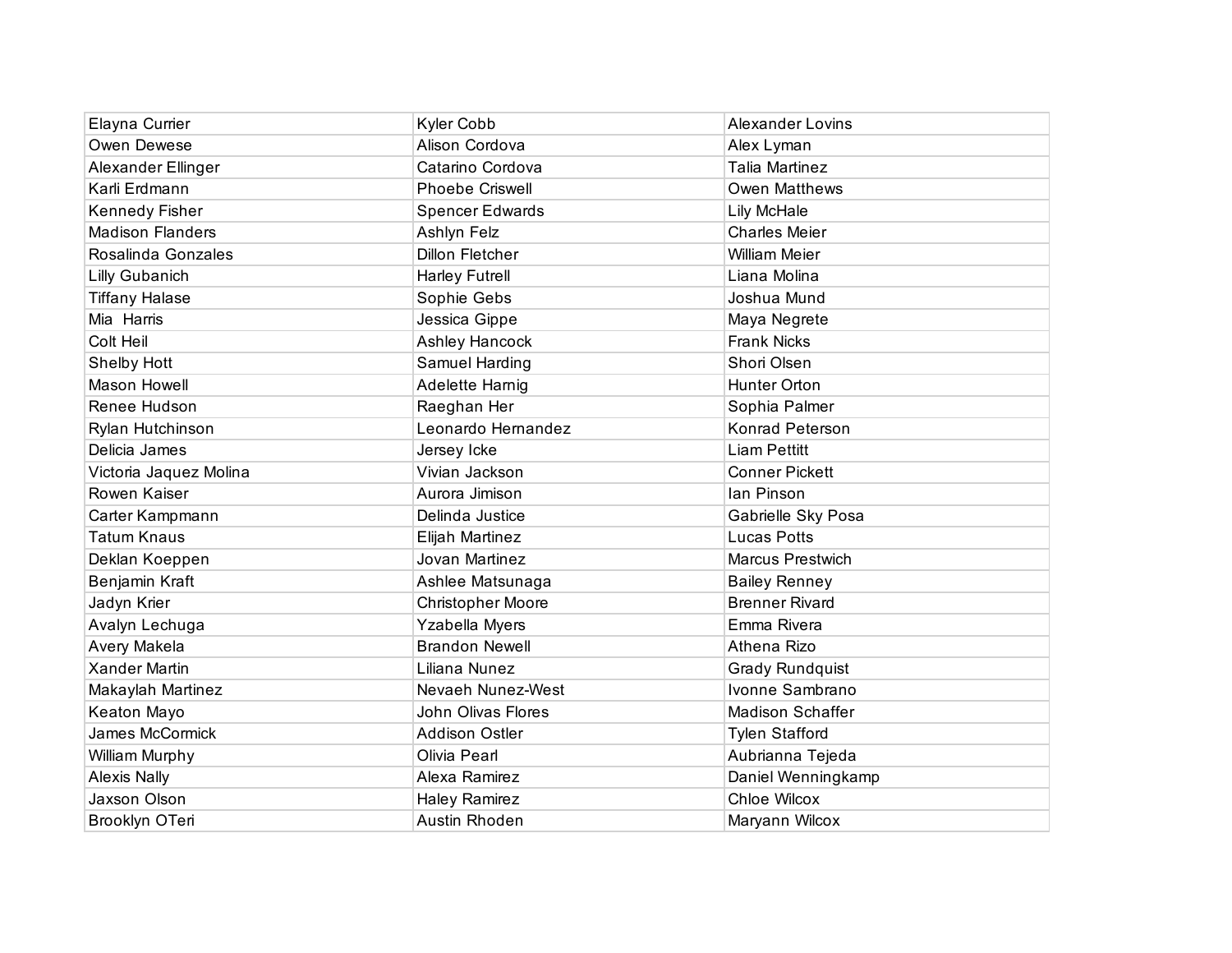| Benjamin Peck                    | Lenna Rodriguez             |                 |
|----------------------------------|-----------------------------|-----------------|
| Cooper Perez                     | Ezequiel Solorzano Nava     |                 |
| <b>Maeson Preston</b>            | Yael Soto                   |                 |
| Connor Rapp                      | <b>Nathaniel Stair</b>      |                 |
| Samara Reyes                     | Payton Stone                |                 |
| Eli Robins                       | Peiton Stone                |                 |
| <b>Xzavier Rowe</b>              | <b>Elizabeth Stong</b>      |                 |
| Alexander Sawlidi                | Enrique Tarrio              |                 |
| Noah Segura                      | Elias Termin                |                 |
| Jacob Sias                       | Daisy Timmons-Gardner       |                 |
| <b>Blake Skinner</b>             | Ezekiel Tinoco-Dembny-Vigil |                 |
| Ana Sliger                       | Makaylin Torres             |                 |
| Cooper Smith                     | <b>Emery Trujillo</b>       |                 |
| Elizabeth Solorzano              | Logan Vickers               |                 |
| Ashton Sorensen                  | Evan Vyssotsky              |                 |
| <b>Kinley Spotts</b>             | <b>Cole Waters</b>          |                 |
| <b>Brooklyn Stouffer</b>         |                             |                 |
| Mahalia Tagatac                  |                             |                 |
| Jielin Tan                       |                             |                 |
| Layla Tanner                     |                             |                 |
| Jordan Terrazas                  |                             |                 |
| <b>Ezekial Terry</b>             |                             |                 |
| Benjamin Thiele                  |                             |                 |
| Danitzy Tun                      |                             |                 |
| Benaiah Wenningkamp              |                             |                 |
| <b>Phoenix West</b>              |                             |                 |
| Benjamin Yang                    |                             |                 |
| <b>Erie Middle School</b>        |                             |                 |
| 2nd Quarter 2021-2022 Honor Roll |                             |                 |
| 6th Grade                        | 7th Grade                   | 8th Grade       |
| 4.0                              | 4.0                         | 4.0             |
| <b>Briley Adams</b>              | Leon Abbott                 | Alexandra Adams |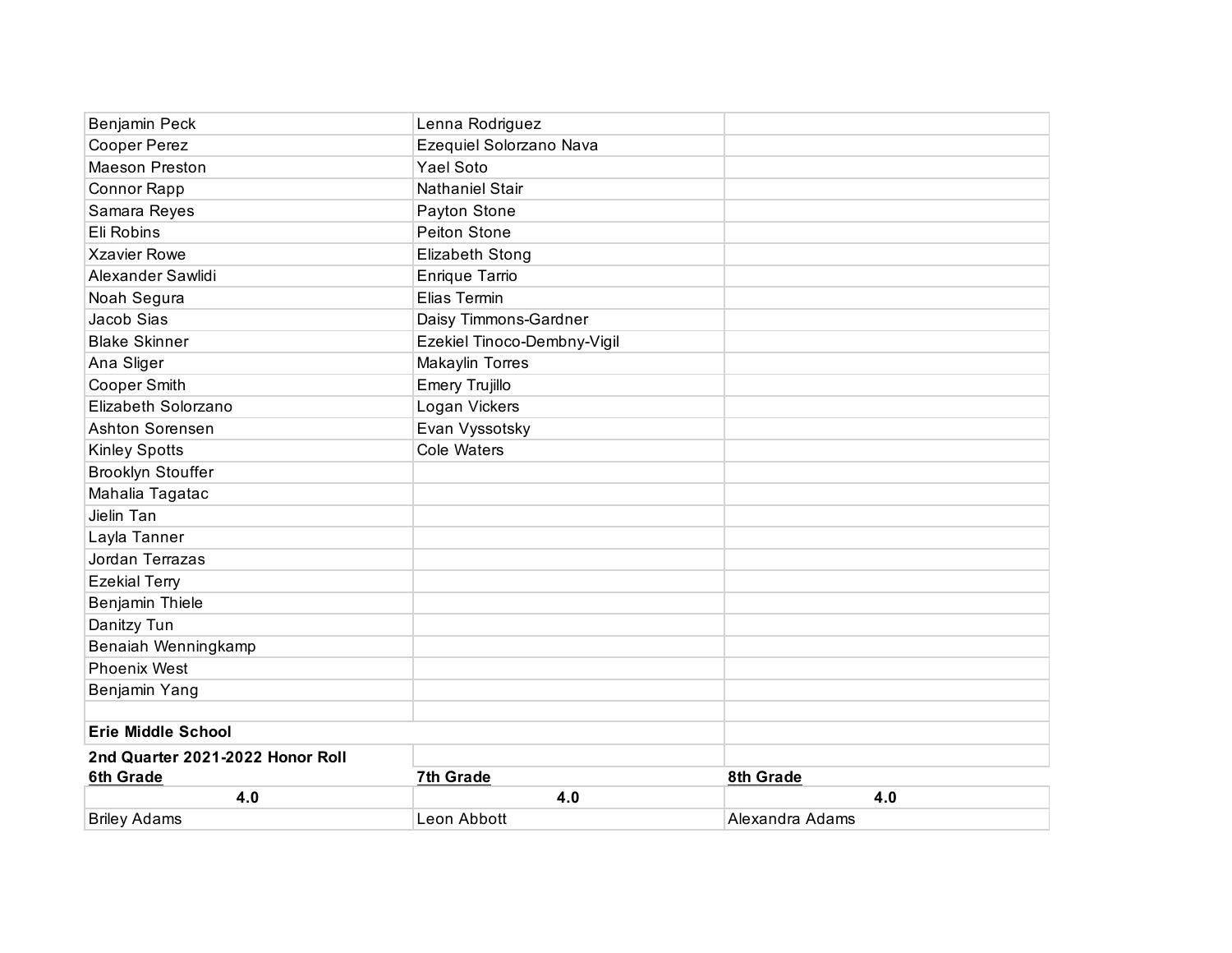| Olive Armbruster         | Alicia Abbott-Dobbs      | Madeline Alvarado       |
|--------------------------|--------------------------|-------------------------|
| Annie Baird              | Micah Anderson           | <b>Bryn Anderson</b>    |
| <b>Elliott Bates</b>     | <b>Wyatt Baer</b>        | <b>Tessa Ashkenase</b>  |
| <b>Bode Beaver</b>       | Finn Bishop              | Liliane Azevedo         |
| <b>Oliver Blount</b>     | Kora Bonner              | <b>Aislin Bates</b>     |
| Daniel Bogdan            | Zackary Bush             | Penelope Blount         |
| Elizabeth Brandon        | Kristoff Cain            | Rylan Borth             |
| Maria Brannan            | <b>Lucy Clements</b>     | Alyssa Bush             |
| <b>Ellery Brown</b>      | <b>Charles Connor</b>    | Aayusha Chhetri         |
| Avery Burgard            | Nolan Dove               | Owen Collard            |
| Kayla Burink             | Isabella Fischer         | <b>Braya Durstock</b>   |
| Jaxie Callard            | <b>Teagan Flentie</b>    | Kiley Edwards           |
| <b>Xander Callard</b>    | <b>Bryce Gabbert</b>     | Aidan Ellsworth         |
| Siobhan Chandrasekara    | Anthony Gamberg          | Isabella Foster         |
| John Chapple             | <b>Madison Gould</b>     | <b>Catcher Gearhart</b> |
| <b>Charlotte Donahue</b> | Olivia Harris            | Laurel Hagan            |
| Daphne Evenson           | Mason Hauck              | Emily Halligan          |
| Andrew Fonseca           | Leo Hinojosa             | <b>Isabelle Hanks</b>   |
| Colin Foutz              | Kaelyn Holmes            | Kali Harbaugh           |
| Aralynn Gaide            | Sophee Horovitz          | Zane Harr               |
| <b>Addison Greenlee</b>  | Sydney Jones             | Makenna Harris          |
| Aymeric Gueguen          | Eva Landis               | Ayden Hauck             |
| Benjamin Hampton         | <b>Grace Landis</b>      | <b>Reed Heinz</b>       |
| Sean Hillary             | Eleanor Lane             | Natalie Heinze          |
| Hudson Hoeft             | <b>Colton Lettis</b>     | Victoria Hoppis         |
| Quincey Hosek            | Melody Litavish          | Georgiana Jones         |
| Addyson James            | Jaydan Martinez          | Madeline Keller         |
| Elliot Johnson           | Macey McGehan            | Kylie Kirk              |
| Miles Key                | <b>Brett Michalski</b>   | Jackson Lew             |
| Cole Kochevar            | Ryann Nemeth             | Huilin Ma               |
| Jai Labrie               | Grady Palmiscno          | Molly Maiocco           |
| Brookelyn Laliberte      | <b>Charlotte Perkins</b> | Averi McBride           |
| Demmy Leslie             | <b>Brooklynne Pierce</b> | Kayden McKinsey         |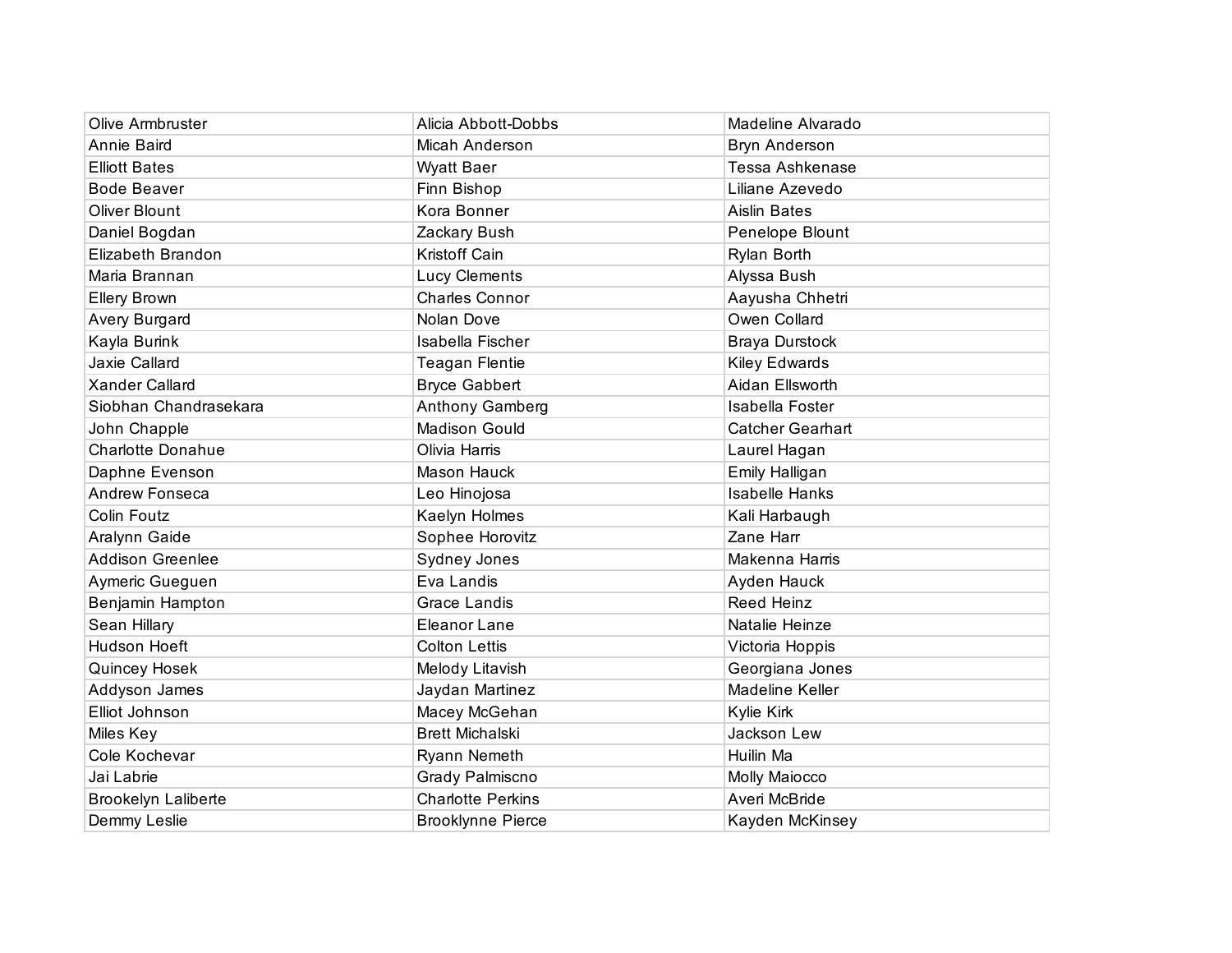| Noah Levey             | Anika Pillai               | <b>Shyler Miller</b>        |
|------------------------|----------------------------|-----------------------------|
| <b>Chase Marker</b>    | <b>Audrey Powers</b>       | Kaylee Osmann               |
| Jackson Marker         | <b>Braedyn Rowcliffe</b>   | Mackenzie Paul              |
| <b>Grace Martin</b>    | <b>Valentina Sifontes</b>  | Bella Paulsmeyer            |
| Henley Martin          | Liam Stewart               | John Pellom                 |
| Ruby McQuillen         | Kate Walsh                 | Vittoria Pugina             |
| Lillie Meyer           | Abigail Wertz              | Lillian Ransom              |
| Erin Moore             | <b>Ivy Wertz</b>           | Zachary Sanner              |
| Spencer O'Brien        | <b>Isaac Wicks</b>         | Haley Schaefer              |
| Lily Osborn            | Samantha Wotruba           | Vincent Schaefer            |
| Payton Pierce          | James Zumfelde             | Cade Schindler              |
| <b>Taylor Pike</b>     | 3.5                        | Kobe Schindler              |
| Jackson Pope           | Sophia Ballard             | <b>Caleb Schott</b>         |
| <b>Griffin Pringle</b> | <b>Madison Barksdale</b>   | <b>Claire Schultz</b>       |
| Connor Renteria        | <b>Macallister Barnett</b> | <b>Keira Selters</b>        |
| Gwen Richardson        | <b>Blake Barry</b>         | Jayden Shipman              |
| Cora Roberts           | <b>Connor Brackett</b>     | <b>Mason Sisk</b>           |
| Omobolanle Rufai       | <b>Berkeley Bradford</b>   | Jozlynn Smith               |
| Dakshada Ruschak       | Carson Campbell            | Lilliana Smith              |
| Noel Ryan              | Aaliyah Carter             | Abigail Stamback            |
| Layla Sedio            | Tenzin Choedon             | Levi Tuz                    |
| Ella Seiler            | <b>Addison Corbin</b>      | <b>Brinley Westmoreland</b> |
| <b>Dylan Simons</b>    | Sienna Cox                 | Nolan Willard               |
| Jacob Smith            | <b>Addison Cummins</b>     | Alexandra Wilson            |
| Kevin Sopa             | <b>Scott Curtis</b>        | Jane Wilson                 |
| Lydia Stelling         | Caitlin Davis              | Joella Zorgdrager           |
| Henrik Stephens        | <b>Caleb Deters</b>        | 3.5                         |
| Cian Strong            | Justin Dingler             | Francesca Atencio           |
| Oliver Sundeen         | Joy Dow                    | <b>Wyatt Ball</b>           |
| Haileigh Traupe        | John Driver                | Gianna Barela               |
| Cazes Travis           | Patricia Evans             | <b>Avery Barnes</b>         |
| Danny Tsering          | Danika Ferrari             | <b>Brielle Barnes</b>       |
| Marcus Wehmeyer        | Anna Fott                  | Nathan Bigard               |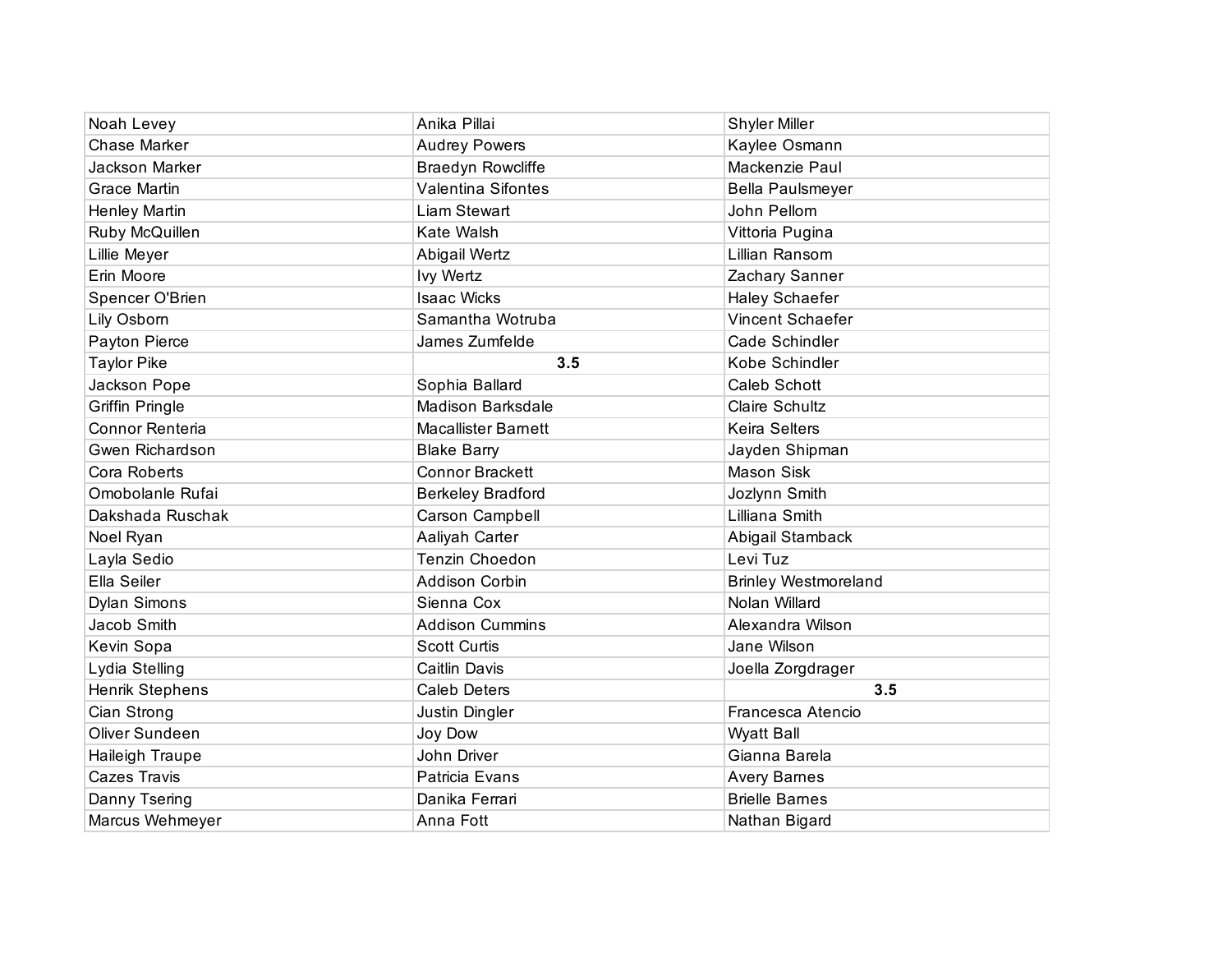| Jessica Wilson          | Ryne Frain            | Stella Bliley            |
|-------------------------|-----------------------|--------------------------|
| Colton Wood             | Elijah Griffin        | Cole Bradshaw            |
| Danika Woodland         | Jackson Haas          | <b>Lily Carney</b>       |
| Odin Zimmerman          | <b>Anderson Hales</b> | Carsen Chamberlain       |
| 3.5                     | <b>Madison Hanson</b> | <b>Riley Collins</b>     |
| Hannah Abbott           | Geneva Hargrave       | <b>Brady Colohan</b>     |
| Lilian Almanza          | Jordan Higgins        | <b>Adelaide Cope</b>     |
| <b>Everett Bantz</b>    | Mason Hofmeister      | <b>Emily DeBord</b>      |
| Abigail Barcewski       | <b>Adam Hunter</b>    | <b>Isabel Dress</b>      |
| <b>Karis Barnett</b>    | Sophie Husk           | <b>Miles Duffy</b>       |
| <b>Madison Butte</b>    | Vivian Kaufman        | <b>Brady Dwinal</b>      |
| Daniel Chairez          | Alexis Keller         | Jaden Eslick             |
| Anthony Cordon Casasola | Elodie Kirchoffner    | <b>Brayden Fairbanks</b> |
| Alize Crist             | Sienna Kline          | Brooklyn Ferrari         |
| Neiman Paul Cruzado     | Sasha Kohls           | <b>Gracyn Fowler</b>     |
| Joel Davis              | Jack Larington        | Megan Funk               |
| Xanna DeBella           | <b>Colton Lewis</b>   | Morgan Gregory           |
| Devin Downey            | <b>Isaac Melton</b>   | Kylie Groth              |
| Declan Dresser          | <b>Bode Miller</b>    | <b>Isabel Gundlach</b>   |
| Erin Dudenhefer         | Linden Minke          | <b>Garrett Haak</b>      |
| <b>Abigail Everett</b>  | Callie Mrla           | <b>Melawit Haile</b>     |
| Cyrus Ferguson          | Nhi Nguyen            | <b>Ezra Hales</b>        |
| Luke Fonseca            | <b>Adam Ohlheiser</b> | Rayna Halverson          |
| Kaya Frank              | Madelyn Perschon      | Zachary Harner           |
| <b>Charles Freedman</b> | <b>Maren Powers</b>   | Dylan Hazlett            |
| Kendall Gani            | Kailee Samec          | Alexander Hempen         |
| Hanaa Garcia-Osborn     | <b>Audrey Sample</b>  | Austin Hogan             |
| Alivia Gass             | Rory Santini          | Jaxon Hosek              |
| Grace Graham            | Sophia Shelton        | Toby Johnson             |
| Ava Griggs              | Vadin Soni            | Brooke Jordan            |
| Lyla Grover             | Julie Stephenson      | Jacqueline Kelly         |
| <b>Addison Hatch</b>    | Tayler Studebaker     | Abigail Koch             |
| Paige Hendrixson        | Aditi Thapa           | <b>Riley Kochevar</b>    |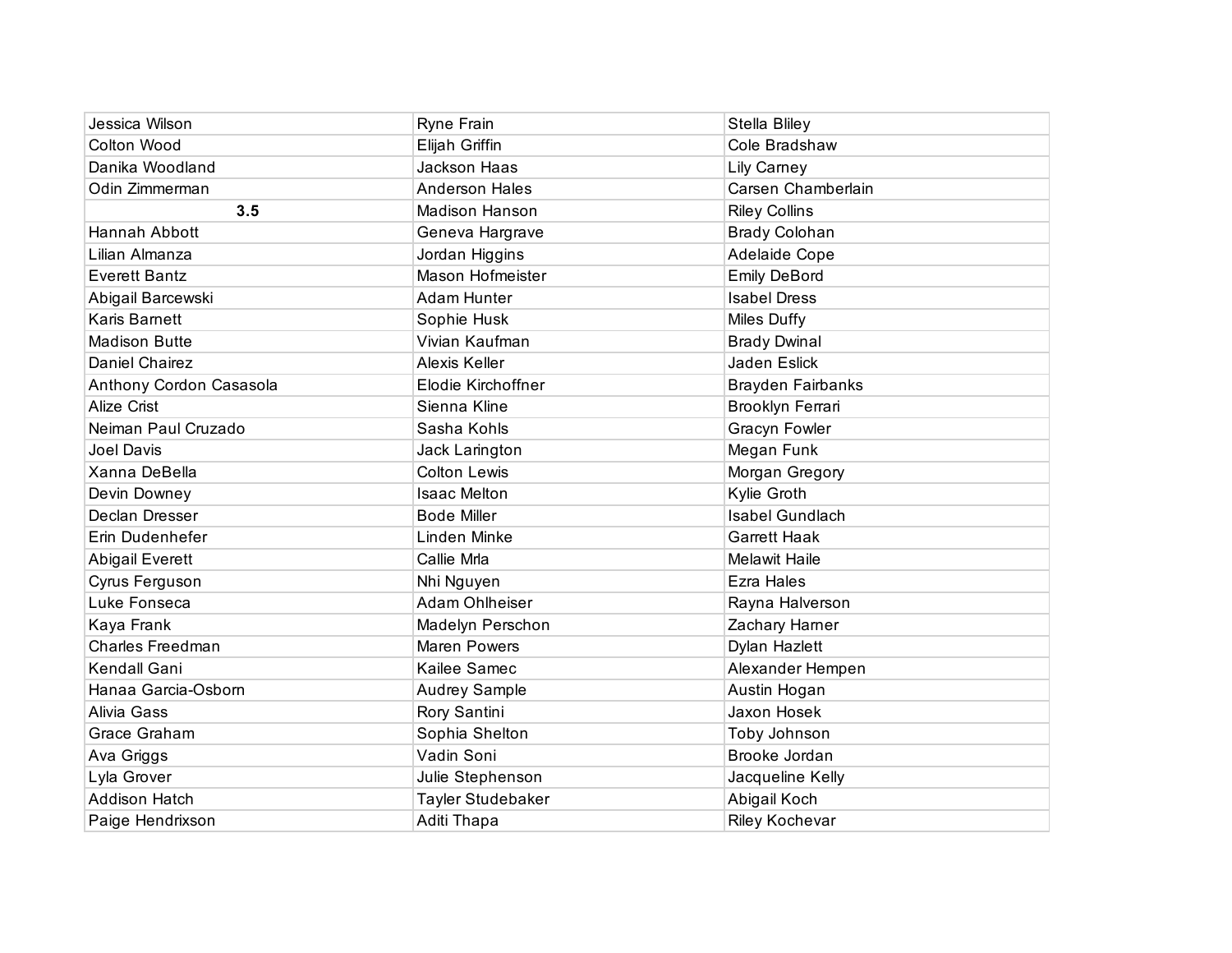| <b>Audrey Higgins</b>  | Payton Thomas           | <b>Griffin Kohl</b>        |
|------------------------|-------------------------|----------------------------|
| <b>Charliese Hoeft</b> | <b>Tristan Townsend</b> | Aneesh Kumar               |
| Taytum Hoffman         | Saanvi Tyagi            | <b>Brynn Laliberte</b>     |
| Hailey Hogan           | <b>Bryce Tyson</b>      | Connor Lockrem             |
| Maya Jameson           | Ava Van Aelstyn         | <b>Riley Loschen</b>       |
| Joaquin Jimenez        | Madelyn Vincent         | <b>Eleanor Mahaffey</b>    |
| Colten Jones           | Leighton Ward           | <b>Charlotte Martin</b>    |
| Thomas Jones           | Madeleine Weaver        | Karlie Mcclannahan         |
| Levi Kitlowski         | Delilah Weins-Kelderman | Graciela McCray            |
| Hailyn Kozlowitz       | Shelby Weinzirl         | Gabriella McIntire         |
| Mason Lance            | Jace Wetzbarger         | Aiden McKnight             |
| Izabella Larson        | <b>Braxton Willard</b>  | <b>Cameron Middleton</b>   |
| Soumik Laskar          | Kylie Wilson            | Jude Miller                |
| Simon Lockrem          | Elliot Yun              | <b>Grant Montgomery</b>    |
| Logan Maes             | 3.0                     | Jacob Noland               |
| Rylie Markham          | <b>Jack Arnold</b>      | Santiago Nunez             |
| Yasmine Masar          | <b>Brett Baker</b>      | Reid O'Brien               |
| <b>Maddox Maynes</b>   | <b>Blake Banks</b>      | Collin Parrish             |
| Richard Mckinnon       | Arno Bergstrom          | Kaitlyn Peacock            |
| <b>James Meils</b>     | Lola Buchanan           | <b>Madison Petrick</b>     |
| <b>Adam Miller</b>     | Evan Chappell           | Deacon Phelps              |
| Alyssa Mosley          | Brody Christensen       | Jacob Phouminh             |
| Nolan Nead             | <b>Ellie Clark</b>      | Cade Picanzo               |
| Kaius Nelson           | <b>Hayley Doughty</b>   | Callie Pike                |
| Josue Nunez            | Nika Dragos             | Wesley Powers-Passen       |
| Liam O'Munneke         | <b>Emily Dunn</b>       | <b>Elliot Preston</b>      |
| Mery Par               | <b>Isabella Evans</b>   | Anju Record                |
| Camryn Parkinson       | <b>Edwin Firmin</b>     | Cole Reseigh               |
| Logan Paul             | Fiona Gallagher         | <b>Alice Ritty</b>         |
| <b>Willow Quimby</b>   | Jasmine Garcia          | Liam Ross                  |
| Katherine Rae          | Quinn Gerner            | Angelina Santos Velderrain |
| <b>Lily Rake</b>       | Eamon Grunzinger        | Sylvia Sauceda             |
| Michael Rapp           | Patrick Hahn            | <b>Myah Schlett</b>        |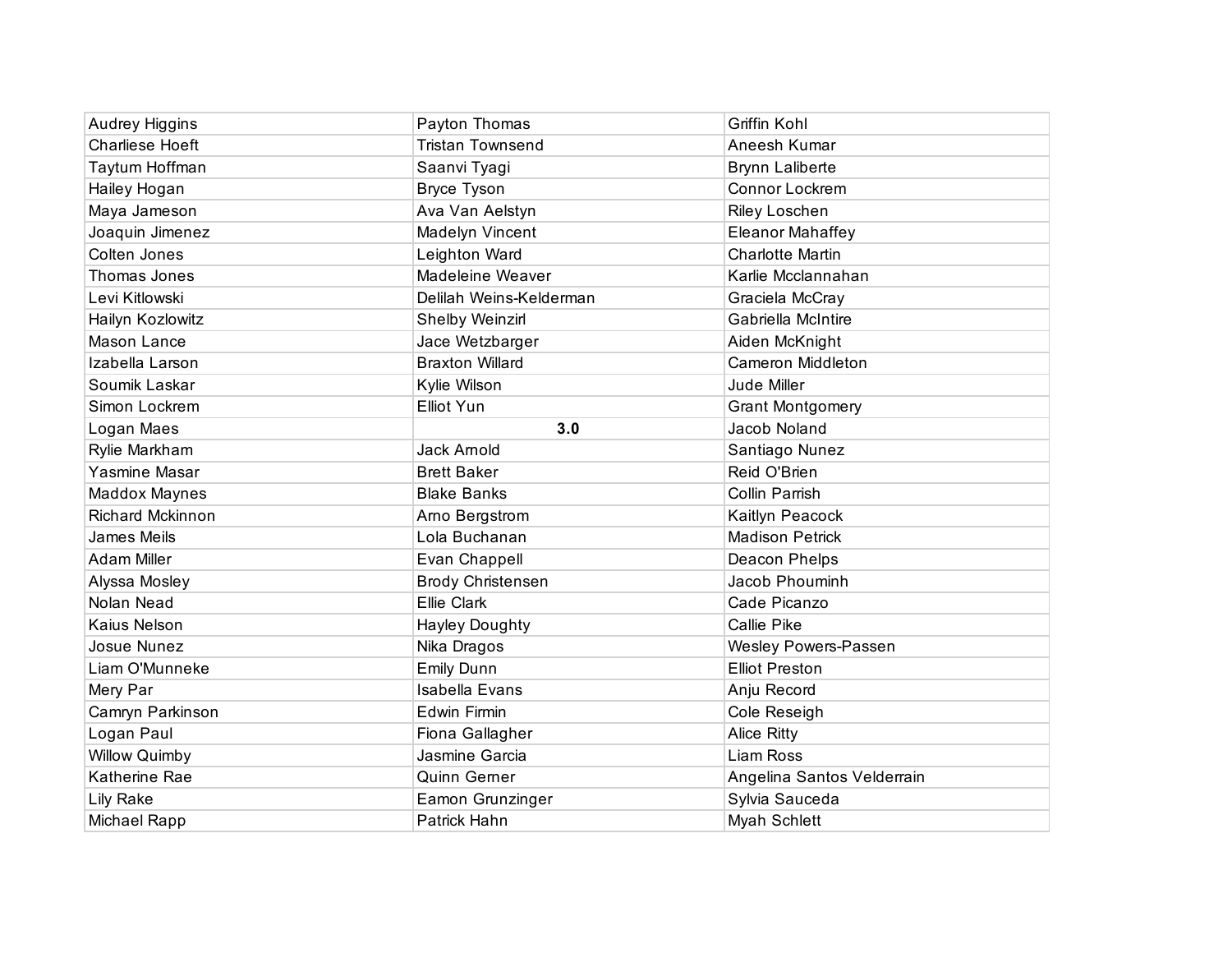| <b>Yuzuki Record</b>     | Lauryn Johnson              | <b>Ben Schommer</b>      |
|--------------------------|-----------------------------|--------------------------|
| <b>Tejay Reddy</b>       | <b>Shelby Knox</b>          | <b>Christian Seiler</b>  |
| Wade Robertson           | Parker Koon                 | Samantha Shillingford    |
| Sofia Rodriguez          | Julian Maki                 | Quinn Shillington        |
| <b>Brooklyn Russell</b>  | <b>Yusef Masar</b>          | Austin Sieckmann         |
| Larissa Russell          | <b>Truman McBride</b>       | <b>Addison Simpson</b>   |
| Coltan Schrunk           | Jacob Petersen              | <b>Avery Smiley</b>      |
| <b>Preston Slater</b>    | <b>Brendan Pickett</b>      | <b>Steven Staff</b>      |
| Samuel Snyder            | Cameron Quesada             | Nathan Strah             |
| <b>Gabriel Strate</b>    | Sydney Recio                | <b>Elodie Strate</b>     |
| Evelyn Taylor            | Autumn Siegert              | Meredith Streeter        |
| <b>Elizabeth Theisen</b> | Javier Snyder               | Gavin Tanner             |
| Griffyn Thomas           | Ava Space                   | <b>Braylon Toliver</b>   |
| Hannah Traupe            | <b>Bryen Stalcup</b>        | <b>Oliver Townsend</b>   |
| Owen Turner              | Max Stamm                   | Katie Tran               |
| Isabella Vera-Martinez   | Liam Stephens               | <b>Jett Travis</b>       |
| <b>Alexander Walters</b> | <b>Bryce Stoller-Wilson</b> | Celia VonLintel          |
| Benjamin Wiggy           | Kenneth Swanson             | Ayden Wagner-Grull       |
| Logan Winter             | Mylie Taylor                | <b>Elijah Walters</b>    |
| 3.0                      | Jackson Verrips             | Evan Webb                |
| Sebastian Anaya          | Connor Waldau               | <b>Austin Williams</b>   |
| Gabriel Brady            | Paxton Walker               | Ethan Woodruff           |
| Jessica Burke            | Mia Werner                  | Quincy Wozny             |
| Kyle Burnell             | William Wilber              | Sophia Yepez             |
| Kahlan Carter            | Harlan Wilde                | Alex Zogorski            |
| Raimee Combs-Ledford     | <b>John Thomas Wilkins</b>  | 3.0                      |
| <b>Griffin Davis</b>     | Jack Woodland               | <b>Hunter Adams</b>      |
| Romeo De Luna            | Meghan Yates                | <b>Tyler Audas</b>       |
| William Ekstrom          | Kyle Yowell                 | Jack Batchelder          |
| Alexa Evans              | Anthony Zurek               | Leticia Batrez           |
| Levi Greger              |                             | Paige Breschini          |
| <b>Nicholas Gustin</b>   |                             | Reagan Butte             |
| Brogan Hoeft             |                             | Alvin Carrasco-Castaneda |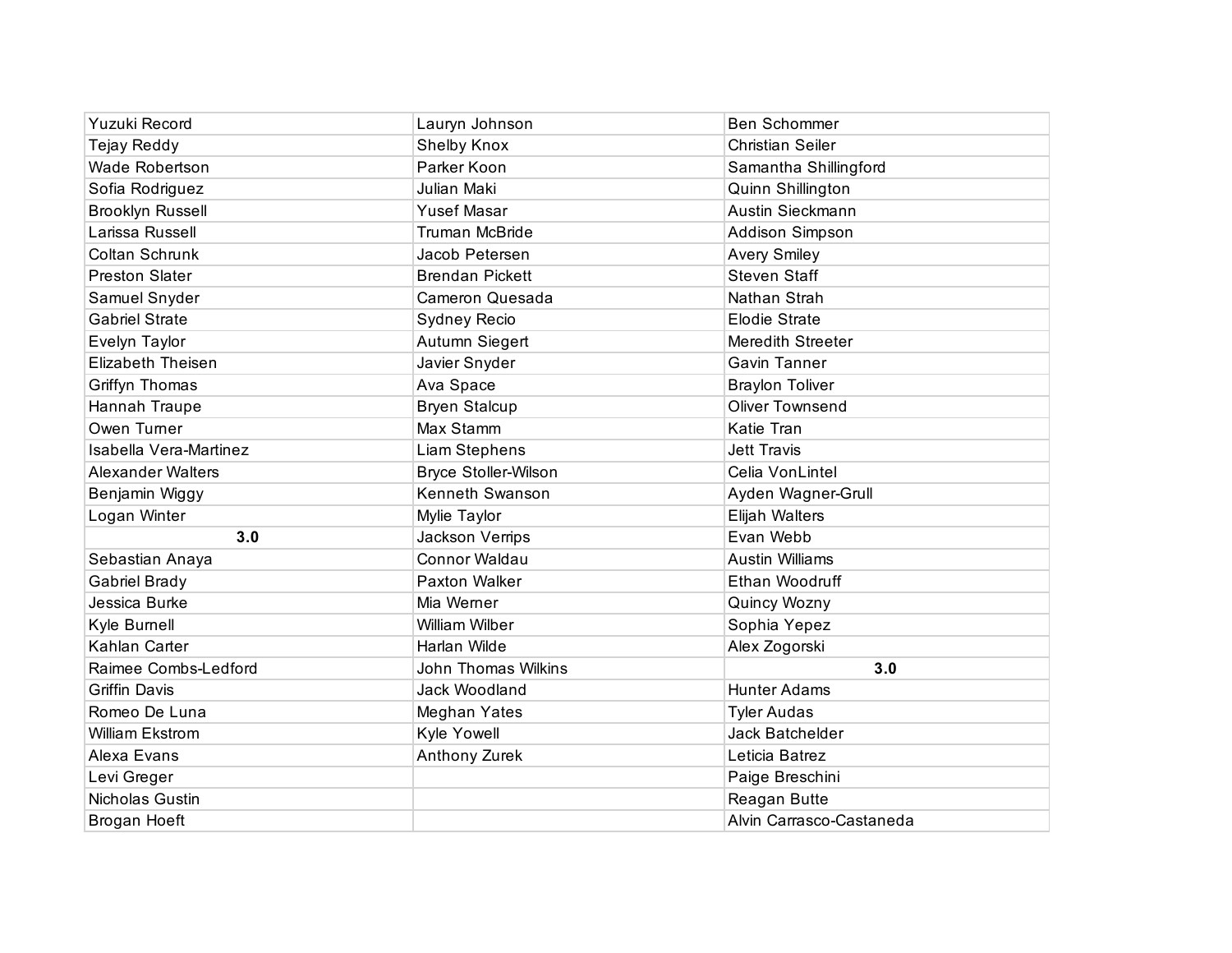| Drake Humphries             | Gavin Choksey           |
|-----------------------------|-------------------------|
| Spencer Jackson             | Jonathan Cline-Norton   |
| Lovisa Lindahl              | Kyle Corwin             |
| Katelyn Ludwig              | Nathaniel De Luna       |
| <b>Isaac Martinez</b>       | Margaret Deakin         |
| Merek McAnulla              | <b>Mason Dorris</b>     |
| Averie McDonald             | <b>Natalie Fetters</b>  |
| Madelyn McGuinn             | <b>Ethan Garcia</b>     |
| <b>Avery Meis</b>           | <b>Kelton Gray</b>      |
| Rylan Opsahl                | <b>Emmett Hassett</b>   |
| <b>Taliesin Pettinger</b>   | Mary Hickerson          |
| <b>Weston Powers-Passen</b> | Sylus Holbert           |
| Eleanor Radden              | Jane Hoskins            |
| Keyanna Reeves              | Kaydence Hostert        |
| Jesse Riegert               | Ethan Johnson           |
| Leah Rogers                 | Hayden King             |
| Alysia Rosales              | Sahasra Kolli           |
| <b>Lucy Rowland</b>         | Jayden Lawson           |
| Paden Santini               | K'lee Lentz             |
| <b>Lukas Sheets</b>         | Ian MacHendrie          |
| <b>Hallie Shinn</b>         | Joshua Mannon           |
| <b>Garrett Simons</b>       | David McCool            |
| Isabel Snyder               | Gianna McIntire         |
| Lucy Snyder                 | <b>Ethan Melton</b>     |
| Elynore Stackpole           | <b>Brandon Miller</b>   |
| <b>Lilian Standley</b>      | Savanah Miller          |
| Allisen Tousky              | <b>Brooklyn Nichols</b> |
| Dylan Trujillo              | Quincy Oliveira         |
| Henry Verne                 | Cody Penman             |
| Carson Wagner-Grull         | Kaile Peterkin-Scott    |
| Ellen Weeks                 | John Peters             |
| Isom Westmoreland           | Paula Reveiz Lopez      |
|                             | <b>Ezekiel Rickauer</b> |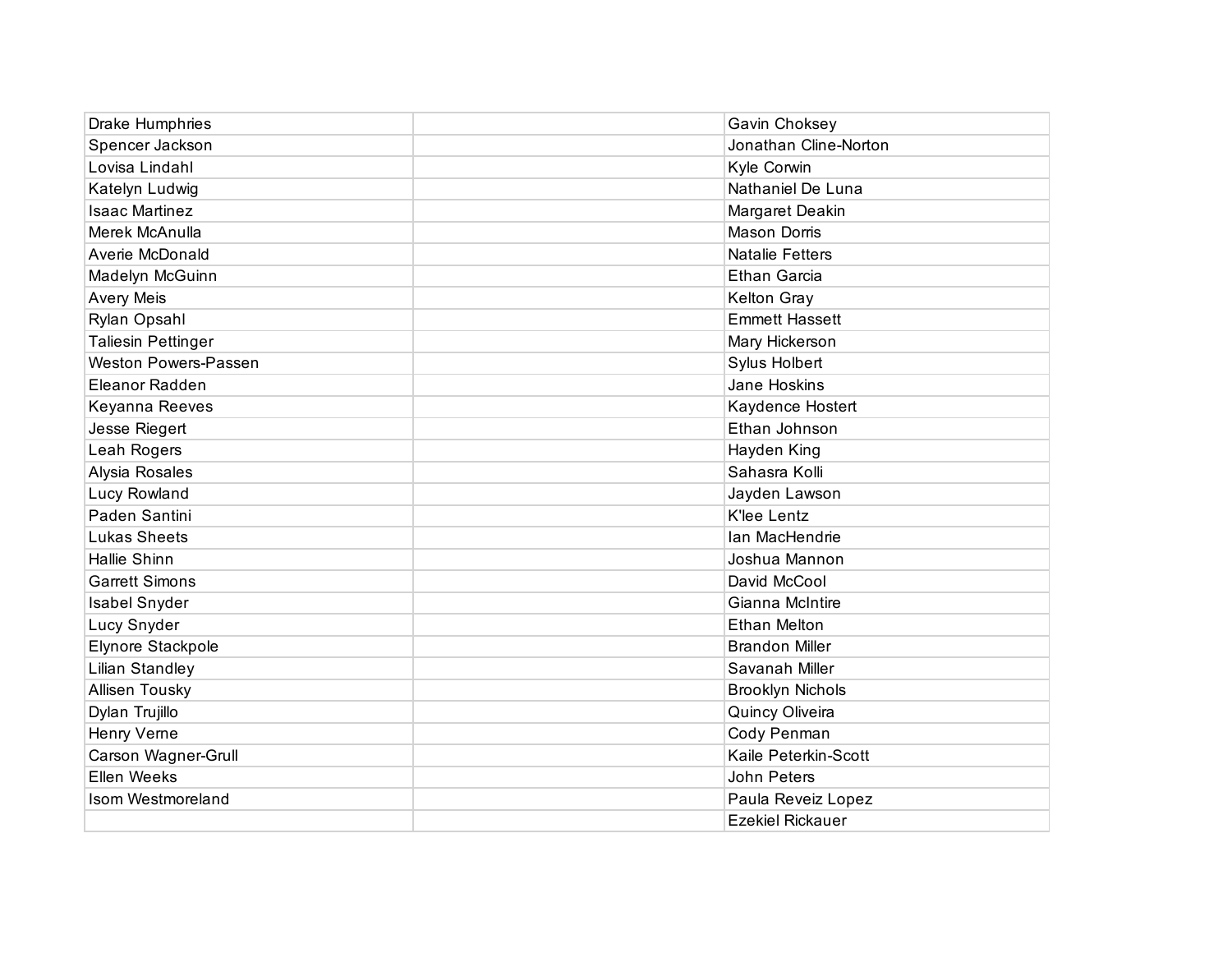|  | Persayis Rivera    |
|--|--------------------|
|  | Joshua Robert      |
|  | Larkin Rummel      |
|  | Gabriel Sema       |
|  | Hannah Thayer      |
|  | Evan Tousky        |
|  | Aric Tussey        |
|  | Kaylea Ure         |
|  | Riley Valania      |
|  | Lane VonLintel     |
|  | Chayce Waneka      |
|  | <b>Bodey Wheat</b> |
|  | Wyatt Wilson       |
|  |                    |

## **LaunchED 6 - 8 2nd Quarter 2021-2022 Honor Roll**

| <b>6th Grade</b>        | <b>7th Grade</b>           | 8th Grade                |
|-------------------------|----------------------------|--------------------------|
| 4.0                     | 4.0                        | 4.0                      |
| Bethzaira Arellano      | Guadalupe Contreras-Crespo | Zackary Bachicha         |
| Owen Cade               | Madison Haynie             | Christian Clark          |
| Liliana Carroll         | Bryanna Jimenez            | Alexander Colon Reyes    |
| Oliver Hackbarth        | Ainsley Lanning            | Noah DePau               |
| Giana LaReau            | Renee Peer                 | <b>Addison Freehling</b> |
| Ai Larson               | Neptali Viera              | Annie Grassmick          |
| Joshua Melvin           | 3.5                        | Kevin Lino               |
| Aylina Quedenfeld       | Marie Juarez               | Connor Meixelsperger     |
| <b>Thomas Schell</b>    | Craigen Kellogg            | Violet Mendoza           |
| Elisabeth Schuck        | Anushervon Khodzhaev       | Dinh Pham                |
| Danni Steig             | Jason Roman                | Cheyenne Seib            |
| Violet Tatterson        | Audriana Savage            | Savannah Seib            |
| 3.5                     | Jayden Shaw                | Anna Thomas              |
| Jade Arrieta            | <b>Gabriel Thorson</b>     | Jocelyn Torres           |
| <b>Violette Edstrom</b> | Karen Torres               | 3.5                      |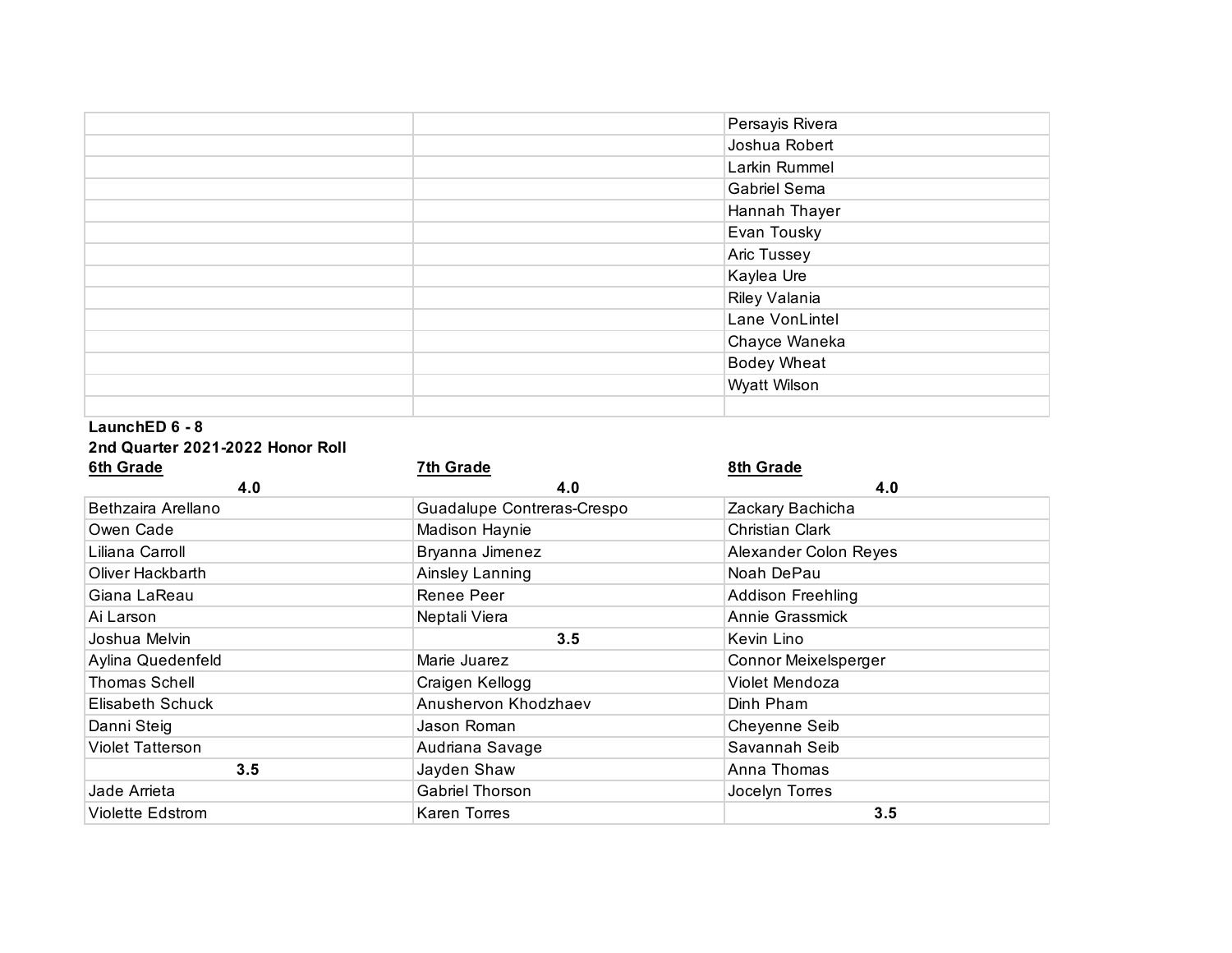| Milagros Lopez Gutierrez | Addyson White         | Jeremy Bahr            |
|--------------------------|-----------------------|------------------------|
| Oliver VonFeldt          | 3.0                   | Ana Gomez              |
| 3.0                      | Morgan Barber         | Violet Kaszuba         |
| Rajai LaMaster           | Carlo Beltran Beltran | Nikolai Leach          |
| Alexander Rabbitt        | Donna Bishop          | Jerin McIlvenna        |
| Elena Reyes              | Evan Davies           | Jonathan Parmley       |
| Kenzi Walls              | Chloe DiGesualdo      | Kira Pisano            |
| Leshelle Williams        | Lawrence McLaughlin   | Calvin Rabbitt         |
|                          | <b>Tyson Perez</b>    | Hannah Ramirez         |
|                          | Logan Snyder          | Finnian Schillinger    |
|                          | Amine Tenz            | Eva Smathers           |
|                          | Evan Weaver           | Autumn Walker          |
|                          |                       | 3.0                    |
|                          |                       | Ella Burr              |
|                          |                       | <b>Blake LaStrange</b> |
|                          |                       | Monserrat Torres Oliva |
|                          |                       | Irisel Valenzuela-Loya |

## **Longs Peak Middle School 2nd Quarter 2021-2022 Honor Roll**

| <b>6th Grade</b>              | 7th Grade                  | 8th Grade                  |
|-------------------------------|----------------------------|----------------------------|
| 4.0                           | 4.0                        | 4.0                        |
| Samantha Aragon Pazos         | <b>Brooklyn Breneisen</b>  | Maria Flores Gonzalez      |
| Neera Canche Cabrera          | Mary Crook                 | Madyson Luntsford          |
| Marli Colhoff                 | Jovan Gonzalez             | <b>Hailey Pulido Colis</b> |
| Jenna Contreras               | Yaretzi Hernandez Ortiz    | Claire Sanchez             |
| Alyson Escobar-Gurrola        | Xiu Xiu Miller             | Joselyn Soto Ramirez       |
| <b>Clinet Grenache Flores</b> | 3.5                        | 3.5                        |
| Kassidy Godbouldt             | Myranda Bermingham         | Camila Aragon Pazos        |
| <b>Tyler Largent</b>          | Yesenia Chavarria Cardoza  | Alexa Arreola Alcala       |
| Lillian Leahy                 | Jose Corchado              | Miranda Bettis             |
| Victoria Marquez              | Haylee Hunter              | Rory Curtis                |
| D'Angelo Martinez             | Sijidarey Marquez Carbajal | Abigail Diaz               |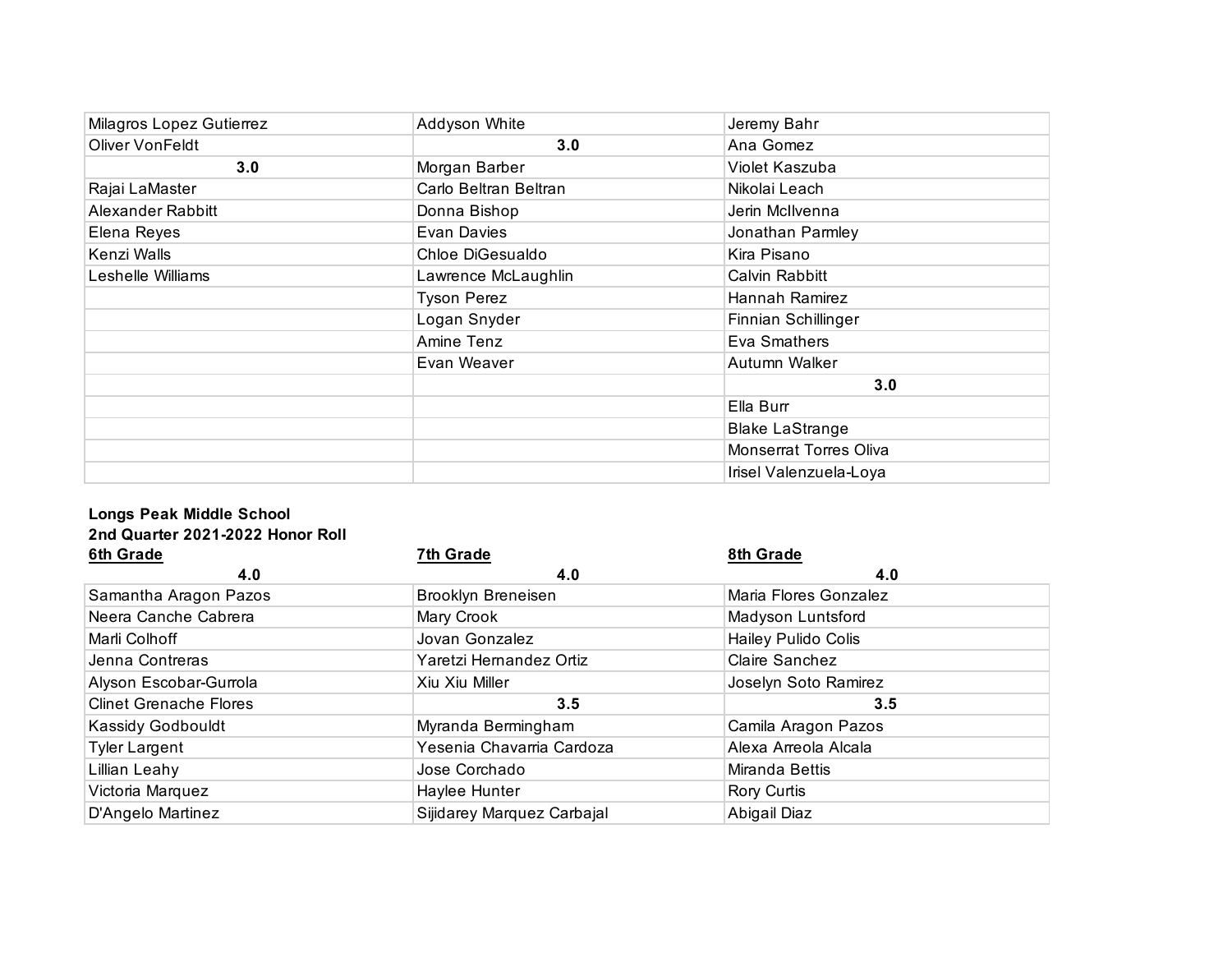| <b>Cristofer Monreal</b>   | Emma Portugal               | Melissa Gonzalez               |
|----------------------------|-----------------------------|--------------------------------|
| <b>Abril Perez</b>         | Lily Rosbrook               | Julianna Gutierrez Fernandez   |
| Abygail Requejo            | Luciano Salazar Perez       | <b>Hadlee Hinks</b>            |
| <b>Gerald Sabins</b>       | <b>Yosgart Sifuentes</b>    | Alexandra Mejia Lopez          |
| 3.5                        | <b>Elizabeth Thesenvitz</b> | <b>Julio Morales</b>           |
| Dayana Alvarado Salas      | Michelle Walls              | <b>Brandon Rosales Marrufo</b> |
| Iliana Berumen             | 3.0                         | Yessenia Samaniego             |
| <b>Kevan Bettis</b>        | Citlaly Arroyo Garcia       | <b>Isaiah Sandoval</b>         |
| Jayden Bowar               | Abraham Avila-Montes        | Millie Springer                |
| <b>Estrella Bustillos</b>  | Aviana Banuelos             | Alejandro Torres Ontiveros     |
| Damien Chavez              | Maria Borrego Ramirez       | 3.0                            |
| <b>Isabel Davis</b>        | Jose Canche Cabrera         | Derek Castillo                 |
| Niomie Davis               | Liliana Cedillo             | Noah Chavarria                 |
| Nevaeh Disbro              | Rafael Cruz Pacheco         | Sydnee Conway                  |
| Cody Elmarr                | Nevaeh Elliott              | <b>Oscar Erives</b>            |
| Mika Garcia                | <b>Emanuel Flores Perez</b> | Paula Garcia Salazar           |
| Andres Garcia Salazar      | Natalie Gamboa              | Reyes Gutierrez                |
| Aileen Gonzalez            | Ashton Gasiorowski          | Jan Hernandez                  |
| <b>Genesis Gonzalez</b>    | Erick Gonzalez Mosqueda     | Anycia Lechuga                 |
| <b>Christian Gutierrez</b> | <b>Tash Hernandez</b>       | Jaelynn Loera Aguina           |
| Elizabeth Guzman Alvarez   | Bryan Jimenez Esquivel      | Geraldine Nieto-Galvan         |
| Janelle Heilveil           | <b>Matthew Klusack</b>      | Sylvana Perez                  |
| Jocelyn Heilveil           | <b>Mariah Martinez</b>      | <b>Adrian Reyes</b>            |
| Elijah Hernandez           | Noemi Morales Cuevas        | Alexis Rivera Lamas            |
| Kacey Hill                 | Jonathan Murillo            | Grayson Varela                 |
| Daniel Hollister           | Natalie Pastor Alonso       | Kaia Yoshii                    |
| Natalie Hunter             | Addison Priddy              |                                |
| Leonardo Johnson           | Kayla Raya                  |                                |
| Jordan Lian                | <b>Azul Roman Mares</b>     |                                |
| Crosley Lucarelli          | <b>Brandon Sanchez</b>      |                                |
| Sophia Magley              | Maybel Sarceno              |                                |
| <b>Divinity Martinez</b>   | <b>Fisher Severin</b>       |                                |
| Keren Martinez Martinez    | Johana Ulloa Rodriguez      |                                |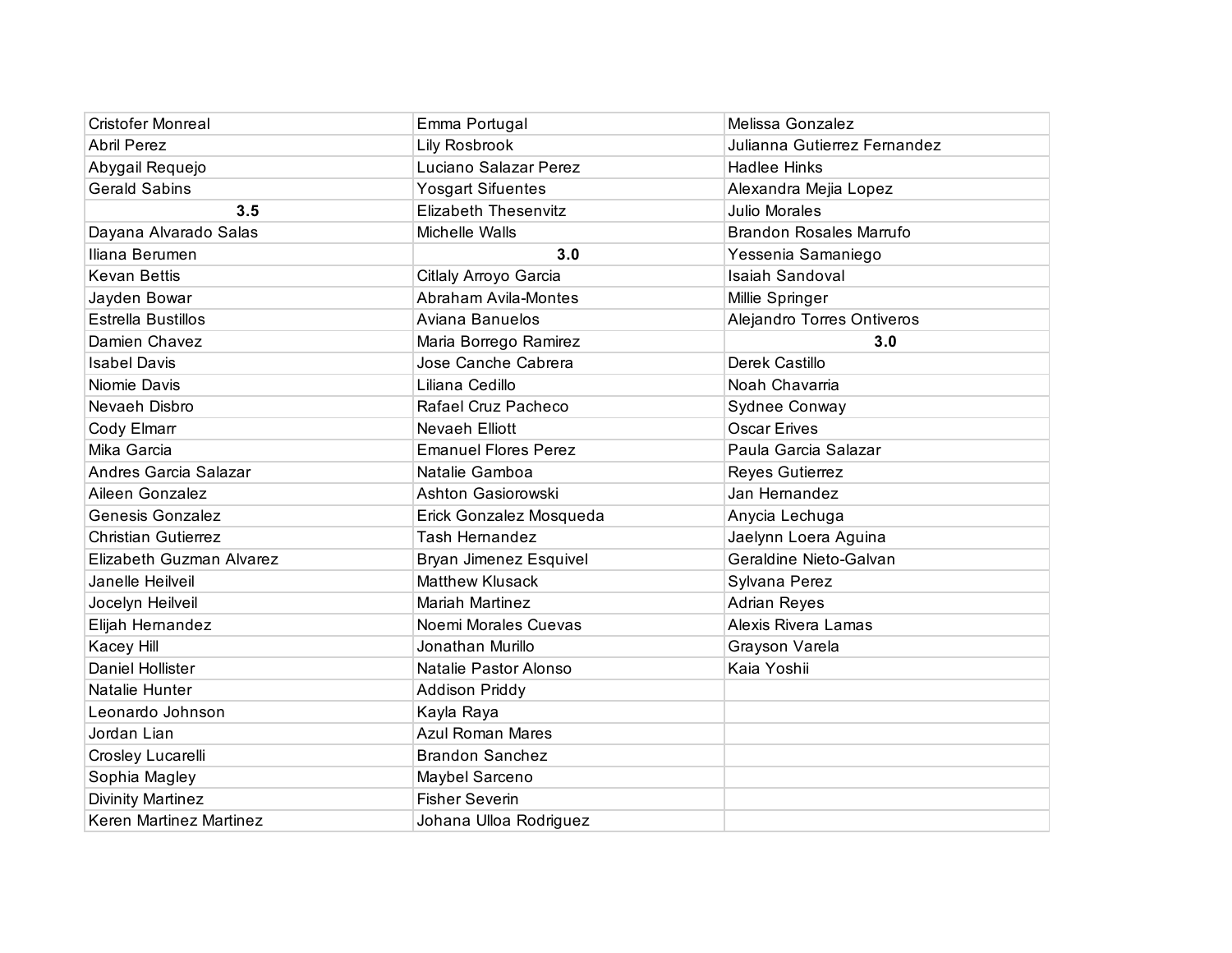| Ashly Martinez Romero         | Fatima Valenzuela Carrasco |  |
|-------------------------------|----------------------------|--|
| Giselle Mejia Lopez           |                            |  |
| Dayanna Montoya Alvarado      |                            |  |
| Guadalupe Mosqueda Muniz      |                            |  |
| Aydin Nuelle                  |                            |  |
| Meylin Ortiz Balderrama       |                            |  |
| Daniel Pichardo               |                            |  |
| Isabella Quiroz               |                            |  |
| Ariyah Ramirez                |                            |  |
| Dana Rivas Landavazo          |                            |  |
| <b>Adrian Rivera</b>          |                            |  |
| Samantha Rosales Marrufo      |                            |  |
| Allison Sardina Barron        |                            |  |
| Molly Thesenvitz              |                            |  |
| David Torrez                  |                            |  |
| Melanie Velazquez Reyes       |                            |  |
| Abigail Zequeira Garcia       |                            |  |
| 3.0                           |                            |  |
| Adea Balzer                   |                            |  |
| Ocean Barquist                |                            |  |
| Anthony Chavez                |                            |  |
| <b>Britney De Luna</b>        |                            |  |
| <b>Trey Dewitt</b>            |                            |  |
| <b>Tristan Diaz Gutierrez</b> |                            |  |
| Giovanni Enriquez             |                            |  |
| Anthony Fraire Corchado       |                            |  |
| Valeria Gallardo Montes       |                            |  |
| Jatziri Garcia-Pineda         |                            |  |
| Yvette Guzman                 |                            |  |
| Phoebie Hayes                 |                            |  |
| Rylie Jannamon                |                            |  |
| Naomi Lerma Santana           |                            |  |
| <b>Ava Littrell</b>           |                            |  |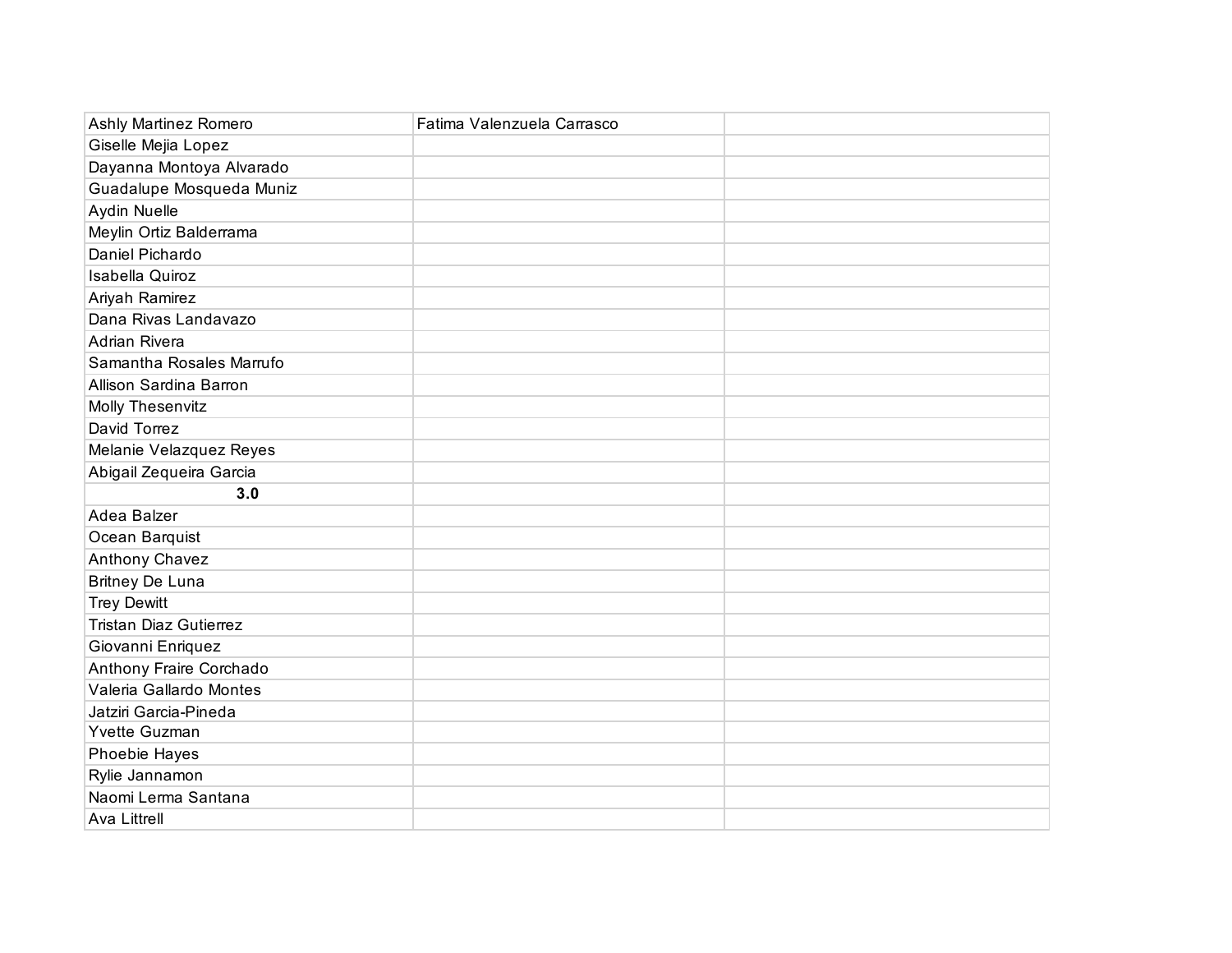| Liz Lopez Ramirez         |  |
|---------------------------|--|
| Angelo Manzo              |  |
| Seth Meeks                |  |
| Hannah Montgomery         |  |
| Jayden Reyes              |  |
| Leif Ritchey              |  |
| Kevin Rodriguez Delgado   |  |
| Angelica Salazar          |  |
| Moses Santillano          |  |
| Katin Shipco              |  |
| <b>Bentley Thesenvitz</b> |  |
| Max Thesenvitz            |  |
| Damian Vela               |  |
| Lucius Vigil              |  |
| Wynter Wicker             |  |

| <b>Lyons Middle/Senior High School</b> |                    |                    |
|----------------------------------------|--------------------|--------------------|
| 2nd Quarter 2021-2022 Honor Roll       |                    |                    |
| Grade 6                                | Grade 7            | Grade 8            |
| 4.0                                    | 4.0                | 4.0                |
| Natalie Bear                           | Olive Begin        | Logan Duncan       |
| Gianna Boccolucci                      | Michaela Coleman   | Lauren Hunter      |
| Oriah Boldt                            | Annabelle Hay      | Anna Johann        |
| Aubree Bonner                          | Berit Larson       | Margaret Luttrell  |
| <b>Travis Bruckner</b>                 | Camryn Legh        | Nathan Van Damme   |
| Clara Calabrese                        | Milan Oosthuizen   | <b>Jack White</b>  |
| <b>Byron Curton</b>                    | Naya Rahbany       | 3.5                |
| Madeline Denney                        | Katherine Scott    | Cyrena Allen       |
| Carmen Dumbauld                        | Wilma Spencer      | Edward Amsbaugh    |
| <b>Birch Eyster</b>                    | Elsie Thomas       | Maxwell Boccolucci |
| Gwendolyn Gadbaw                       | <b>Audrey Voss</b> | Grace Bookman      |
| Rowan Gantzer                          | Gretta Wynja       | Ella Caplan        |
| Jackson Hammes                         | 3.5                | Sebastian Carheden |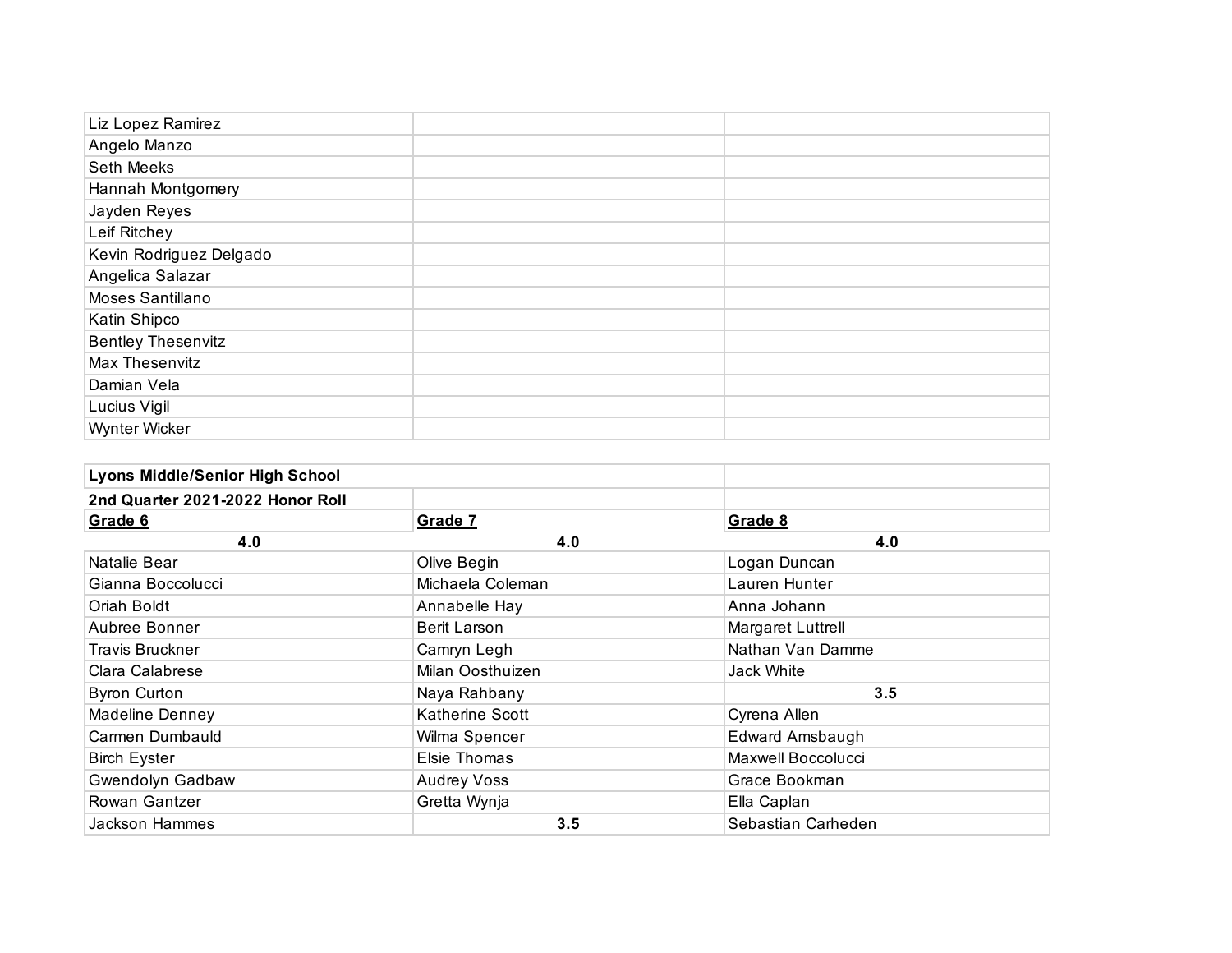| Luke Johnson                | <b>Lilly Anderson</b>             | <b>William Dumbauld</b> |
|-----------------------------|-----------------------------------|-------------------------|
| Robert Knapp                | Otto Andresen                     | Samantha Dunfee         |
| Izabella Kusnierz           | Jack Arthur                       | Emi Els                 |
| Aurora Lorenzoni            | Megan Bader                       | Morgan Elson            |
| Mason Magaldi               | <b>Blake Booth</b>                | Lily Foreman            |
| Maxwell Maldari             | Hannah Chiaravalle                | Oz Lauren               |
| Ronin Malito                | Rose Crawford                     | Molly Major             |
| Juna Mista                  | Sava Dunn                         | <b>James Newell</b>     |
| Leo Moore                   | Reagan Friedman                   | Chloe Olson             |
| Enzo Paterno                | Carter Gregg                      | Neva Papuga             |
| <b>Tanner Reed</b>          | Eliot Heppner                     | <b>Alexander Parker</b> |
| Paisley Rickman             | Thea Kutrumbos                    | Caleb Paznokas          |
| Kinsley Romero              | Peyton Lent                       | <b>Scott Pierce</b>     |
| Madeline Schaafsma          | <b>Torrey Malcom</b>              | Alayna Quinn            |
| Nikoli Scott                | Olive Ramey                       | Antonia Rauker          |
| <b>Sydney Spencer</b>       | Calvin Russell                    | Logan Reitz             |
| Marcos Vavrina              | Alec Schwartz                     | Wyatt Rickman           |
| Matteo Wardle               | David Shelton                     | Malachi Roberts         |
| Ella White                  | Kylee Shoffner                    | <b>Wyatt Stamm</b>      |
| 3.5                         | Nikolai Sparks                    | Kaitlyn Vandenbos       |
| <b>Isabel Bookal</b>        | Nemesia Stahl                     | Annalise Von Hatten     |
| Ethan Brown                 | Kaya Sutton                       | 3.0                     |
| <b>Hailey Dusel</b>         | Tiernan Szalapski                 | James Baer              |
| Sage Glover                 | Jasper Van Damme                  | Savannah Beck           |
| Amanda Gonzalez             | Ava Vasquez                       | Liam Bonner             |
| Jackson Holley              | Pascale Ventosa Fernandez Del Rio | Jameson Bookal          |
| <b>Isaac Neal</b>           | Adam Walker                       | <b>Angel Bustos</b>     |
| <b>Piper Neener</b>         | 3.0                               | Sereina Chavez          |
| Samantha Simms              | Ileah Amsinger                    | <b>Bayleigh Clark</b>   |
| <b>Dylan Trevino Santos</b> | <b>Emory Archer</b>               | Mackenzie Hay           |
| Alex Vasquez                | Evan Bolkovatz                    | Oliver Kemp             |
| Luke Vasquez                | Jasper Bolster                    | <b>Isis Mista</b>       |
| Lucas Wardle                | <b>Alan Bustos</b>                | Ezra Moore              |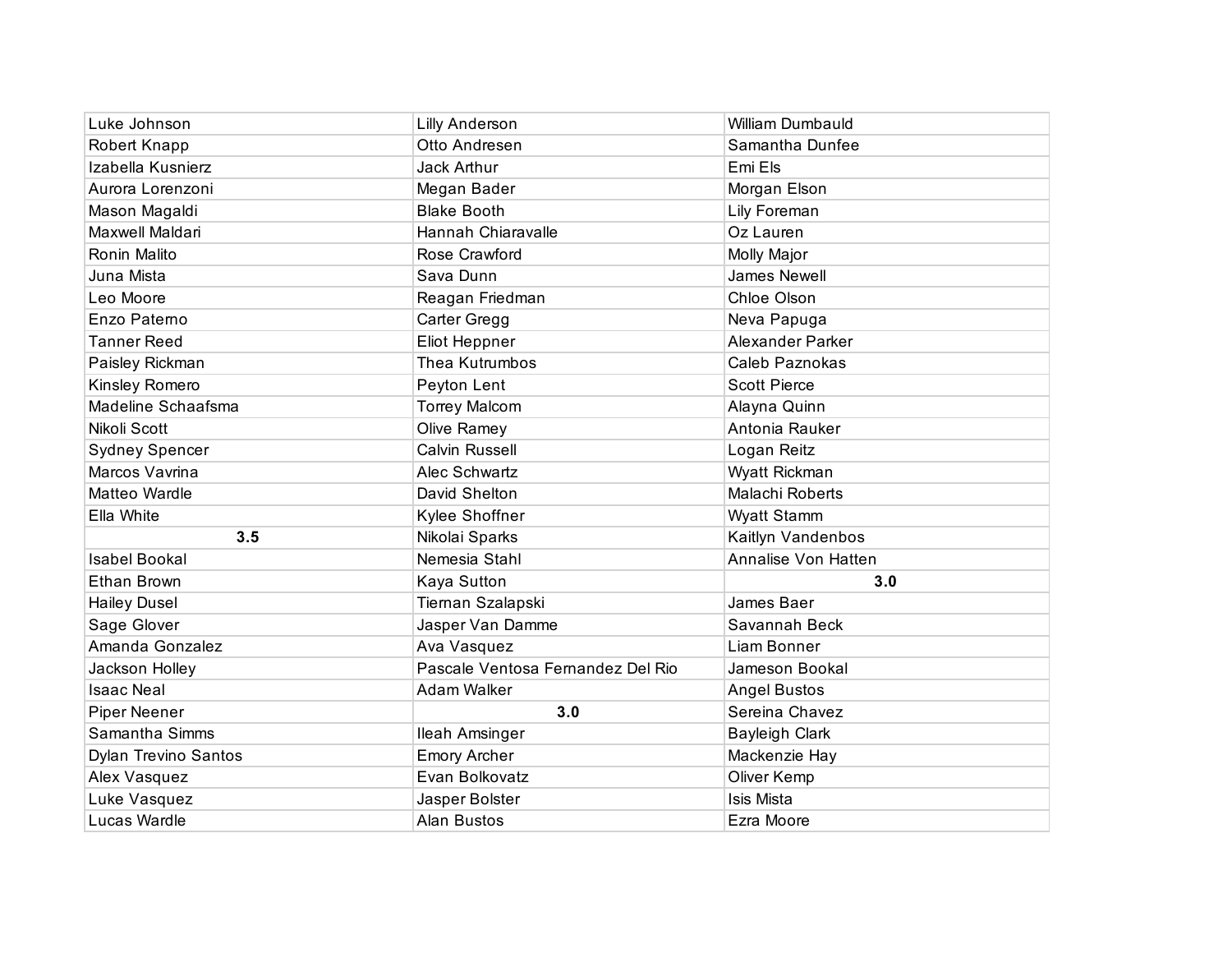| Miles Waters           | Oryan Byarlay        | Yaritza Rivas Pitones |
|------------------------|----------------------|-----------------------|
| Grayson Whalen         | Henry Conner         | Lucia Santesteban     |
| 3.0                    | Lea Fournier-Epperly | Jack Shipley          |
| Cora Gregory           | Leora Hagan          | Zachary Stuerman      |
| Andrew Kepler          | Natalie Hutt         |                       |
| <b>Khloey Prescott</b> | Autumn Johnsey       |                       |
| Sailor Salazar         | Jesse Kauffman       |                       |
| <b>Harper Simmons</b>  | Nathaniel Paznokas   |                       |
|                        | <b>Chance Preuss</b> |                       |
|                        |                      |                       |

| <b>Mead Middle School</b>        |                         |                          |
|----------------------------------|-------------------------|--------------------------|
| 2nd Quarter 2021-2022 Honor Roll |                         |                          |
| Grade 6                          | Grade 7                 | Grade 8                  |
| 4.0                              | 4.0                     | 4.0                      |
| <b>Patrick Abbott</b>            | Isabella Abebie         | Ezra Allen               |
| <b>Ashley Alberts</b>            | <b>Brady Bearson</b>    | Ayden Baker              |
| Prasanna Basnet                  | Kayda Blake             | <b>Elizabeth Bennett</b> |
| Andrew Birrer                    | <b>Brendan Boyes</b>    | <b>Addison Blick</b>     |
| Kinley Bussard                   | Samuel Brennan          | Harlyn Brown             |
| Nathaly Bustillos-Molina         | Abigail Burke           | Mariana Caraveo          |
| Teagan Crispin                   | <b>Addison Caldwell</b> | Alana Costello           |
| Domenica Deligio                 | Reaghan Elick           | Jayne Dewey              |
| Alexander Foote                  | <b>Ethan Elmore</b>     | Elena Gomez              |
| <b>Christian Foote</b>           | Brianna Fehrn           | Karley Hammer            |
| William Gongea                   | Tanya Fernandez Serrano | Alexa Hardy              |
| Megan Grenzenbach                | Annalyse Gonzalez       | Jackson Howard           |
| Eden Griebel                     | <b>Taylor Gordon</b>    | Lilly Kaplan             |
| Delaney Haley                    | <b>Riley Henson</b>     | Isabel Kinzig-McBreen    |
| Cailin Hall                      | Jaylyn Herring          | <b>Rylee Klatt</b>       |
| Kennedy Hanson                   | Mykell Kennedy          | <b>Annabel LaPoint</b>   |
| Skyler Henderson                 | Gavin Knight            | Morgan McDonald          |
| Sanaa Holliday                   | <b>Benjamin Masters</b> | Brynn McIntosh           |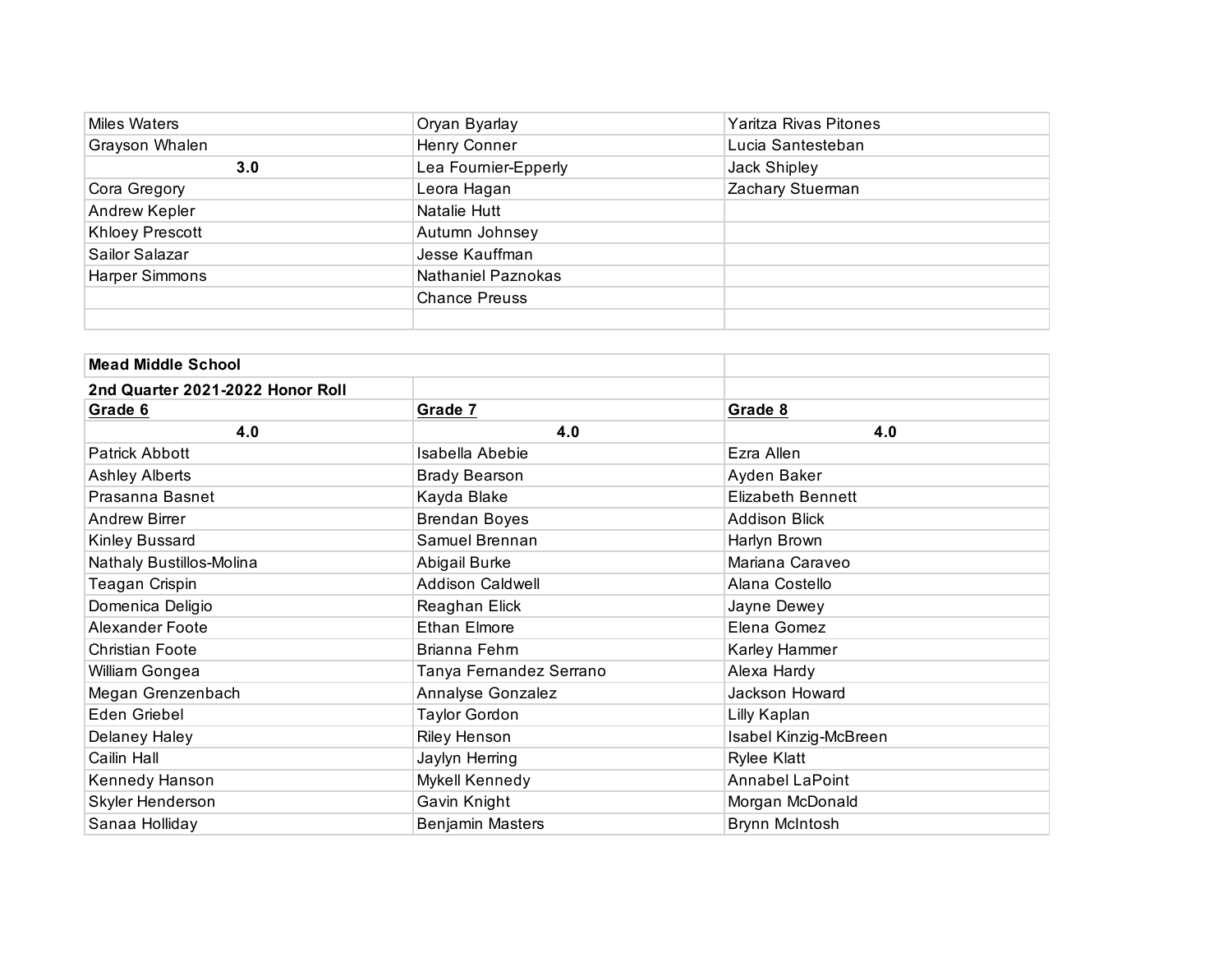| Jillyen Hughes             | <b>Edward Moran</b>      | <b>Gunnar McMillan</b>     |
|----------------------------|--------------------------|----------------------------|
| Joseph Klatt               | Cody Pearce              | Simon Metivier             |
| Rilee LaHaie               | Kathryn Pierce           | <b>Wyatt Morris</b>        |
| <b>Holly Leapley</b>       | Gabriel Rodriguez        | Olympia Quintana Hernandez |
| Mikaela Little             | Adalyn Rusaw             | Madilyn Schanz             |
| <b>Mason Luedtke</b>       | Lorelei Sadler           | <b>Addison Schuck</b>      |
| Nolan Mattoon              | <b>Adeline Snodgrass</b> | Malcolm Sofolo             |
| Avery McIntosh             | Ava Stanis               | <b>Emmy Tecu</b>           |
| Carter McIntosh            | Charissa Vicente         | Alexis von Niederhausern   |
| <b>Richard Moran</b>       | Peyton Wooten            | Madelyn Wright             |
| Amy Morris                 | Samuel Wright            | 3.5                        |
| Ronan Nelson               | Whitney Zanini           | <b>Stephane Appel</b>      |
| Emma Patterson             | 3.5                      | Rebecca Baker              |
| Isabella Pearce            | Calista Allen            | Jennie Birrer              |
| <b>Brooklyn Pruss</b>      | Adrienne Allyn           | Liliauna Bosley            |
| <b>Avry Reese</b>          | Scarlett Burger          | Shealynn Chapman           |
| <b>Brock Richardson</b>    | Sara Burroughs           | <b>Avery Corliss</b>       |
| <b>Keaton Roffers</b>      | Peyton Cabrera           | Samuel Danile              |
| <b>Finnlay Sanders</b>     | Jamie Carbajal-Rivera    | Ellee Dietzman             |
| <b>Riley Sickmon</b>       | Collin Castanon          | Lexie Dones                |
| Irene Sofolo               | <b>Emerald Chavez</b>    | Dawson Drouhard            |
| <b>Brennar Stapp</b>       | Kira Corne               | <b>Tobin Duetsch</b>       |
| Juliet Story               | <b>Bryon Cory</b>        | Sebastian Duthie           |
| Kingsley Teeters           | <b>Walter Delgado</b>    | Rose Marie Evans           |
| Faith Welzig               | Alexia Encina            | <b>Tania Flores</b>        |
| 3.5                        | Kerrigan Fairley         | <b>Booth Hayes</b>         |
| Barsha Adhikari            | Greta Freed              | <b>Maddilen Hughes</b>     |
| Jacquelyn Alvarado Ortega  | Charlotte Gagne          | Emily Kaufman              |
| lan Anderson               | <b>Britney Gaschler</b>  | Eli Killinger              |
| Jackson Ayer               | Brooklynn Goodson        | <b>Taylor Kloss</b>        |
| <b>Ethan Bennett</b>       | Patricia Govea-Herrera   | Joel Konkol                |
| Elizabeth Brewington-Lagos | Brody Gripka             | Griffin Kratochvil         |
| Korbin Brown               | Colin Haley              | Anna Maslowski             |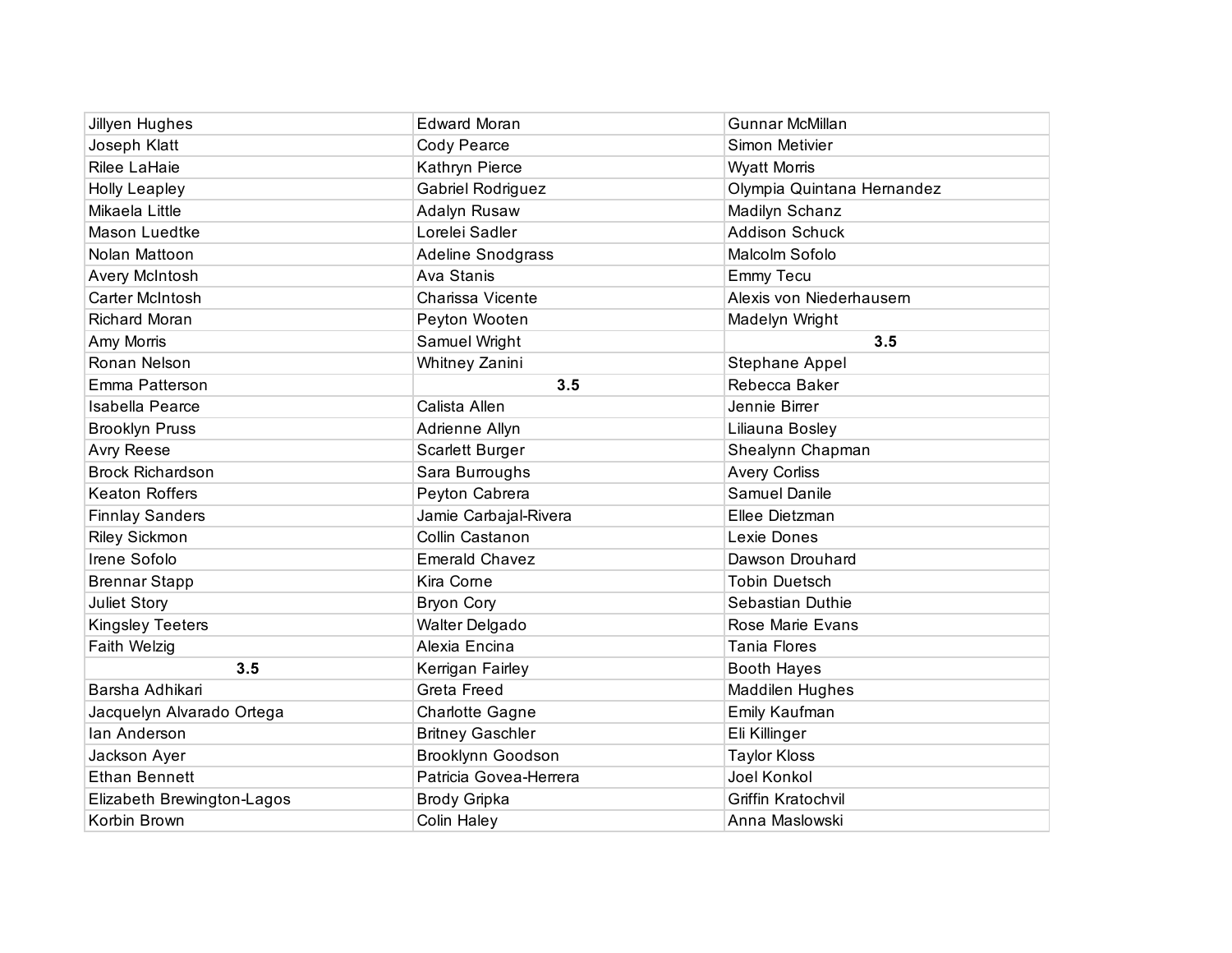| Amelia Busse             | Kenley Harris           | <b>Eliza Merritt</b>     |
|--------------------------|-------------------------|--------------------------|
| Macy Byars               | Kaitlyn Hepp            | <b>Tyler Miller</b>      |
| Sophia Cano              | Rainey Holt             | Maddox Neihart           |
| Kailey Chapman           | Jake Kosmoski           | Owen Noe                 |
| <b>Lincoln Checketts</b> | Logan Kurtz             | Isabella Pacotti         |
| Addyson Copple           | <b>Isabel Lacefield</b> | Lilah Park               |
| <b>Marshall Corder</b>   | Gianna Lanzi            | Leah Parmley             |
| <b>Emery Corl</b>        | Kara Leveck             | Jeremy Patterson         |
| Joziah Crews             | Noah Luna               | <b>Tristan Patterson</b> |
| Samantha Dahlman         | William Lyddan          | <b>Samuel Pendleton</b>  |
| Reagan Detro             | Daisy Madden            | <b>Emma Pitts</b>        |
| <b>Bryden Ellis</b>      | <b>Oliver Martin</b>    | <b>Falon Poole</b>       |
| Ryleigh Freemyer         | Winter Montoya          | Myleina Post             |
| Janessa Gall             | Chayce Morris           | Kayanne Robertson        |
| Camila Gomez             | Edyn Murrie             | Shelby Scheffelmaer      |
| Preston Good             | Mason Palmquist         | <b>Brooke Schliep</b>    |
| <b>Auron Hall</b>        | <b>Carter Pelletier</b> | <b>Hailey Schliep</b>    |
| Rylen Hanson             | Alsacia Post            | Abigail Sindelir         |
| <b>Addison Heldt</b>     | Beckham Ray             | Sabrina Teeters          |
| Haiden Holcomb           | Victoria Reyburn        | Anna Trochman            |
| Makena Huey              | <b>Liam Roberts</b>     | Jordyn Valdez            |
| Kayla Jacobo             | Payton Rothe            | Piper Valentino          |
| Hadley Jacobson          | Kendra Ruiz             | Elizabeth Villanueva     |
| Maurice Jenkins II       | <b>Robert Shelton</b>   | Taylor Wiescamp          |
| Aurelia Kamas            | Saylor Sherk            | Johanna Williams         |
| Xander Kowalczyk         | Madelyn Smallwood       | <b>Allie Willis</b>      |
| Clara Kron               | Morgan Stromberg        | Dylan Witzel             |
| Preston LaPoint          | Elle Swedbergh          | 3.0                      |
| Kennedy Larson           | Trey Wazenegger         | Jason Bingham            |
| Olivia Leaming           | Hadley Whitcomb         | <b>Tyler Brakel</b>      |
| Samantha Lively          | Abigail Zuniga          | Josie Cox                |
| <b>Delaney Marcellus</b> | 3.0                     | Eli Davis                |
| Holly McMillan           | Ellie Adams             | Noah Farr                |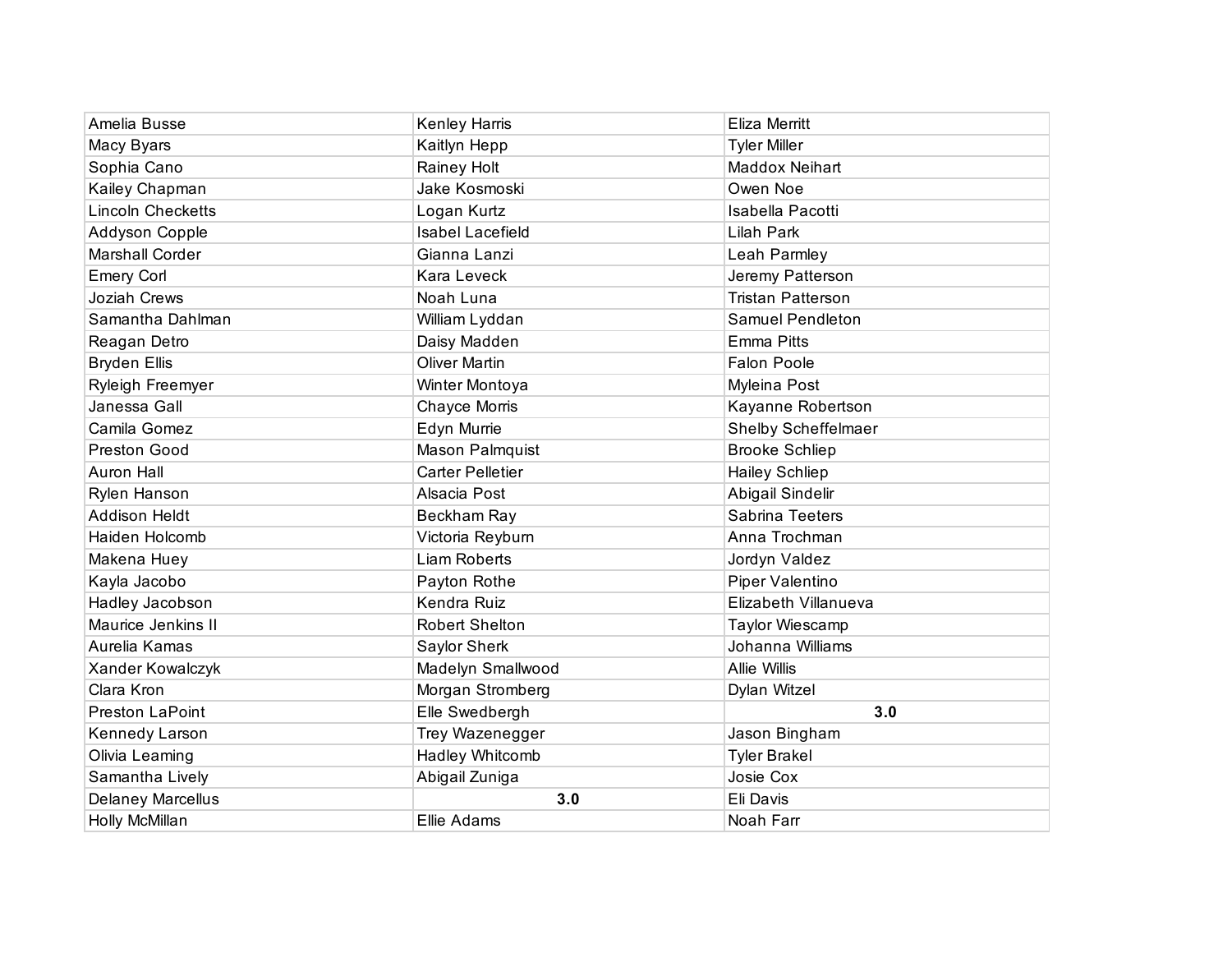| <b>Riley Miller</b>          | Fiona Andersen           | Margo Feaster          |
|------------------------------|--------------------------|------------------------|
| Viggo Morrell                | Nathan Cartellone        | lan Good               |
| Macy Neihart                 | Max Cook                 | Payton Grasser         |
| Kylie Ouderkirk              | Adam Crotser             | Athie Hagensen         |
| <b>Brayden Patterson</b>     | Maya Crotser             | Cayden Hajek           |
| Landon Pinkal                | Adyson Ervin             | Samuel Horner          |
| Jozelynn Recendiz Villalobos | Kayla Garcia             | Kohen Hunter           |
| Myla Roberts                 | <b>Riley Gonzales</b>    | <b>Stryker Leick</b>   |
| Jack Rogowski                | <b>Ariel Gonzalez</b>    | Darling Lira-Gomez     |
| Max Rogowski                 | Hannah Gwaltney          | Natalie Lundquist      |
| Peyton Roley                 | Abigail Hedge            | Samuel Macaluso        |
| <b>Grace Snead</b>           | Skylar Humphrey          | <b>Byron Madden</b>    |
| <b>Wyatt Staver</b>          | Jameson Ingram           | Jayden Martellaro      |
| <b>Sterling Teeters</b>      | Lily Kimrey              | David Medlock          |
| Kylie Trujillo               | Miley Kloss              | Jacob Morales          |
| <b>Emily Velasquez</b>       | Joshua Knight            | Zoe Mowers             |
| Marlee Wagner                | Kimberley Labarbera      | Kenidee Nix            |
| Nathan West                  | Genevive Lashaway        | Colin Perigo           |
| Aiden Williams               | Larissa Latoski          | <b>William Pickett</b> |
| Leah Willis                  | Aiden LeMire             | <b>Rylee Russell</b>   |
| <b>Brynlee Wisner</b>        | <b>Audrey LeMire</b>     | Kameryn Segura         |
| Garrett Wygant               | <b>Riley Mabon</b>       | Shiloh Smith           |
| 3.0                          | Lauren May               | Ellie Steel            |
| Lauren Barnwell              | Maisie McPherson         | <b>Kinsley Steele</b>  |
| Adam Batikha                 | Devyn Miller             | <b>Trey Tatham</b>     |
| London Bishop                | Arianna Molina Benavides | Darwin Wagner          |
| Nathan Bustamante-Hubbard    | Gabriella Paiz           | Aiden Wood             |
| Keegan Cowart                | Olivia Parker            | Layne Young            |
| Wendy Crespo Barron          | Cailyn Pattillo          |                        |
| Liam Crowley                 | Pricilla Rivera Lazalde  |                        |
| Mason Cunningham             | <b>Mason Simms</b>       |                        |
| <b>Bentley Darst</b>         | Benjamin Spratt          |                        |
| Makenna Griffith             | Hayden Steinsiek         |                        |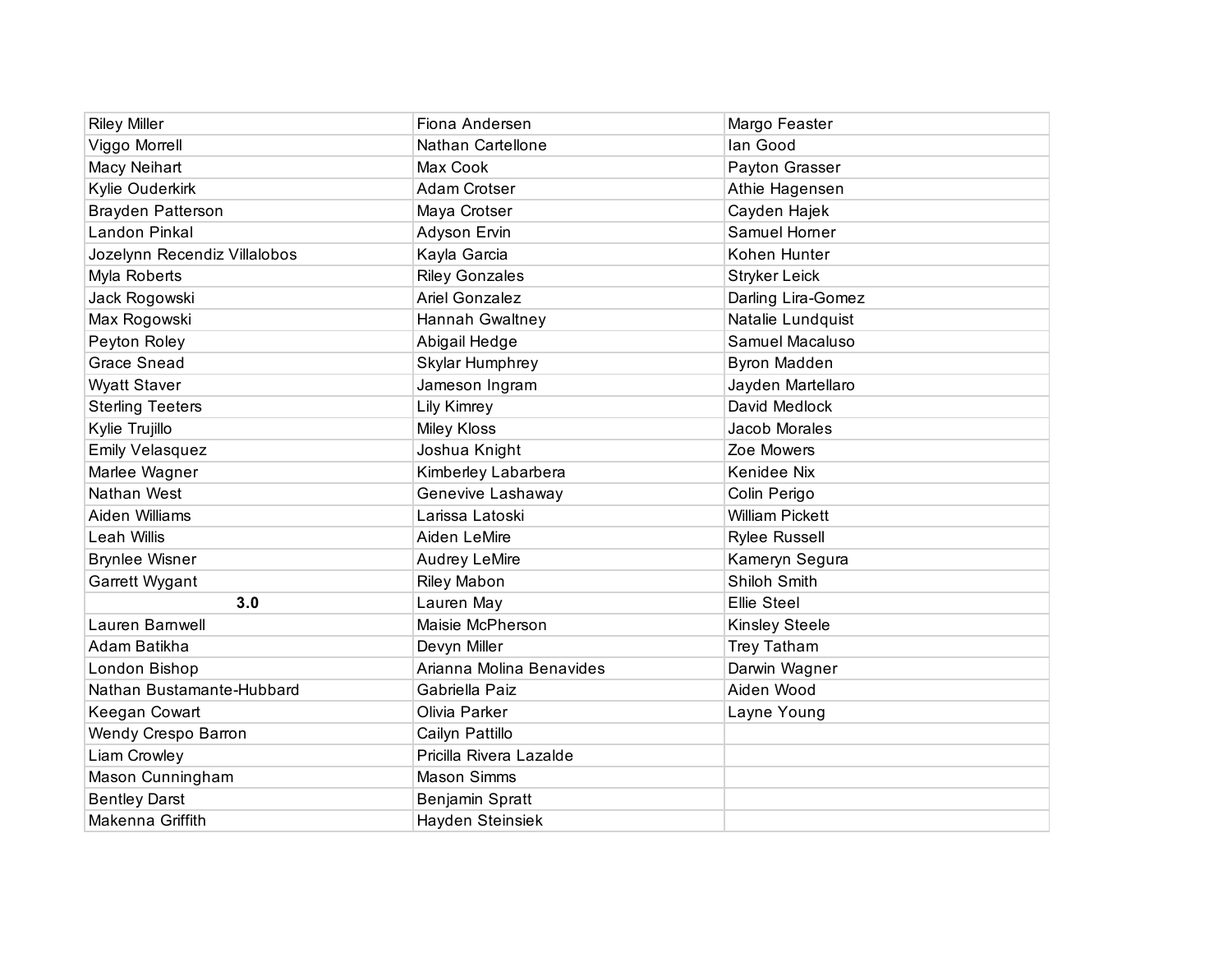| Gwyneth Halvorson        | <b>Ellora Strong</b>   |  |
|--------------------------|------------------------|--|
| Brenden Herrmann         | Reagan Urynowicz       |  |
| Adam Jimenez Ortega      | <b>Brody Velasquez</b> |  |
| Vergil Johnson           |                        |  |
| <b>Taylor Land</b>       |                        |  |
| Danny Marquez            |                        |  |
| Ila Medina               |                        |  |
| Alayna Merritt           |                        |  |
| <b>Cael Michaelis</b>    |                        |  |
| Marelli Ramirez          |                        |  |
| Maximino Ramirez Avina   |                        |  |
| Camila Ramirez Fernandez |                        |  |
| Rose Robuck              |                        |  |
| McKenzie Rogers          |                        |  |
| Dean Rohlfs              |                        |  |
| <b>Briella Salvatore</b> |                        |  |
| <b>Edward Scheiblich</b> |                        |  |
| James Schrodt            |                        |  |
| <b>River Schroeder</b>   |                        |  |
| Gavin Schumaker          |                        |  |
| <b>Mason Sears</b>       |                        |  |
| Elijah Sigg              |                        |  |
| <b>Benjamin Sloss</b>    |                        |  |
| <b>Connor Toves</b>      |                        |  |
| Carson Tranello          |                        |  |
| Jasmin Trembath          |                        |  |
| Kylie Troyer             |                        |  |
| Mason Wallace            |                        |  |
| Kamryn Walter            |                        |  |
| Brian Whelan             |                        |  |
| Julianne Williams        |                        |  |
| Cassandra Jane Wilson    |                        |  |
| Sarah Young              |                        |  |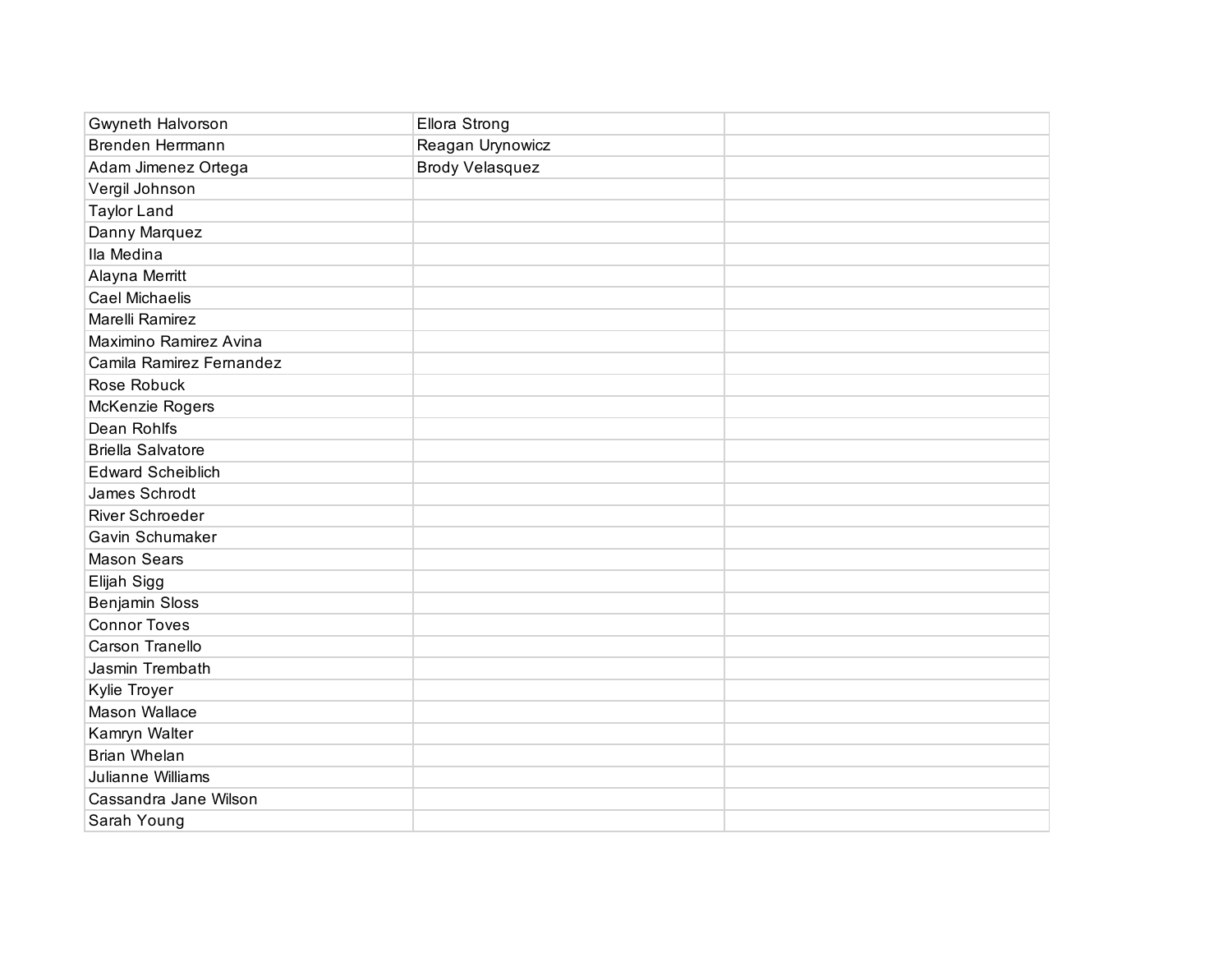| <b>Soaring Heights PK8</b>       |                               |                          |
|----------------------------------|-------------------------------|--------------------------|
| 2nd Quarter 2021-2022 Honor Roll |                               |                          |
| Grade 6                          | Grade 7                       | Grade 8                  |
| 4.0                              | 4.0                           | 4.0                      |
| <b>Brynnly Adams</b>             | Ryder Bessko                  | Reagyn Allen             |
| Angela Arosemena                 | Abigail Bjerkaas              | Anna Bacon               |
| Alana Bohman                     | <b>Kate Blake</b>             | <b>Talia Barton</b>      |
| <b>Brooklyn Bondeson</b>         | Naya Boyd                     | Michaela Blakie          |
| <b>Connor Carrithers</b>         | Avery Champlin                | Dominic Bundy            |
| Abigail Colbert                  | Juliana Fernandez             | Anna Burge               |
| Rowan Cook                       | Sawyer Kidder                 | <b>Maddox Burnett</b>    |
| Avery Coram                      | Elijah Lagae                  | Lily Caranci             |
| Ella Curlee                      | <b>Yosniel Morales Acosta</b> | Reilly Cavanagh-Kwaiser  |
| Eislynn Deichert                 | Ashlyn Morganfield            | Isabelle Chudleigh       |
| Arhant Dholam                    | <b>Hudson Nabarrete</b>       | Leila Cramer             |
| Saif Al-Deen Elhouderi           | Evyn Nelson                   | <b>Maris DeMers</b>      |
| Caelyn Epps                      | <b>Aubrey Noble</b>           | Isabel Deppen            |
| Maddux Eyestone                  | Leah Noble                    | Xavier Diaz              |
| Aditya Gaur                      | Kaydyn Ohnstad                | Dominic Donchez          |
| Ava Gerhard                      | Lincoln Peterson              | <b>Braylon Englehart</b> |
| <b>Kierstin Glaze</b>            | <b>Dalton Siclair</b>         | Benjamin Erekson         |
| Olivia Guisinger                 | <b>Lily Spinner</b>           | Berklie Esparza          |
| <b>Brogen Gunter</b>             | Kaiden Timm                   | <b>Carter Etherton</b>   |
| Azure Hollingsworth              | Asher Tyme                    | Jayden Fernandez         |
| <b>Tobias Honkanen</b>           | Gwyneth Veenendaal            | <b>Brendan Fisher</b>    |
| Cole Johnson                     | Henry Whetstone               | Andersen Harnish         |
| Tyler Johnson                    | 3.5                           | Parker Harrington        |
| Olivia Kaufman                   | <b>Baylor Adams</b>           | <b>Blake Hopkins</b>     |
| Taryn Kavanaugh                  | Benjamin Allen                | <b>Tobey Jaeger</b>      |
| Stella Kelsey                    | Lilly Anema                   | Madeline Lee             |
| Asher Knight                     | Suryansh Arabolu              | Tailee Long              |
| Carson Kozyra                    | Elijah Ariza                  | Maya Luke                |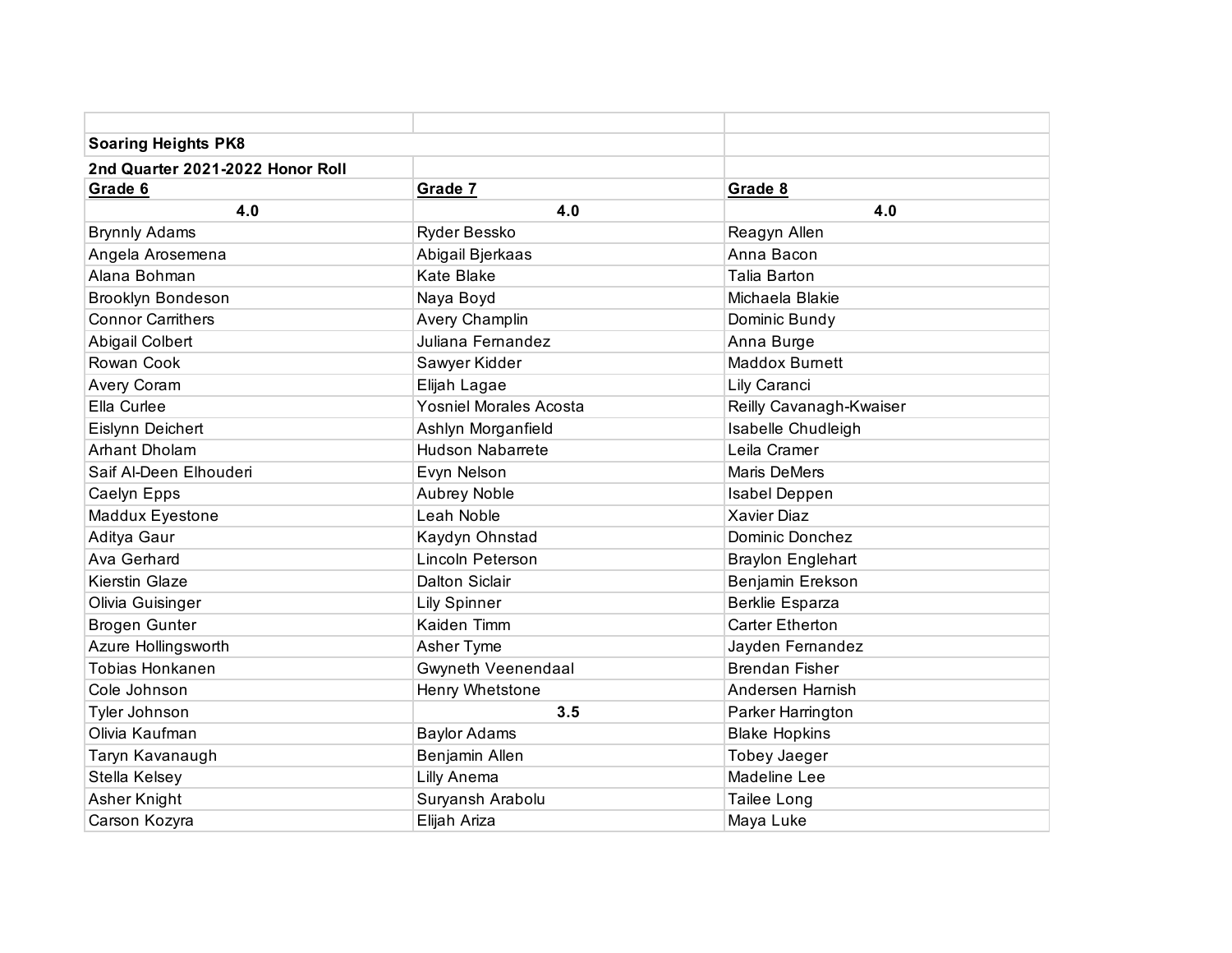| Hudson Lampson       | Kaylee Baker          | <b>William McGuire</b>  |
|----------------------|-----------------------|-------------------------|
| Kaitlyn Lang         | Isaac Bergman         | Abigail Mier            |
| Zoe Lennartz         | Milo Billmaier        | James Miller            |
| Liliya Lewus         | Talia Bode            | <b>Ashton Mitchell</b>  |
| Peyton Littmann      | Jolie Bonney          | Josephine Mohr          |
| Morgan Lund          | <b>Tristan Bowen</b>  | <b>Serenity Molloy</b>  |
| Cruz Martin          | Abriella Bradley      | Vanessa Morrison        |
| Madalynn Maughon     | <b>Reilly Burnett</b> | Claire Nguyen           |
| Madeline Meier       | Danica Carnahan       | Ella ODell              |
| Dominic Mendoza      | <b>Boston Coslett</b> | Ofelia Palacios         |
| Harper Miller        | Chase Craddock        | <b>Thomas Pantier</b>   |
| Aaden Muela          | <b>Walter Cramer</b>  | <b>Emily Park</b>       |
| Annabel Mydlowski    | Marin Cumberland      | Kira Pisano             |
| <b>Madison Neff</b>  | Kayne Davidson        | Haylie Rossetti         |
| <b>Essly Nelson</b>  | Samantha DeGracia     | Trajan Schmitz          |
| <b>Ellary Palmer</b> | Sara Feltwell         | James Schoeneshoefer    |
| Brendan Petruncola   | Shaylin Fling         | Julia Shannon           |
| Ella Pinsonneault    | Keira Frech           | Maya Shannon            |
| Mackenzie Platt      | Zoe Garcia            | <b>Claire Simmons</b>   |
| McKenna Platt        | Rian Germain          | Lilian Swanigan         |
| Samantha Popoff      | Jack Glaser           | <b>Beatrix Tempel</b>   |
| Andrea Sam           | Reagan Gorske         | Hailey Townsend         |
| Kayla Schneider      | Chloe Haakmeester     | <b>William Vielehr</b>  |
| Mary Skidmore        | Jeremiah Havran       | <b>Gwyneth Wallrich</b> |
| Jack Spiers          | Adelyn Hofferber      | <b>Blake Wolver</b>     |
| <b>Landry Spikes</b> | <b>Idriss Huxley</b>  | Hannah Yando            |
| Jackson Swanigan     | Ava Inguagiato        | 3.5                     |
| Eamon Temme          | Ava Jackson           | Joseph Adorno           |
| Evelyn Thompson      | Morgan Jensen         | <b>Trevor Allen</b>     |
| Eden Toy             | Mackenzie Kaiser      | Grace Ashmore           |
| Avonlea Waldrop      | William Kaley         | Kelsey Ayars            |
| Leonidas Wong        | Christopher Kauffman  | Benjamin Bacon          |
| Abraham Yoder        | Harjas Kaur           | Caidon Bornn            |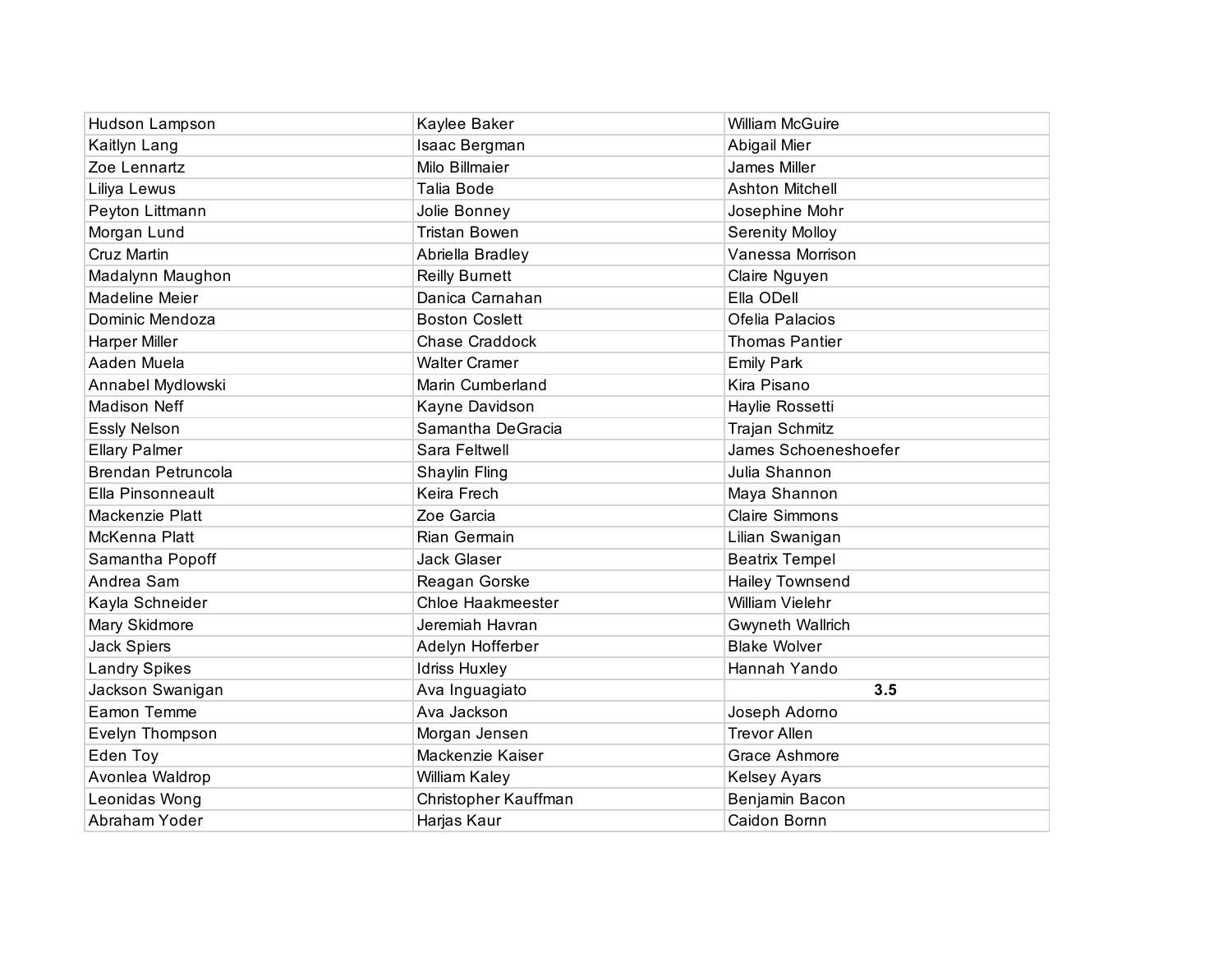| Vivienne Yuen            | <b>Tyler Keating</b>    | <b>Atticus Breault</b>   |
|--------------------------|-------------------------|--------------------------|
| Claire Zimmerman         | Sydney Kelm             | Samantha Carlill         |
| 3.5                      | Crew Kenna              | Sean Cary                |
| Dylan Backstrum          | Nandini Khatri          | Matthew Clardy           |
| Anya Barrera             | Selah Kidder            | <b>Hudson Dageenakis</b> |
| Addison Bemis            | Ella Krause             | Layla Dageenakis         |
| Noah Brisnehan           | Olivia Le               | Jacob Dee                |
| <b>Gabriel Brooks</b>    | Sawyer Longoria         | <b>Christian Edwards</b> |
| <b>Braylon Brown</b>     | Jacob Lord              | Owen Edwards             |
| <b>Xavier Cisneros</b>   | Zachary Lord            | <b>Reilley Ellis</b>     |
| Emily Clabaugh           | <b>Taylor Martin</b>    | Jakob Fluckiger          |
| Jaxon Clark              | Caitlyn McCollum        | Morgan Fuhrmann          |
| Jackson Davis            | <b>Brendan McNeal</b>   | Makena Gordon            |
| <b>Garrett Eich</b>      | Jaelah Munn             | Emma Grassman            |
| Elliot Flynn             | Gracie Oliker           | <b>Brennon Gunter</b>    |
| <b>Briscoe Garcia</b>    | <b>Ellie Price</b>      | Sofia Hempelmann         |
| <b>Chloe Gilbert</b>     | <b>Emily Quinn</b>      | Joshua Henderson         |
| Ellissa Gilio            | Lila Quirk-Horton       | Jace Hinze               |
| Liam Gordon              | Jozef Rajtar            | Landon Incorvaia         |
| <b>Carson Griffin</b>    | Katlyn Roylance         | Sasha Johnson            |
| Veronica Havran          | Addison Sacoman         | <b>Taylor Kopatz</b>     |
| Amelia Joyce             | Jackson Savona          | Kiley Lindstrom          |
| <b>Blake Kaufman</b>     | Maya Shahinian          | Cailyn Mahon             |
| <b>Elliott Knoblauch</b> | <b>Gwendolyn Shores</b> | <b>Maia Mares</b>        |
| Liam Koenig              | <b>Baylee Sotelo</b>    | Teya Martinez            |
| Kellen Lang              | <b>Addison Strauss</b>  | Lincoln Miller           |
| Ava Latimer              | Emma Toohey             | <b>Tyler Muir</b>        |
| Austin Maddaloni         | Sofia Toohey            | Perry Neumann            |
| Dylan Mahe               | Kamila Torres Caballer  | <b>Scott Pfeffer</b>     |
| <b>Greyson Marks</b>     | Alyssa Trifiletti       | Shahe Shahinian          |
| Averi Mauser             | Jackson Ulanskas        | Benjamin Shores          |
| Avery Mendoza            | My Vong                 | Scott Sill               |
| Logan Pelser             | Kayleigh Winfrey        | <b>Christopher Smith</b> |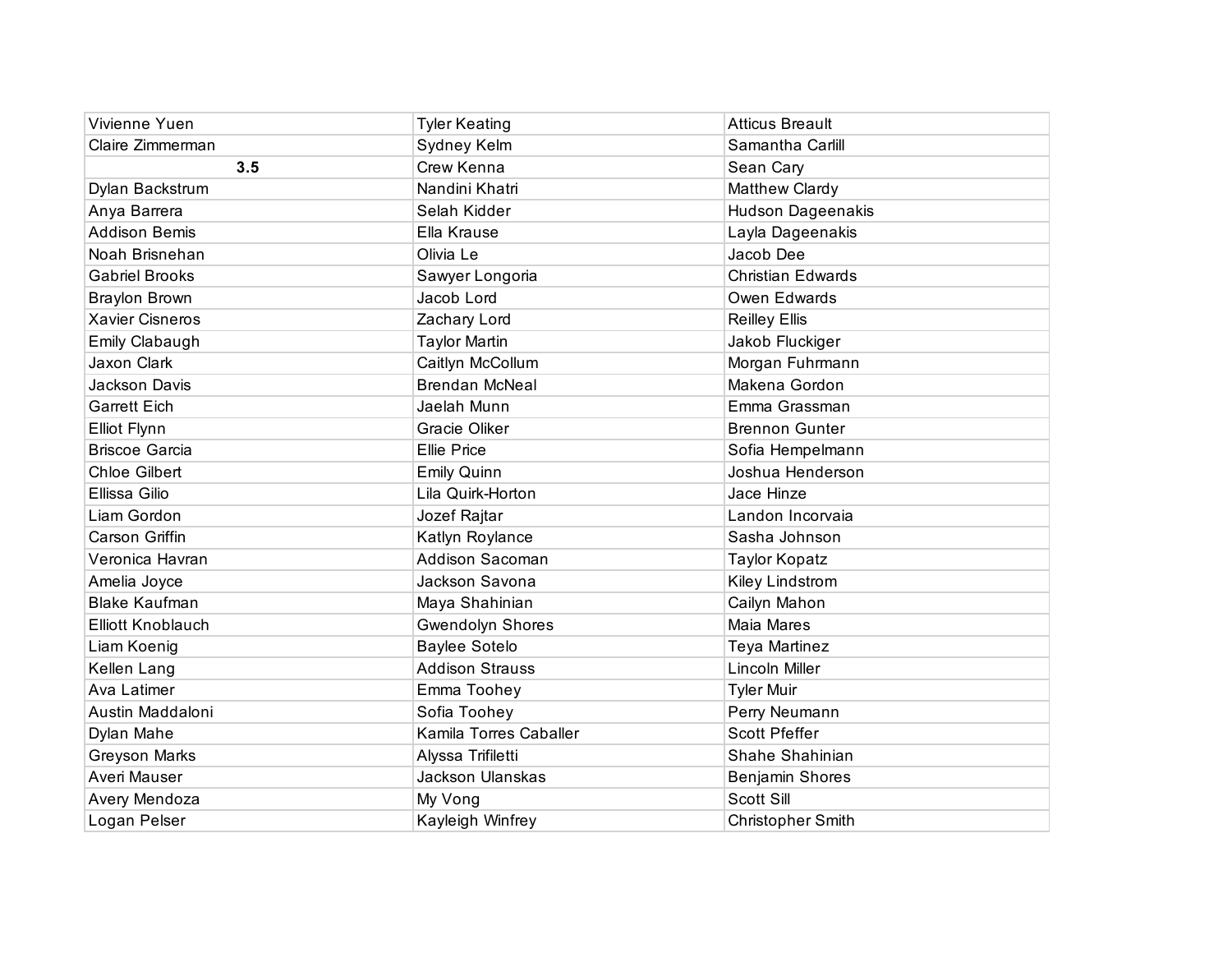| Elia Quirk-Horton        | Joshua Wolf                 | Sydnie Snook            |
|--------------------------|-----------------------------|-------------------------|
| <b>Justine Reid</b>      | Nicolas Young               | Nathan Standish         |
| Lucia Rodriguez          | 3.0                         | <b>Ally Streets</b>     |
| Alyce Rose               | Aimee Baca                  | Michael Van Hemelryck   |
| <b>Emily Salch</b>       | Jude Berg                   | Grayson Wallrich        |
| Payton Schultz           | Nicolas Braga Arevalo       | <b>Matthew Weber</b>    |
| Asher Sepin              | <b>Braylen Bwire</b>        | <b>Brinley Winfrey</b>  |
| Hana Shanata             | Christian Cancanon          | Addison Wolver          |
| Connor Shjegstad         | Angelina Cruth              | Jonah Zimmerman         |
| Simon Shrestha           | Corbin Donaldson            | 3.0                     |
| Josie Stevenson          | <b>Isabelle Edwards</b>     | Gregor Achtziger        |
| <b>Brayden Sutton</b>    | <b>Brenden Everett</b>      | Easton Agnew            |
| Kohen Sweeney            | Cael Ferrera                | Kinley Baum             |
| Reegan Thomson           | Daniel Goodman              | Rocco Beckman           |
| <b>Rylee Trinkler</b>    | Ella Granger                | Beatrice Bergh          |
| <b>Bailey Valdez</b>     | Landon Hammond              | <b>Annabeth Buenzow</b> |
| Owen Vielehr             | Marley Hubbs                | Antonio Campbell        |
| <b>Julian Villones</b>   | Tavin Jensen                | Aidyn Cooper            |
| Ryan Vogel               | <b>Bennett Knode</b>        | Diezel Cox              |
| Gabriella Vosseller      | Aidan Larkin                | Evan Dillinger          |
| Alexis Weststeyn         | Rylan Mayer                 | Calvin Flynn            |
| <b>Katherine Winters</b> | <b>Madison McMaster</b>     | William Garcia          |
| Kylie Yannacito          | <b>Bryce Namiot</b>         | Amara Garland           |
| <b>Evelin Yannett</b>    | <b>Mollie Owens</b>         | <b>Ewen Gates</b>       |
| Charlotte Zimmerman      | Denver Palo                 | <b>Finn Gates</b>       |
| 3.0                      | Lane Palo                   | Lennon Green            |
| <b>Ryley Barnett</b>     | Lyndsey Ross                | Lukas Griffith          |
| Viren Boyd               | Austin Sharp                | Noah Haid               |
| Hayden Brown             | Saniya Shrestha             | Jackson Jamison         |
| Joselyn Campbell         | <b>Braiden Smith</b>        | Uriah Kidder            |
| <b>Thomas Herbert</b>    | Michael Steinsiek-Libhart   | Owen Knoblauch          |
| Samuel Herman            | <b>Bridgette Williamson</b> | Teegan Mayne            |
| <b>Karson Kneebone</b>   | Colin Yevoli                | Joseph Medenwaldt       |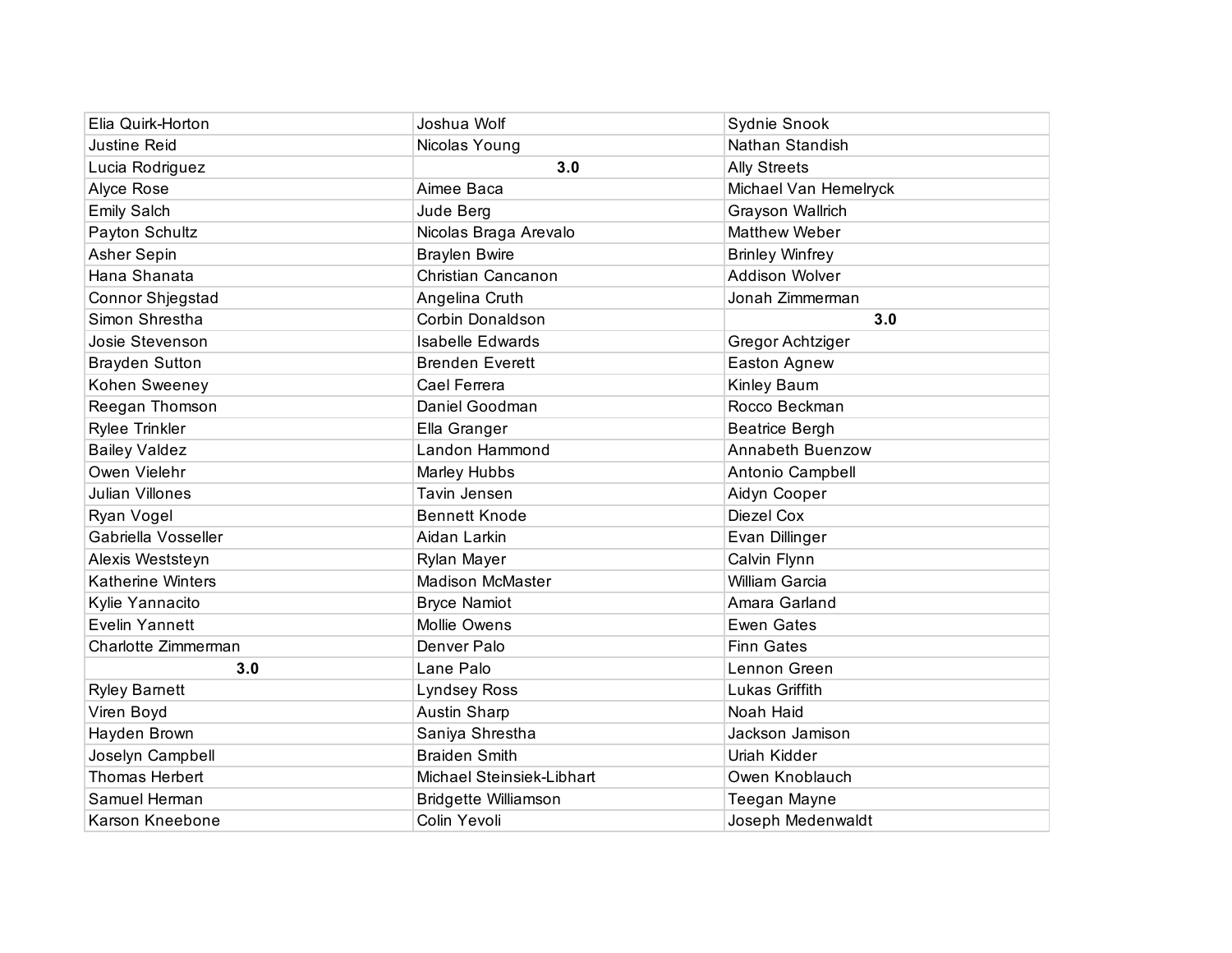| <b>Arthur Kornely</b>            |                       | Audrey Minger                     |
|----------------------------------|-----------------------|-----------------------------------|
| Annabel Lefeave                  |                       | Marques Moreno                    |
| Maxwell Litzau                   |                       | Tessa Oreskovich                  |
| <b>Braxton Logue</b>             |                       | Jeremy Price                      |
| Jake Marlowe                     |                       | <b>Brody Richards</b>             |
| Sean McCallister                 |                       | Izari Rivera Hernandez            |
| Caleb Minger                     |                       | Liliana Rocha-Harrison            |
| Natalia Moksiewicz               |                       | Karysa Sardella                   |
| <b>Tyler Nagy</b>                |                       | Isavella Sedillo                  |
| <b>Emry Nelson</b>               |                       | <b>Vander Sims</b>                |
| <b>Tomas Olivares Villarreal</b> |                       | Jayden Sorensen                   |
| Kayden Palumbo                   |                       | <b>Tate Stoffer</b>               |
| Juliette Parmenter               |                       | Alexandra Strauss                 |
| <b>Brody Pepper</b>              |                       | Vanicia Thomas                    |
| Amanda Perrott                   |                       | <b>Allie Warlock</b>              |
| <b>Tyler Quintrall</b>           |                       | Daniel Weber                      |
| Jessa Ross                       |                       | London Wilkey                     |
| Vincent Rossetti                 |                       | Taylan Yorumez                    |
| Kegan Salimeno                   |                       |                                   |
| Jordan Santiago                  |                       |                                   |
| Jake Turkowski                   |                       |                                   |
| Ashton Wahrle                    |                       |                                   |
| <b>Blake Wiesner</b>             |                       |                                   |
|                                  |                       |                                   |
| <b>Sunset Middle School</b>      |                       |                                   |
| 2nd Quarter 2021-2022 Honor Roll |                       |                                   |
| Grade 6                          | Grade 7               | Grade 8                           |
| 4.0                              | 4.0                   | 4.0                               |
| Dayana Amaya Esparza             | <b>Hazel Awsumb</b>   | Hugo Aguirre                      |
| Shea Archie                      | Marin Bronski         | Hannah Burdette                   |
| Charlotte Bronski                | Joe Cruz-Esquivel     | Alexander Javier Esquivel Barrios |
| Bo Chapman                       | Yasmin Freger         | <b>Jose Fuentes Valdez</b>        |
| Theodore Fischer                 | <b>Bryce Grayless</b> | <b>Zhuming Haratsaris</b>         |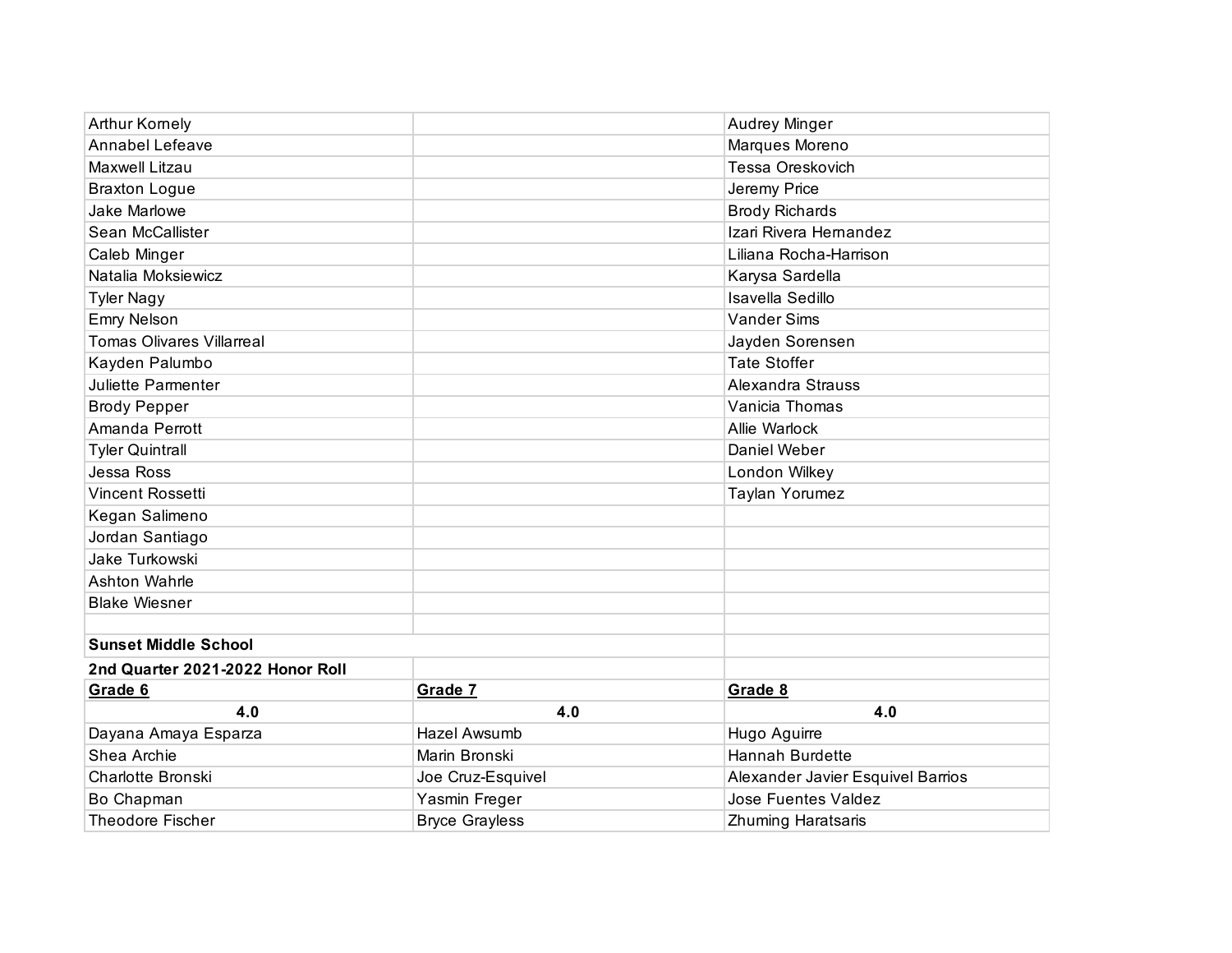| Vania Gonzalez Baca       | Athil Henderson               | Makenna Martinez           |
|---------------------------|-------------------------------|----------------------------|
| Leyton Hill               | Eleanor Hernon                | Hannes Maute               |
| Fayte Humrich             | <b>Griffin Howie</b>          | Addison Ritzenhein         |
| Heidi Kintzel             | Leo Kubik                     | Pali Sauer                 |
| <b>Madison Kintzel</b>    | Noemi Lopez Romero            | Adelaide Trecoske Houghton |
| <b>Emmett Troy</b>        | Aaron Maloit                  | <b>Eloise VanSelus</b>     |
| Keeva Walton              | <b>Charlotte Moulton</b>      | Logan Waldron              |
| <b>Emily Warriner</b>     | Danna Quiroz Arredondo        | Audrey Warriner            |
| Anna Welker               | Eliza Robinson                | Davis Whitehead            |
| 3.5                       | <b>Charlotte Stauch</b>       | 3.5                        |
| Caden Aughinbaugh         | Parker Tatic                  | Angela Alvarado Rubio      |
| Collin Blatchley          | Larkyn Young                  | Ronan Avila                |
| <b>Quentin Bramwell</b>   | 3.5                           | Jonathan Cary              |
| Levi Burdette             | Jocelyn Aragon                | Maya Cooper                |
| Zachary Byars             | Joselyne Arredondo-Garcia     | Autumn Ecker               |
| <b>Ellery Chavel</b>      | <b>Hudson Bell</b>            | Alizea Grine               |
| Maeve Cruit               | Ayushi Bhandari               | Layla Haggerty             |
| Didi Dudgeon              | <b>Charles Bonn-Elchoness</b> | Aiden Heater               |
| Maya Glass                | Alma Boyd                     | Aanijah Henry              |
| Ashley Guillen-Castaneda  | <b>Bailey Bramwell</b>        | Andrew Hudgins             |
| <b>Alison Heath</b>       | Nina Brodsky                  | Hikaru Johnson             |
| Ashley Jimenez Medina     | <b>Charles Buckner</b>        | Quinnten Muth              |
| <b>Riley Lantz</b>        | Juliana Carcallas             | lan Rojo                   |
| Luis Legarda Rodriguez    | <b>Lizeth Cervantes Reza</b>  | Carlos Sanchez             |
| Noelia Miranda-Rodriguez  | Samantha Chavez               | Oliver Sitja Sichel        |
| Humberto Nieto Garcia     | <b>Oscar Cruz Mendez</b>      | Ruby Spalding              |
| <b>Nigel Searcy</b>       | Staszek Darschewski           | Samuel Taylor              |
| Scarlett Sierra Chavarria | Reef Freger                   | <b>Caleb Williams</b>      |
| Sam Viswanath             | Paulo Guevara                 | <b>Ethan Withnell</b>      |
| 3.0                       | Hope Holden                   | 3.0                        |
| Makayla Almeida           | Makenzie Hollar               | <b>Townes Bernstein</b>    |
| Kaydence Alvey            | Fransisco Ibarra Padilla      | Lilyan Bruce               |
| Jada Bagwell              | Ethan Lady                    | <b>Zander Burnett</b>      |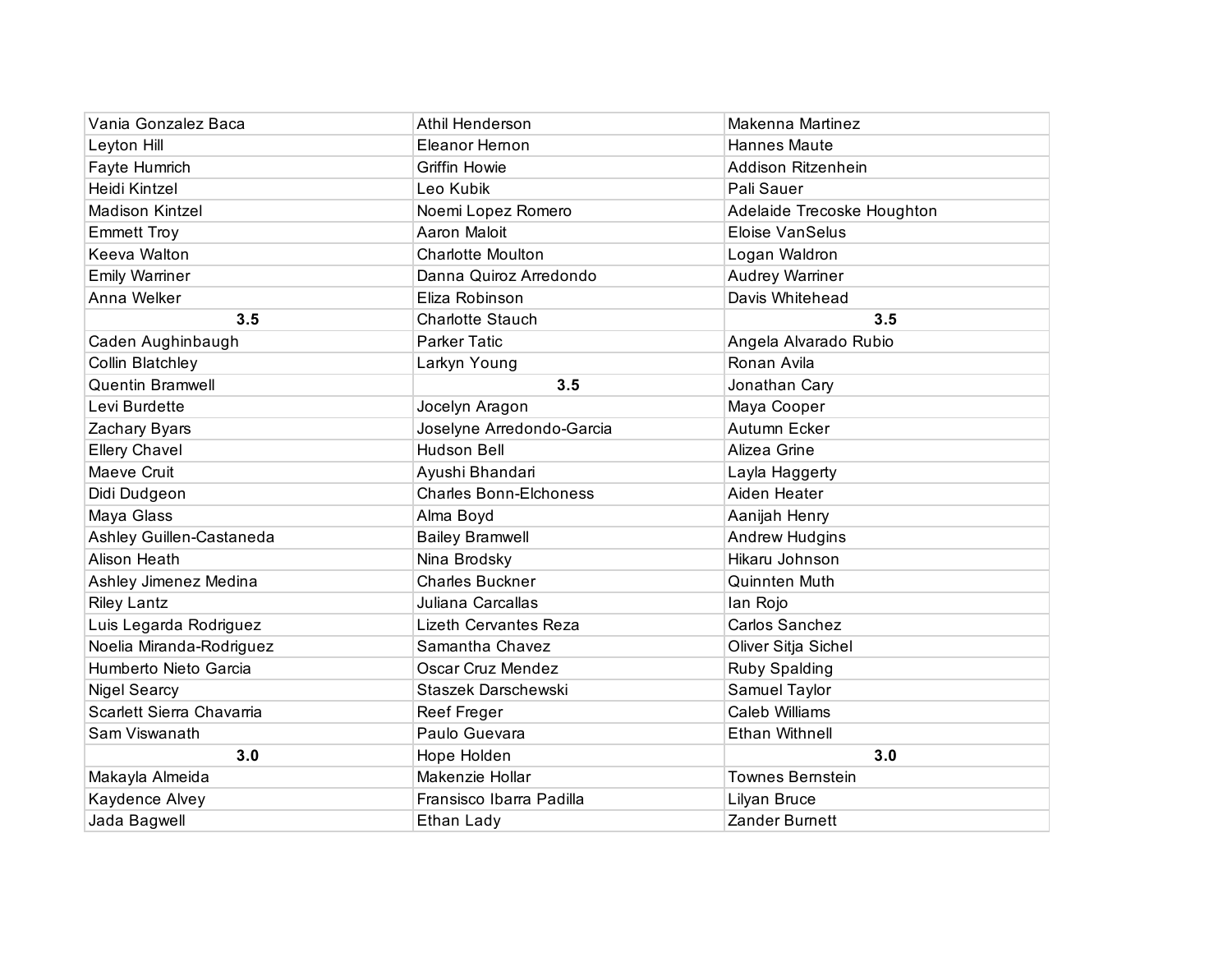| <b>Edsel Bennett</b>    | Savannah Laubacher       | Alejandro Cabrera Chacon   |
|-------------------------|--------------------------|----------------------------|
| Aaron Benz              | <b>Xavier Mackler</b>    | Camila Carmona-Zavala      |
| Quinn Cameron           | Mia McCluskey            | Diego Cespedes Valdez      |
| Paris Cassity           | Samara McDermid          | Kaiden Cochran             |
| Maite Castaneda Macias  | Audrey Montoya Taylor    | Aniah Dothard              |
| Dayami Cerna Porras     | Aileen Murillo Gutierrez | Jack Frailey               |
| Jayden Clark            | Kaleb Noterman           | Jessica Fraire Padilla     |
| Allisson Diaz Arredondo | Katika Paris             | Kenna Graham               |
| Lela Dickey             | Leonela Pereyra Soto     | Hannah Gray-Houchins       |
| Jackson Erbland         | <b>Brigid Ponak</b>      | Perla Jimenez-Reyes        |
| Matilda Fisher          | Aaron Ramirez            | Micah Kanaar               |
| Antonio Gutierrez       | Haley Ramos-Castruita    | <b>Ryder Keeton</b>        |
| Lillian Haggerty        | Ellis Rosado             | Annmarie Knight            |
| Summit Hofmeister       | <b>Garrett Sherrard</b>  | Preston Lee                |
| Camila Jimenez Garcia   | <b>Thomas Staples</b>    | Jaydin Lombardi            |
| David Kintzel           | Jackson Tahara           | Olivia Marcellus           |
| David Lovato            | Xuri Walton              | Virginia Miranda Rodriguez |
| Leo Martinez            | Vivienne Welding         | Aaliyah Mireles            |
| Paxton Meyers           | Camilla Wier-Bigelow     | German Nieto               |
| Armando Montano         | <b>Bailey Williams</b>   | Emma Norland               |
| <b>Natalie Morales</b>  | Gianira Xinol - Elizondo | Adler Ocampo               |
| Valerie Ortega          | 3.0                      | Zackary Penman Keever      |
| Justine Parr            | Nathaniel Aguilera       | <b>Genice Ramirez</b>      |
| Antonio Salas           | <b>Calvin Ahrens</b>     | <b>Thomas Sargent</b>      |
| Alexa Valdez-Aguero     | Naidan Bor               | Marcus Wegener             |
| Rihana Westbrook        | Jerrell Brown            |                            |
|                         | Layla Carlson            |                            |
|                         | Dennie Erbland           |                            |
|                         | Evan Garcia Vargas       |                            |
|                         | Carollne Gonzales Ortega |                            |
|                         | Zoee Gonzales-Buttry     |                            |
|                         | Jennifer Hernandez Duran |                            |
|                         | Zackary Krone            |                            |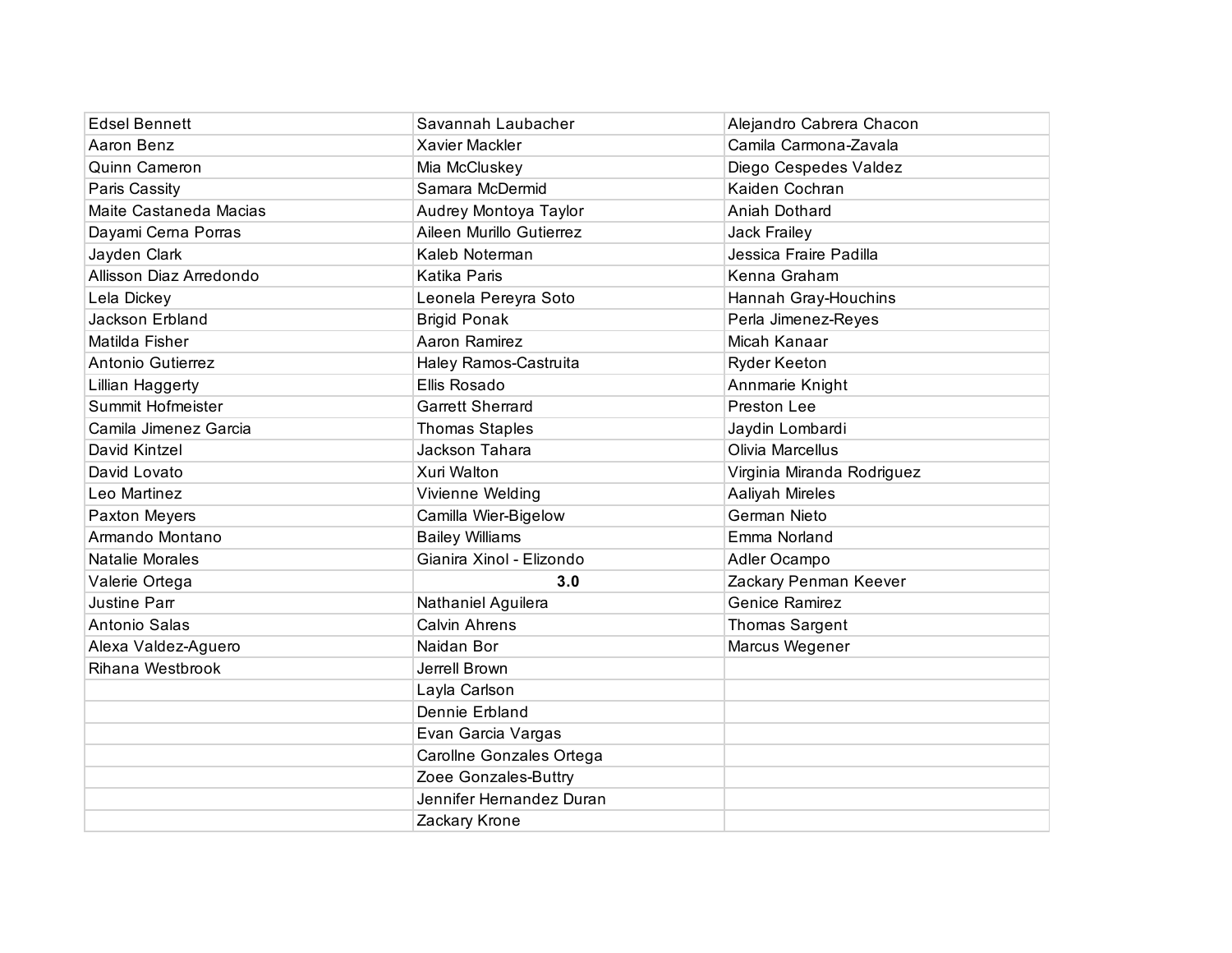|                                  | Samantha Macias           |                          |
|----------------------------------|---------------------------|--------------------------|
|                                  | Gianna Madrid             |                          |
|                                  | Itzel Madrigal Villagomez |                          |
|                                  | Carlos Martinez-Tena      |                          |
|                                  | Judah McLellan            |                          |
|                                  | Yamna Mendoza Ochoa       |                          |
|                                  | <b>Isabel Montano</b>     |                          |
|                                  | Lyannah Pohl              |                          |
|                                  | Johan Quinones Mateo      |                          |
|                                  | <b>Brianna Ramirez</b>    |                          |
|                                  | Jaden Ramirez             |                          |
|                                  | Nataly Rodriguez Valdez   |                          |
|                                  | <b>Xavier Saenz</b>       |                          |
|                                  | <b>Watson Seely</b>       |                          |
|                                  | Kai Simich                |                          |
|                                  | Cassidy Skole             |                          |
|                                  | Gabriel Wagoner           |                          |
|                                  | Corren Ward               |                          |
|                                  |                           |                          |
| <b>Thunder Valley K8</b>         |                           |                          |
| 2nd Quarter 2021-2022 Honor Roll |                           |                          |
| Grade 6                          | Grade 7                   | Grade 8                  |
| 4.0                              | 4.0                       | 4.0                      |
| Vanessa Fischer                  | Jairo Alvarado-Martinez   | Violeta Armendariz       |
| Vanessa French                   | Kate Barney               | Joanna Barragan-Martinez |
| Carter Gatdula                   | Nathalia Cardenas         | Lucia Bernal             |
| <b>Hunter Grubbs</b>             | Mackenzie Carroll         | Benjamin Blondo          |
| Gloria Lopez                     | Jose Chavez               | Mariellena Carbajal      |
| 3.5                              | Jose Compean Morales      | Madalyn Carroll          |
| Nayeli Armenta-Guardado          | Odette Cortes Calderon    | Layra Colon Pabon        |
| Isaiah Basemore                  | Zaiah Jones               | <b>Cooper Doehring</b>   |
| Dominic Casados                  | Sydney Klish              | Daniela Dominguez        |
| Jayden Church                    | Alondra Ledezma Iturralde | <b>Brooklynn Edwards</b> |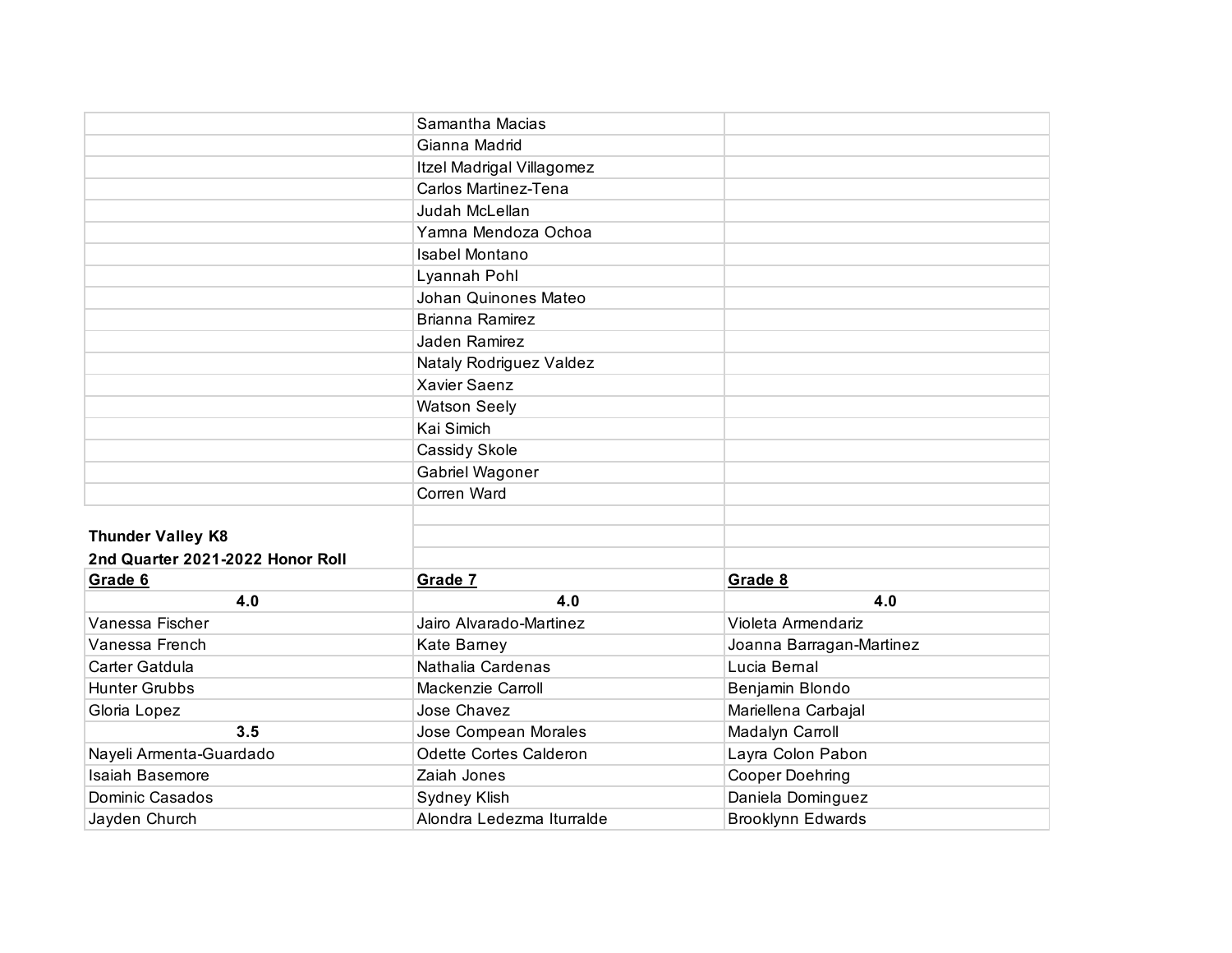| <b>Chloe Dorroh Lee</b>     | Marllow McCoy               | Samantha Herr             |
|-----------------------------|-----------------------------|---------------------------|
| Valeria Duran-Gonzalez      | <b>Austin McFarlin</b>      | Paola Leon Pena           |
| William Estrada Rodriguez   | Hazel Mciver Oun            | Noah Medrano              |
| Daritza Gonzalez            | <b>Justin Navasak</b>       | Olivia Sitarz             |
| Davion Gonzalez             | <b>Garrett Pepper</b>       | Armando Solorzano         |
| Cameran Gutsche             | Lexi Reisbeck               | 3.5                       |
| Addyson Hegge               | <b>Lucy Sheperd</b>         | Liz Acevedo               |
| Prince Herr                 | Yanelli Uriarte             | Odin Allen                |
| Kevin Knudsen               | <b>Cerenity Vang</b>        | Ilya Bezus                |
| Dahlia Moretz               | Emma Weber                  | Viviana Cervantes         |
| JoLynn Nichols              | 3.5                         | Mary Dawson               |
| <b>Erylin Noyes</b>         | Jennavecia Almaraz Gonzales | Danna Estrada Rodriguez   |
| Jolene Oelrich              | Edin Argueta                | Xyleena Garcia            |
| <b>Bentley Oun</b>          | Izabellah Brewer            | Gwendolyn Hafemann        |
| Natalie Padia               | Valeria Diaz Herrera        | Mackenzie Kincaid         |
| Keegan Pieratt              | Jarixa Franco Miramontes    | Dayanara Ramirez          |
| Olivia Ramer                | <b>Hayley Fullerton</b>     | Aiden Reyes               |
| <b>Ryker Riding</b>         | Jayden Grigg                | Jolin Rodriguez           |
| Olivia Schneider            | Jonathan Hammons            | Elizabeth Salazar         |
| Aiden Turner                | Yahir Jimenez Chihuan       | Marcus Salmeron           |
| Lucas Wright                | Ralph Lewis                 | Joey Wolf                 |
| Kaedan Zielbauer            | Kiara Martinez              | Dakota Yunk               |
| 3.0                         | Yareli Melendez Pacheco     | 3.0                       |
| Carlos Acevedo Legarda      | Victoria Melson             | Rachell Avila Miranda     |
| <b>Isaac Aguirre Macias</b> | Julissa Mendez-Ramirez      | Anahi Casillas            |
| Isaac Aguirre-Ramirez       | Valentina Munoz Mares       | Nicole Coleman            |
| Sayer Blair                 | Cooper Nichols              | Christian Cuamea Martinez |
| Aracely Caro                | Micah Sagapolutele          | Yoltzin Dorado            |
| <b>Brisa Castillo</b>       | Freddie Boy Taniana         | Kasandra Flores Carrillo  |
| Jaysa Chavez                | <b>Taylor Torrez</b>        | Alexandra Fullerton       |
| Destiny Crespo              | Zach Vallejos               | Sophia Garcia             |
| Zakri Elkins                | Javier Vasquez              | <b>Andrew Hall</b>        |
| Dylan Erickson              | Mikaela Vazquez             | Jonathan Hargreaves       |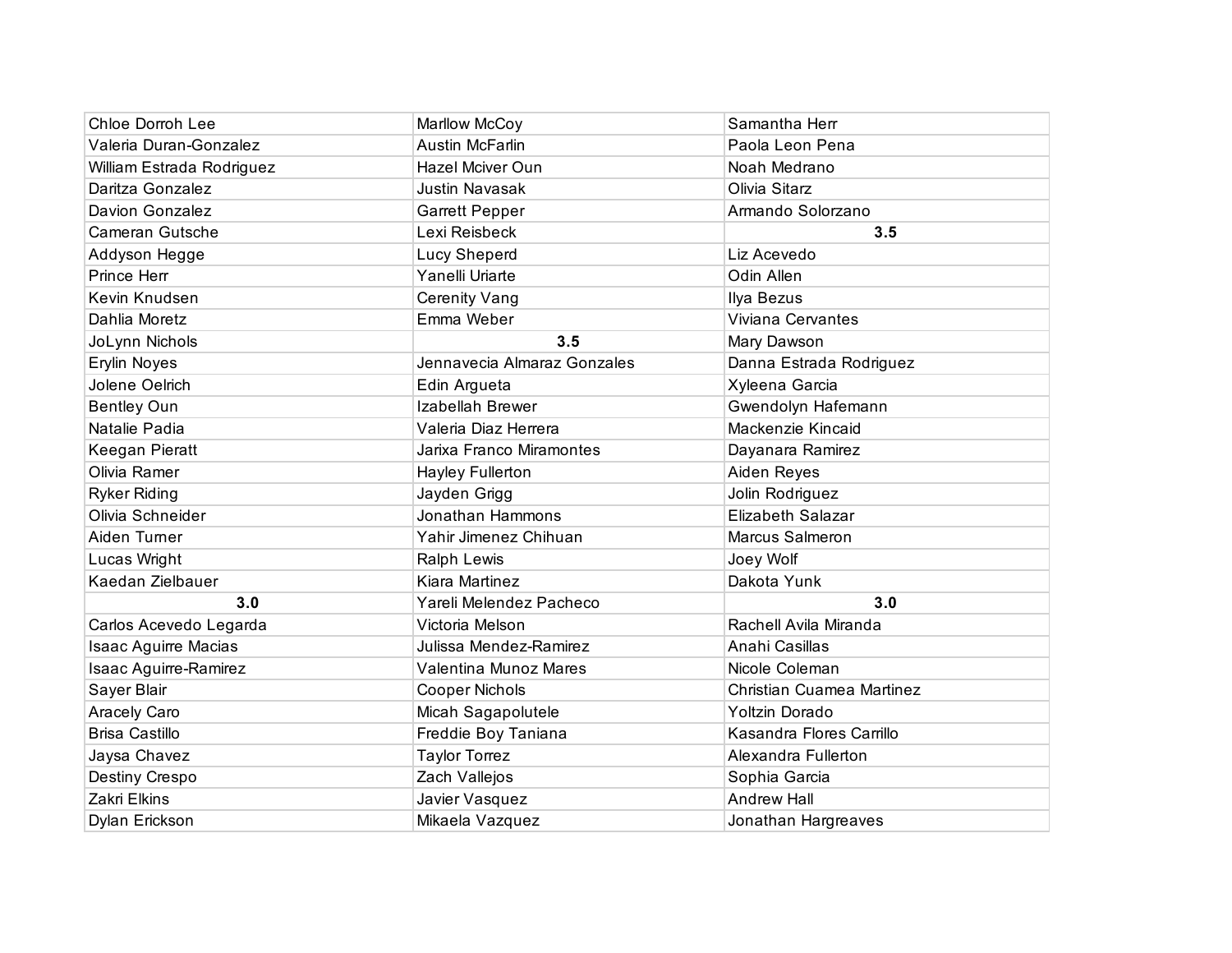| Rocio Gonzalez Castaneda         | <b>Edmund Yunk</b>       | Seferina Hopkins          |
|----------------------------------|--------------------------|---------------------------|
| Alexis Lester                    | 3.0                      | Nathaly Lugo Camarena     |
| Leyah Lewis                      | Noah Balderas            | Jamilette Martinez-Avitia |
| Beyonce Losino                   | Erin Chance              | Evangelina Moreno         |
| Roberto Munoz Mares              | Devonie DeLuna           | <b>Isabelle Ramer</b>     |
| <b>Leland Naugle</b>             | <b>Itzel Escobar</b>     | <b>Gavin Smith</b>        |
| Emma Pacheco Bunn                | Sophia Espinoza          |                           |
| <b>Tristen Pecot</b>             | Daisy Hinojos            |                           |
| Alissa Petrasek                  | Kaden Hoppes             |                           |
| Donavon Phillips                 | Christian Inserra        |                           |
| Izan Reta Ayala                  | Jaqueline Lara           |                           |
| <b>Isabella Smallfoot</b>        | <b>Michael Lisk</b>      |                           |
| Isaia Smith                      | Ricky Lopez De Anda      |                           |
| Yareli Solorzano Valles          | Bryan Lozano             |                           |
| Caleb Trejo                      | <b>Alex Madrid</b>       |                           |
| Angelina Vigil                   | <b>Cason Metcalf</b>     |                           |
| Aliyah Ward                      | Jackson Nightingale      |                           |
|                                  | <b>Atticus O'Connell</b> |                           |
|                                  | <b>Mattix Parson</b>     |                           |
|                                  | Aiden Quigley            |                           |
|                                  | Jovanny Rios             |                           |
|                                  | <b>Alexis Torres</b>     |                           |
|                                  | Akaylia Turner           |                           |
|                                  | Yeimy Veleta Veleta      |                           |
|                                  |                          |                           |
| <b>Timberline PK8</b>            |                          |                           |
| 2nd Quarter 2021-2022 Honor Roll |                          |                           |
| Grade 6                          | Grade 7                  | Grade 8                   |
| 4.0                              | 4.0                      | 4.0                       |
| Kyle Morris                      | <b>Violet Crain</b>      | Lizbeth Alderete          |
| Veronica Velasco Johnson         | Josephine Schwartz       | Lluvia Belmontes-Castillo |
| 3.5                              | 3.5                      | Nataly Borrego Serrano    |
| Daniel Chavez                    | Ashley Araujo Jimenez    | <b>Angel Chavez</b>       |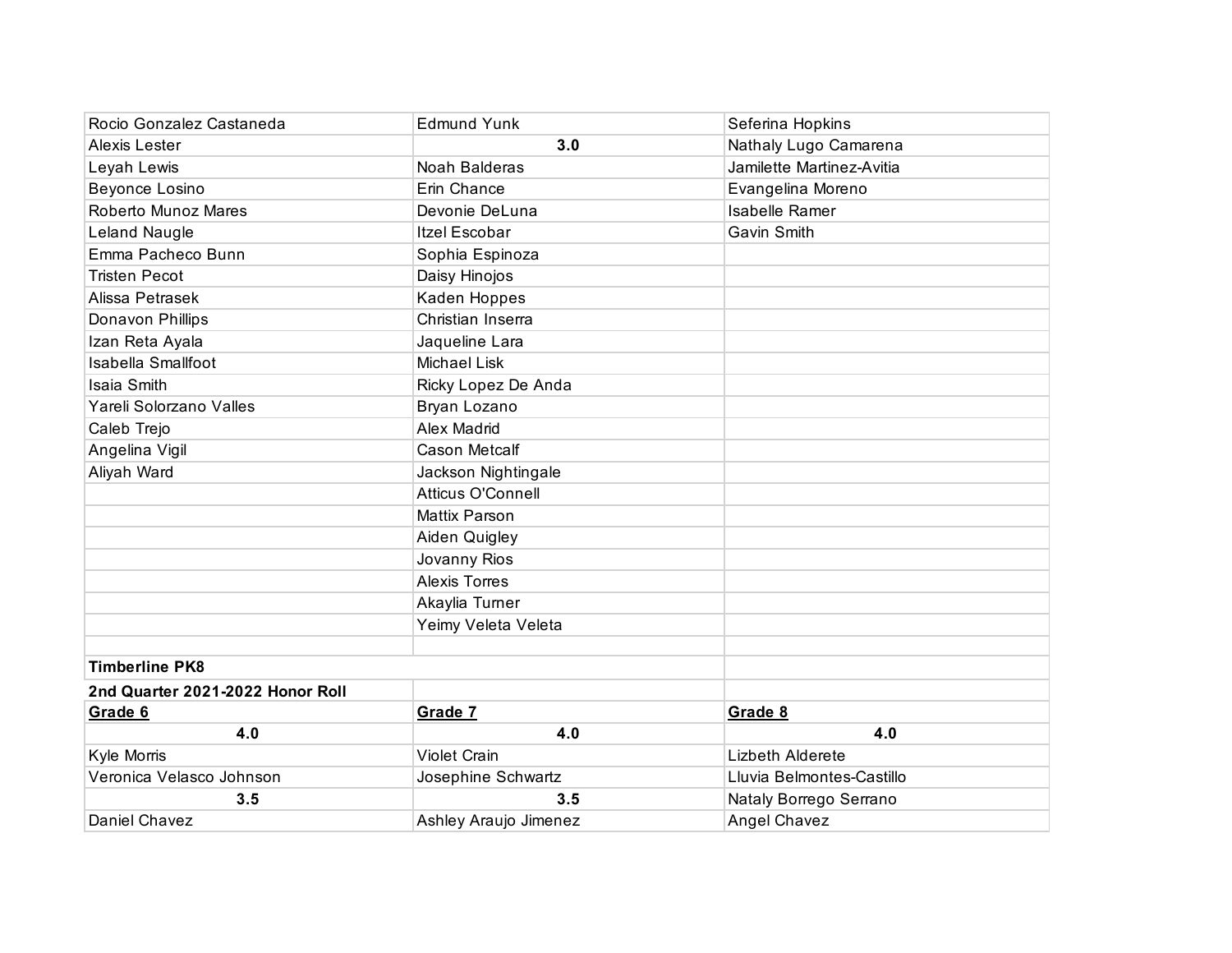| Ingrid Hernandez Cervantes | Jackelinne Cera De Santiago   | Marley De La Rocha            |
|----------------------------|-------------------------------|-------------------------------|
| Ashlyn Hile-Swearingen     | Maiya Downey                  | <b>Marcos Gutierrez Arias</b> |
| Giulianna Lopez            | <b>Trinity Duffy</b>          | Yadira Hernandez Cervantes    |
| <b>Teresa Merrell</b>      | David Flores Prado            | Caroline Marley               |
| Macy Nguyen                | Nova Martin                   | Jenna Waligora                |
| Jimena Salas Flores        | Nevaeh May                    | 3.5                           |
| Joe Torres                 | Audrey Prado King             | Joshua Arritola               |
| <b>Chloe Turrentine</b>    | <b>Guadalupe Quiroz Yanez</b> | Julissa Enriquez              |
| Jimena Valdez-Arciniega    | Melody Rodriguez              | <b>Arturo Flores</b>          |
| Guadalupe Vera Payan       | Dayana Sanchez                | Mariana Gonzalez Chavez       |
| 3.0                        | Giovanni Santa Cruz           | Maria Hernandez Mosqueda      |
| Lizeth Avila Soria         | Jayden Shelly                 | Jesus Huerta Mosqueda         |
| Janessa Berumen            | Alexis Solis Crespo           | <b>Tabitha Inness</b>         |
| Amanda Bustos Garcia       | Jose Solis Padilla            | Jazlyn Kyler                  |
| Nathan Castillo Lopez      | Maria Vidal Rios              | Briesah Leyba                 |
| Orion Dehaan               | 3.0                           | Johnny Michener               |
| Emma Del Angel             | Deyjah Bonilla                | Rogelio Salas Flores          |
| <b>Clifton Edwards</b>     | Robert Boyles                 | <b>Marisol Sanchez</b>        |
| Amerika Enriquez Mendez    | Jeylin Crespo Perez           | Abril Segovia Contreras       |
| James Flores               | Angel Cuevas-Mogollon         | Vanessa Vera Payan            |
| Alejandro Fregoso-Vera     | <b>Francine Goffin</b>        | 3.0                           |
| David Garnica-Sanchez      | Cesar Guzman Diaz             | Alexis Alvarado-Gonzalez      |
| Ricardo Gutierrez Amaya    | Cristopher Loeza Cabrera      | Genesis Baca Diaz             |
| Leonardo Huaman Ramos      | Orion Lozoya                  | Cynthia Cabral                |
| Miguel Ivarra Hernandez    | Miranda Michel Soto           | Alondra Cabrera Saldana       |
| Galilea Jimenez-Ramirez    | <b>Ashley Nunez Flores</b>    | Jesus Crespo                  |
| Brayden La Roe             | Esteban Ornelas               | Ivan Flores Maldonado         |
| Edwin Lerma Sanchez        | <b>Stacy Quiroz Morales</b>   | Jorge Fregoso-Vera            |
| Saryn Luther               | Emilia Rodriguez              | <b>Riley Giddens</b>          |
| Serenity May               | <b>Ashley Solis</b>           | Danna Gonzalez Murillo        |
| Jayda McCray               | Eliza Torres Ajanel           | Selena Grant                  |
| Lizeth Medina Valdez       | Vincent Trojovsky             | Jose Hernandez                |
| Juan Moreno                | Noa Valle-Elliott             | Alexa Jimenez                 |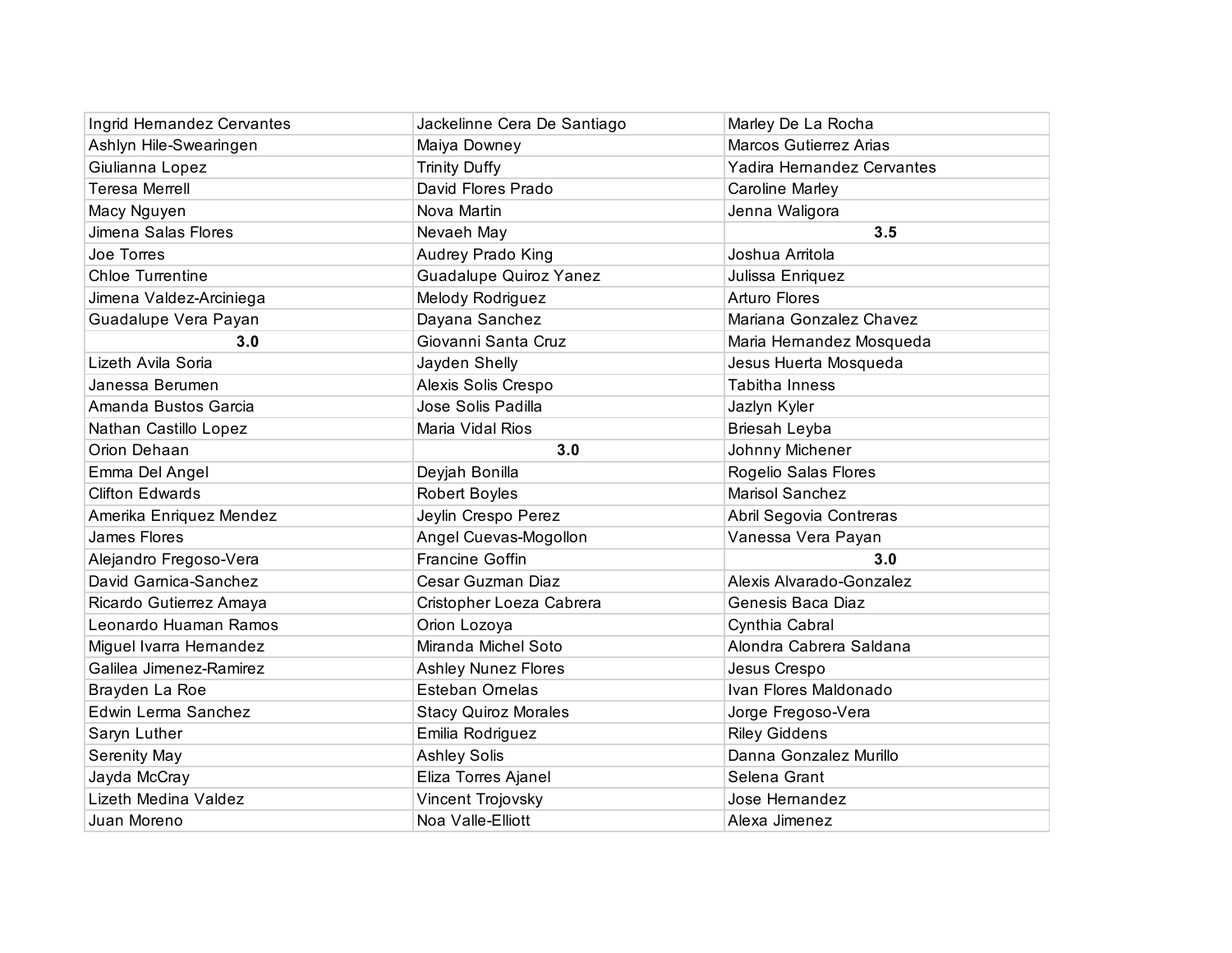| Angel Perez Cabrera              | Justin Vasquez           | Montserrat Jimenez          |
|----------------------------------|--------------------------|-----------------------------|
| Saul Ramirez                     | Marely Villanueva        | Yoel Martinez Cardenas      |
| Yustyn Ramirez Renteria          | Santos Villanueva Cortes | <b>Brandon Medina</b>       |
| Adrian Rangel                    | Ferdy Zavala Aguilar     | Jose Medina Marinelarena    |
| <b>Malici Reitz</b>              |                          | Gabriela Medina Valdez      |
| Omar Rodriguez                   |                          | Gisell Ortega-Alday         |
| Leah Rodriguez Molina            |                          | Dawson Post                 |
| Genesis Rodriguez-Zepeda         |                          | <b>Elaine Reitz</b>         |
| Alexander Saldana Sosa           |                          | Sergio Sandoval             |
| Daniel Sanchez                   |                          | <b>Betsy Solis Quintana</b> |
| Jahnae Shockley-Stafford         |                          | Lyrick Stepp                |
| Kennya Silva-Flores              |                          | Jose Valenzuela Perez       |
| Emily Solis Crespo               |                          | Melanie Zubia Valenzuela    |
| Yusbely Soto Mayta               |                          |                             |
| Attila Szilagyi                  |                          |                             |
| Dakota Terry                     |                          |                             |
| Neftali Tinajero Perez           |                          |                             |
| Miguel Torres-Reyes              |                          |                             |
| Zayra Walker                     |                          |                             |
|                                  |                          |                             |
| <b>Trail Ridge Middle School</b> |                          |                             |
| 2nd Quarter 2021-2022 Honor Roll |                          |                             |
| Grade 6                          | Grade 7                  | Grade 8                     |
| 4.0                              | 4.0                      | 4.0                         |
| Mya Addington                    | Olivia Anderson          | <b>Ethan Atherton</b>       |
| <b>Adriel Almanza</b>            | Alex Baker               | <b>Blake Baker</b>          |
| James Bennett                    | Indika Brown             | <b>Tegan Cerveny</b>        |
| Max Crall                        | Mayte Cardenas Garcia    | <b>Brenna Crall</b>         |
| Jaden DeFoe                      | Alfonso Cortez           | Alexia Deba                 |
| Aylen Fruvellhoff                | Rosalie De Santiago      | <b>Brielle Deba</b>         |
| Savanna Gelles                   | <b>Ashton Debie</b>      | <b>McCall Duce</b>          |
| Niklas Hallqvist                 | Armando Gurrola          | Jorgen Eamon                |
| Jackson Holliness                | Fernando Gurrola         | Megan Heuer                 |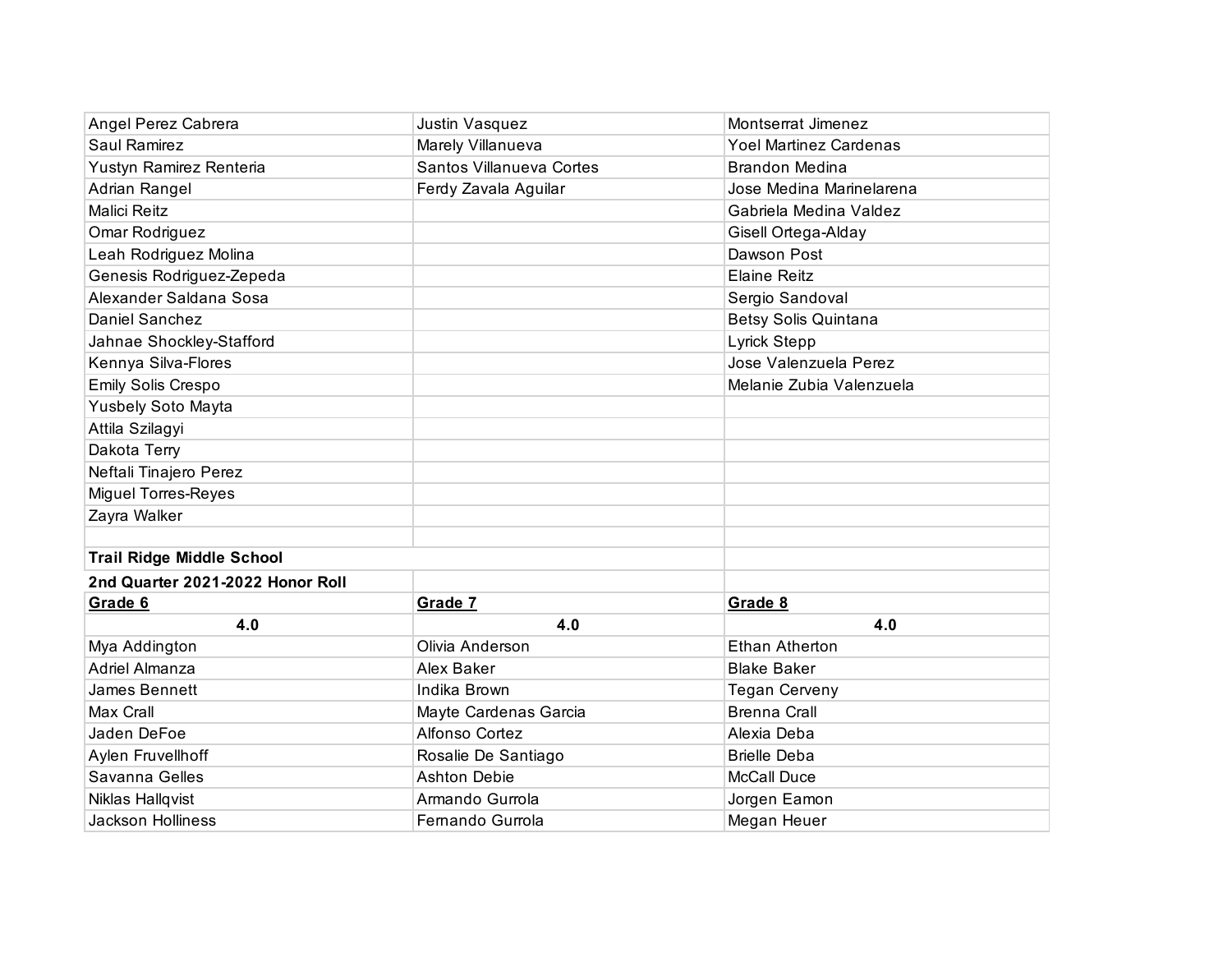| <b>Breslin Hufford</b>        | Alexia Hill                  | Madelynn Johnson                |
|-------------------------------|------------------------------|---------------------------------|
| Anthony Lam                   | Rose Knollenberg             | Diego Kheng                     |
| Madalynn Martin               | Matthew Legg                 | Carissa Kolb                    |
| Sofia Martinez                | Romeo Luna                   | Zachary Lam                     |
| Hinto Moore                   | Nikki Martinez               | Nayeli Lara-Fernandez           |
| Angie Nieto Lara              | Nayeli Melendez Hernandez    | <b>Addison Lee</b>              |
| Johan Nunez-Toledo            | <b>Emerson Michard</b>       | Jessica Martinez                |
| Dayla Olguin Velasco          | <b>Alexis Morales Quiroz</b> | Zoe Olivas                      |
| Diego Ruiz                    | Jacquelyn Overbey            | Muskaan Pal                     |
| Olivia Schaefer               | Preston Peterson             | Kylie Paul                      |
| Maximiliano Silva-Arreola     | Sophie Schaefer              | Allie Piggott                   |
| Evelyn Spencer                | <b>Hailey Schwartz</b>       | Ava Rojas                       |
| Mason Stromquist              | Claire Sebring               | Josue Ruiz                      |
| Kaidyn Swanson-Petersen       | Miranda Torres-Bravo         | Natalie Silva                   |
| <b>Bristol Trout</b>          | Ricardo Torres-Bravo         | <b>Brayden Strock</b>           |
| Makinzee Verly                | Malachi Warrilow             | Mikaela Stromquist              |
| Denise Webster                | Rylee Whitman                | Kyler Swanson-Petersen          |
|                               |                              |                                 |
| <b>Matthew Wittrock</b>       | 3.5                          | Halla Vitullo                   |
| 3.5                           | Oliver Beeson                | Jaylene White                   |
| Tamer Aissaoui                | Alexia Castaneda             | Cecilia Wilson                  |
| John Ajqui Lopez              | Yeneli Castillo Espiritu     | 3.5                             |
| Samantha Aldaba               | Sophia Chavez                | Serenitii Arispe                |
| Nevaeh Arenas                 | Danille Conilogue            | Nolan Babb                      |
| <b>Elliott Beeken</b>         | Sage Crisman                 | Naima Chavira Franco            |
| <b>Ethan Boggs</b>            | <b>Tyler Crossland</b>       | <b>Hector Cortez</b>            |
| <b>Trentan Bowers</b>         | Autumn Eisele                | Sami Daniel                     |
| Makenna Brumback              | Kaitlyn Elmendorf            | Eleanor DiCarlo                 |
| April Cabrera                 | Camila Escalante Hernandez   | <b>Isabel Enriquez</b>          |
| Kevin Chau                    | Lucero Espinoza Morales      | <b>Landon Geist</b>             |
| Elizabeth Conilogue           | Jelen Flores Mejia           | <b>Brycen Gissel</b>            |
| Dayeli Corchado Martinez      | Liam Forsythe                | <b>Brandon Gurrola Gonzalez</b> |
| <b>Monserrat Correa Solis</b> | Reagan Garcia                | <b>Tysheay Harrison</b>         |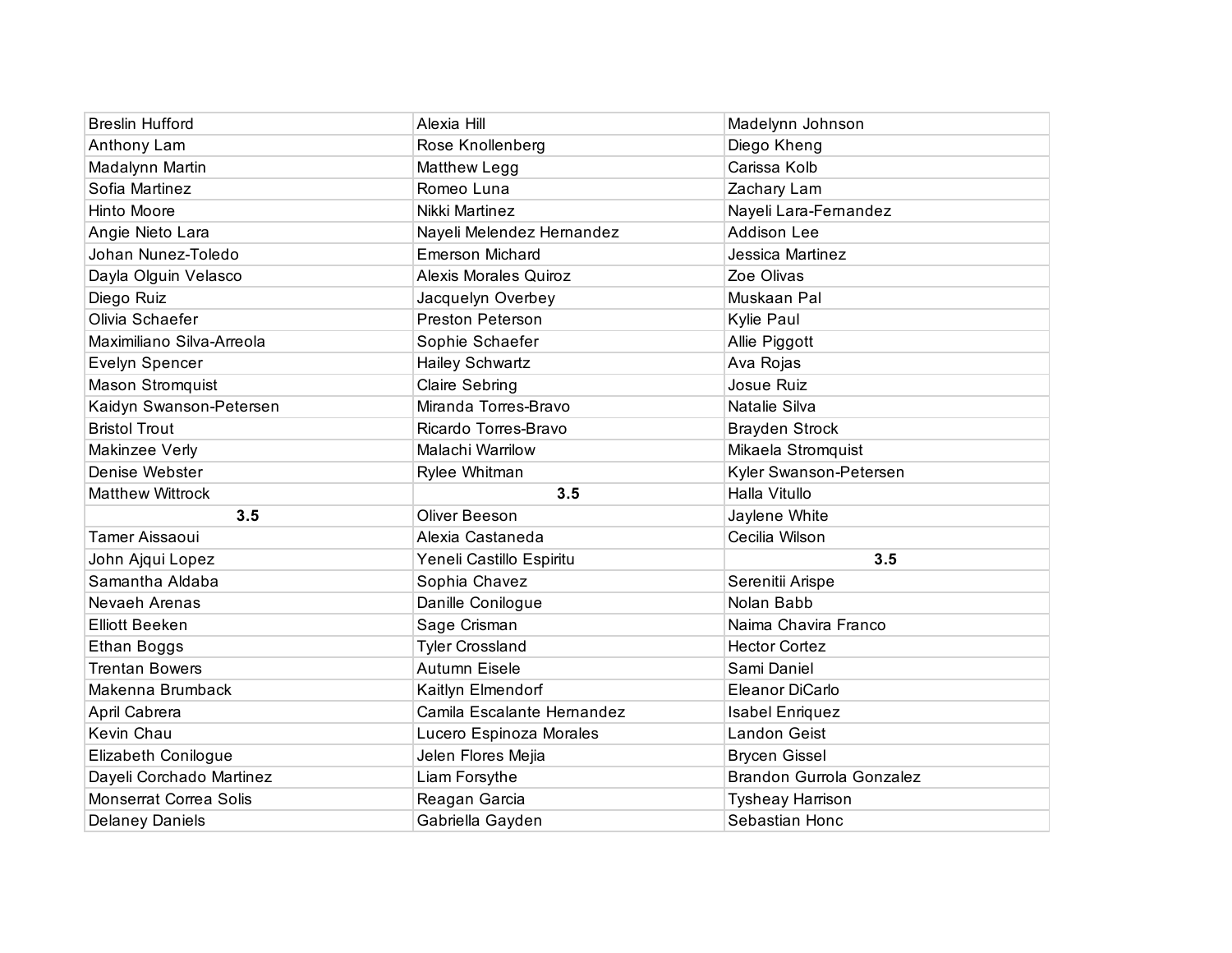| Benjamin Eamon                 | Sophia Gilsdorf            | <b>Brenna Hufford</b>         |
|--------------------------------|----------------------------|-------------------------------|
| Cole Frahm                     | Lillyanne Gooden           | <b>Brayden Landers</b>        |
| Jared Garcia                   | Colbie Hanson              | D'Andre Lara                  |
| Jesus Garcia Orzuna            | Kyden Johnson              | Ivan Lux                      |
| Jordan Gardner                 | Juanluis Macias            | <b>Molly Macias</b>           |
| <b>Emmett Glasser</b>          | Sarah Mickelson            | <b>Raul Mares-Montes</b>      |
| Danna Gonzalez                 | Audrey Minyard             | Jayson Mora                   |
| Nayeli Gonzalez                | Cesia Olivas               | Isabella Moreno Carrillo      |
| <b>Desmond Goodchild</b>       | Leah Padilla Garcia        | Daniel Ojeda-Hernandez        |
| <b>Brady Gutierrez</b>         | Emma Puckett               | Chloe Pereyra                 |
| Gabriela Gutierrez             | <b>Isaac Ramirez</b>       | Ana Perez Ayala               |
| <b>Julian Gutierrez</b>        | Merlina Resendiz-Lopez     | <b>Sean Peters</b>            |
| Hannah Hansen                  | Eduardo Rivera Villatoro   | 3.0                           |
| Aeleena Harris                 | Gonzalo Rueda Urrutia      | Emely Abrego                  |
| Jaylynn Harrison               | Victoria Safranek          | Ashley Aguilar Espiritu       |
| <b>Conner Hontz</b>            | Sophie Schwartz            | Luz Aguilera Gutierrez        |
| Mia Hull                       | Megan Sea                  | Samantha Aguirre-Jimenez      |
| Trenton Ingraham               | Ethan Shipp                | Athena Baker                  |
| Madeline Kattar                | Alexis Torres Caudillo     | Gavin Borchowiec              |
| Annika Keesling                | Alexander Torres-Mondragon | Aaron Borrego-Franco          |
| Isabelle Keesling              | Dayja Treto                | Esmeralda Cunyas              |
| Priyasha Lama                  | Mary-Ellen Turrill         | Adan Del Rio                  |
| Luis Landeros Alvarez          | <b>Isabel Valencia</b>     | Jesus Del Rio Cardoza         |
| Jose Maldonado                 | Nieves Vazquez             | Hayden Forsberg               |
| <b>Citlalie Mares</b>          | Ashlynn Walter             | Aidan Gamache                 |
| <b>Omar Martinez Fernandez</b> | <b>Reese Winters</b>       | Devany Gardea Zapata          |
| <b>Anthony Meyer</b>           | Lily Woods                 | Yuqi Ge                       |
| <b>Landon Moore</b>            | Chloe Zamora               | Yushuo Ge                     |
| Kevin Mosqueda Barron          | 3.0                        | Zack Goodman                  |
| Abraham Munoz                  | Kayla Alvidrez             | Araely Granillo-Soto          |
| Santiago Negrete Garcia        | Emiliano Arroyo Garibay    | Anthony Hernandez             |
| <b>Emily Portillo</b>          | Anthony Baca               | Eric Hernandez Bernal         |
| Gianna Richardson              | Michael Ballard            | <b>Emely Hernandez-Quiroz</b> |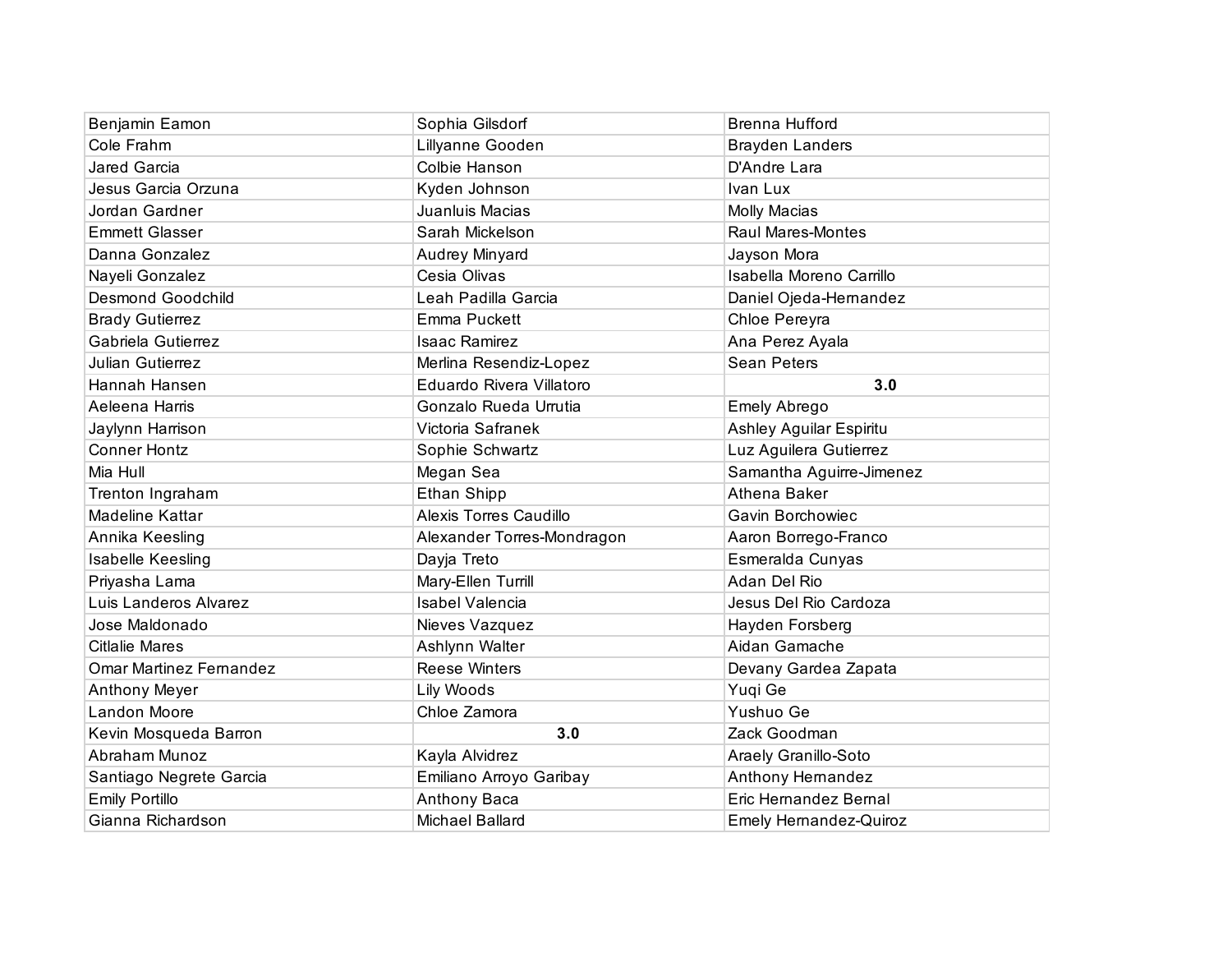| <b>Richard Rico Franco</b>   | Kylie Carton              | Nicholas Hogan                   |
|------------------------------|---------------------------|----------------------------------|
| Yazmine Rivera               | Salvador Crespo Zamora    | Steven Jackson                   |
| Ava Rose                     | Jonathan DeSantiago Lopez | William Johnston                 |
| <b>Maliah Ross</b>           | Kaela Diaz-Gonzalez       | Rebecca Keesling                 |
| Brayan Silva Olivares        | Davin Drangeid            | Ariday Landeros Alvarez          |
| Alyssa Stewart               | Ana Garcia                | Yahir Lara Jimenez               |
| Joseph Tenaglia              | Desmond Garcia            | Karli Lautemann                  |
| Roberto Torres               | Jeheili Garcia Rodriguez  | Serenadee Lopez                  |
| Kimberly Torres-Rangel       | Chloe Gibson              | Coralee Marchand                 |
| Avery Wakeman                | Aiden Gonzalez-Lopez      | Angela Marquez                   |
| Samuel Walker                | Michelle Granados Rosalez | Karina Martinez Fernandez        |
| Oakley West                  | Donovan Gray              | Daniel Michel                    |
| 3.0                          | Ryan Hunter               | Valeria Mijares                  |
| Alexander Baird              | Xavier Ipsen              | <b>Chandler Miller</b>           |
| Abigail Bolitho              | Aidan Karas               | Drew Mleczek                     |
| Ivan Castaneda Luna          | Santiago Lara Michel      | Karly Moncallo                   |
| Lyla Cerveny                 | Nolan Legg                | Damian Ojeda-Hernandez           |
| Isabella Chilson             | Jordi Llor                | Noah Owen                        |
| <b>Camren Collins</b>        | Isaac Lockwood            | Naveah Pena Gonzalez             |
| <b>Isaac Contreras</b>       | Amy Luna Ortiz            | Marcelina Prather-Ortiz          |
| Jesus Contreras Valenzuela   | Fabian Maldonado          | Edgar Rodriguez                  |
| Camila Contreras-Gutierrez   | Liza Maldonado            | Romeo Romero                     |
| Shalynn Dill                 | <b>Brady Meadows</b>      | Kody Rossmann                    |
| <b>Xochitl Flores Avitia</b> | <b>Brianna Mendivil</b>   | <b>Isabel Santos</b>             |
| Jackson Gardner              | Dominic Morales-Hernandez | Lilian Spencer                   |
| <b>River Hadley</b>          | Janeth Mosqueda Melgoza   | Camden Tate                      |
| Juan Hemandez Ibarra Jr      | Ckyler Osborne            | Atom Vierno                      |
| Kayla Johnston               | <b>Hazel Perez</b>        | <b>Brandon Villanueva Aceves</b> |
| Bianca Jones-Sogla           | Gweneth Pino              | Benjamin Wakeman                 |
| Alexandra Lopez              | Victoria Rangel           | Sophia Wiggins                   |
| Andrew Lopez                 | Adrien Rezinova-Hinds     | Haley Yanez-Quiroz               |
| Tatiana Luna                 | Reyli Rico                |                                  |
| Grace Maldonado              | Genesis Salgado           |                                  |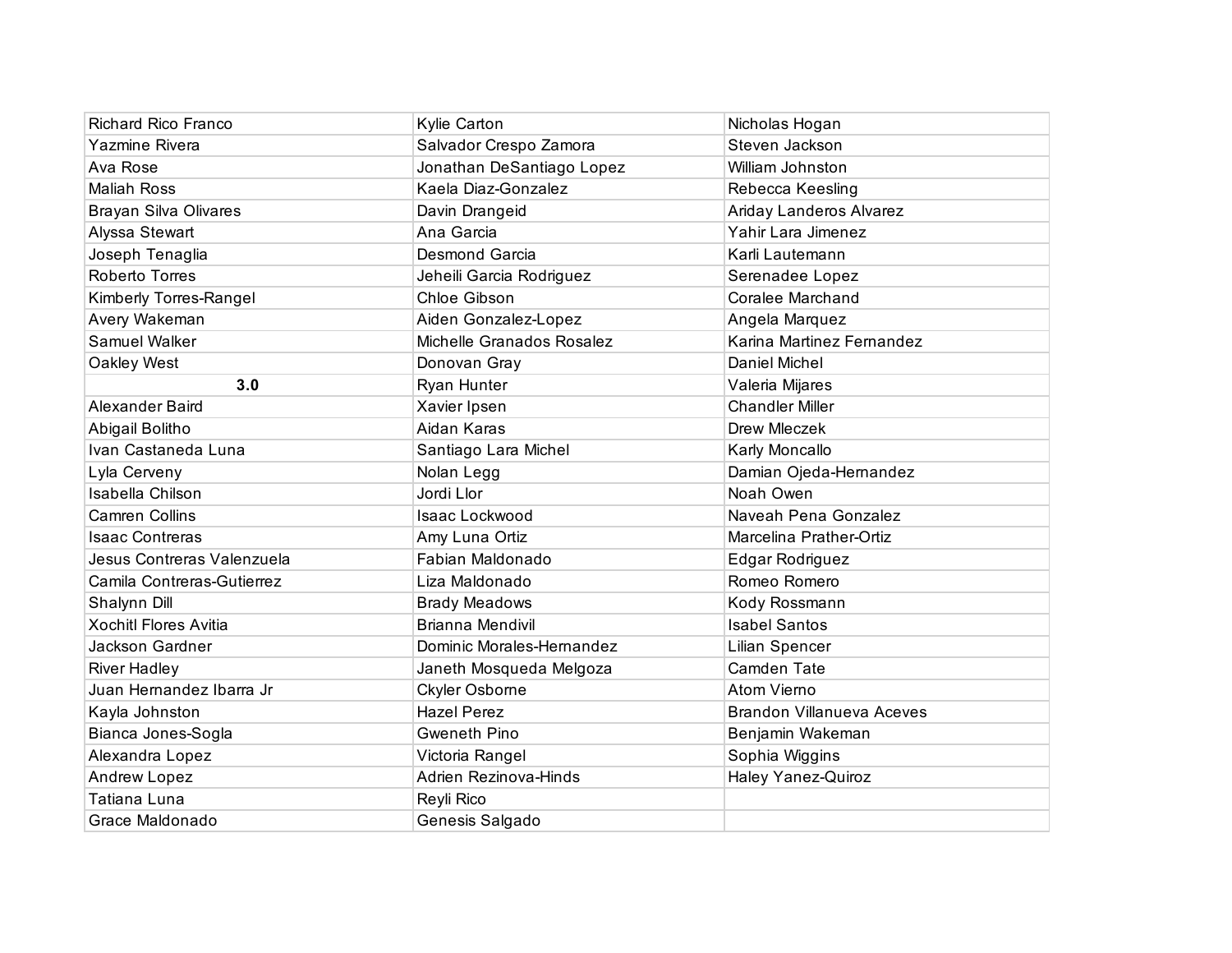| Armando Mares-Montes             | <b>Jackson Stanich</b> |                      |
|----------------------------------|------------------------|----------------------|
| Luis Mendez Ojeda                | Alinah Vargas-Garcia   |                      |
| Jordan Morris                    | Daisy Viera-Simental   |                      |
| Izellah Navarro Ramirez          | Jason Wright           |                      |
| <b>Piper Newell</b>              |                        |                      |
| Kai Olivas                       |                        |                      |
| <b>Hector Orona</b>              |                        |                      |
| Evony Ortiz Gutierrez            |                        |                      |
| <b>Brooks Pequeen</b>            |                        |                      |
| Aliyah Perez                     |                        |                      |
| Yahir Reyes                      |                        |                      |
| <b>Gabriel Rivera</b>            |                        |                      |
| Rylan Romero                     |                        |                      |
| <b>Tristan Starr</b>             |                        |                      |
| Cooper Temple                    |                        |                      |
| Lincoln Thompson                 |                        |                      |
| Luke Turner                      |                        |                      |
| James Wheaton                    |                        |                      |
| Emily Alden Whitson              |                        |                      |
| Axel Zamora Cano                 |                        |                      |
|                                  |                        |                      |
| <b>Westview Middle School</b>    |                        |                      |
| 2nd Quarter 2021-2022 Honor Roll |                        |                      |
| Grade 6                          | Grade 7                | Grade 8              |
| 4.0                              | 4.0                    | 4.0                  |
| Nicholas Barbosa                 | Clara Bellamy          | <b>Ashley Ahrens</b> |
| Piper Benjaminson                | Natalie Brenna         | Fredrik Backman      |
| June Bertone-Burger              | Jake Hyo Coppom        | Alivia Bolt          |
| Christopher Bolger               | Sara Delker            | Olivia Bowman        |
| Paxton Bueschen                  | Charlie Edson          | Paul Broadway        |
| Amalia Comstock                  | Lexi Errington         | <b>Ivy Campbell</b>  |
| <b>Blake Dunehew</b>             | Jorah Foote            | Benjamin Champe      |
| <b>Sinead Fuller</b>             | <b>Jack French</b>     | Keenan Collier       |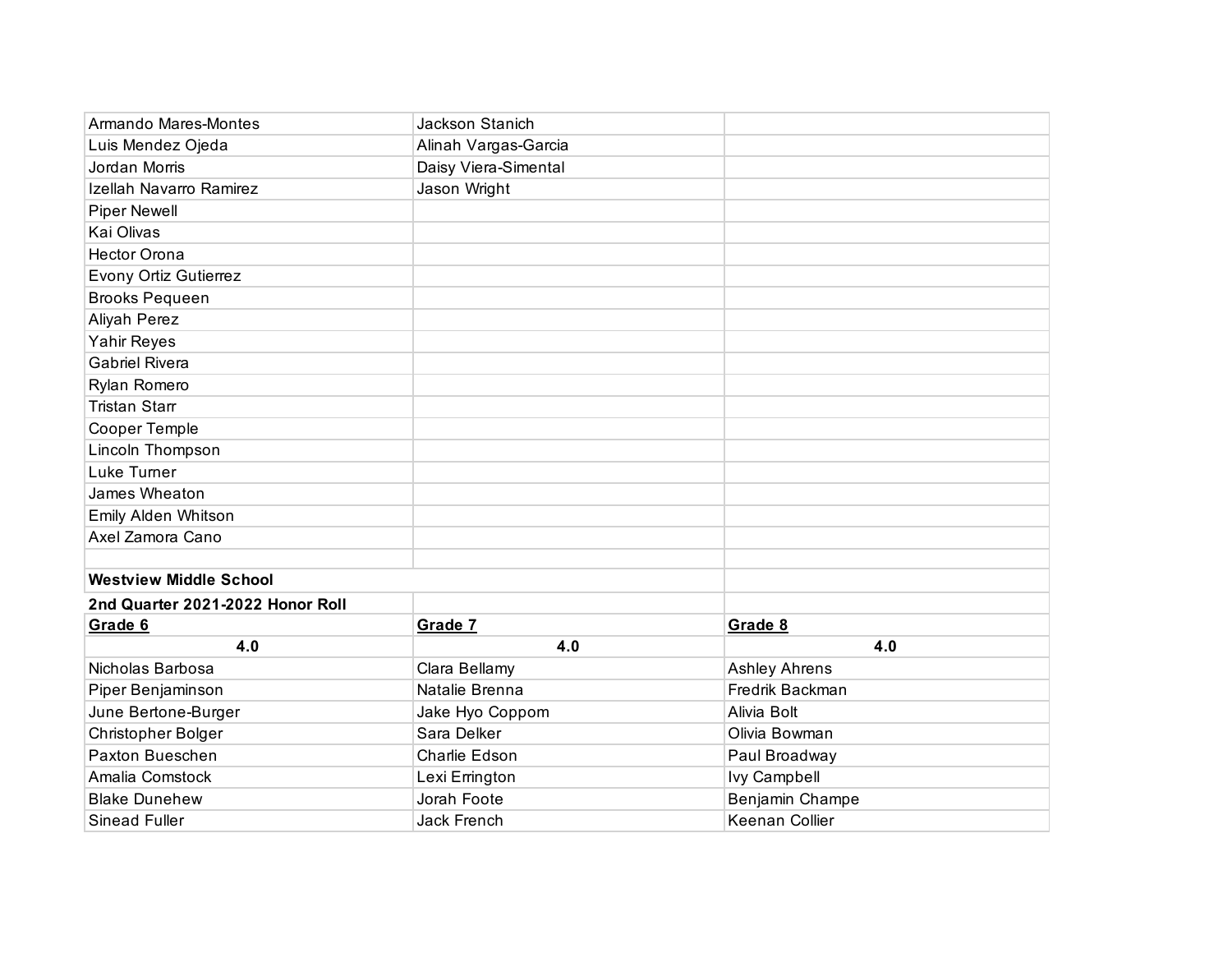| <b>Titus Galloway</b>      | Ty Gaddis                        | Nora Dukart              |
|----------------------------|----------------------------------|--------------------------|
| Zinnia Griffith            | Clyde Gulizia                    | <b>Delaney Flores</b>    |
| Logan Harrison             | Anna Hansen                      | Matilda Garcia Stevenson |
| Samuel Heitert             | Nikolai Hansen                   | Eli Graber               |
| Andrew Hunyadi             | Ava Heinbuch                     | Shealan Graham           |
| Rehanna Karki              | Rowan Heitert                    | Erik Hakanson            |
| Arizona Keeney             | Leo Irvin                        | Evan Helmstetter         |
| Zachary King               | Kylissa Kirk                     | <b>Mason Hendricks</b>   |
| Henry Klinger              | Benjamin Kohn                    | Cooper Herchert          |
| Chloe Krueger              | Andrew Kolakowski                | Nicole Higganbotham      |
| Oscar Main                 | Sophie Ledesma                   | <b>Finn Hines</b>        |
| <b>William Mathews</b>     | Eric Lee                         | Chace Johnston           |
| Chelsea Miller             | Joseph Lee                       | Ayla Jolly               |
| Nora Murphy                | <b>Maxxamillion Marteney</b>     | Jack Keith               |
| <b>Tace Myers</b>          | Dominic Medina                   | <b>Gwen Kuntz</b>        |
| Majkin Palmer              | Adelyn Miller                    | Nevaeh Lerit             |
| <b>Emily Payne</b>         | Devon Moore                      | Camilla Lindenstein      |
| <b>Lily Pettigrew</b>      | Nessa Moran                      | Nora Lindseth            |
| Annika Railsback           | Quang Nguyen                     | <b>Adalee Mathias</b>    |
| <b>Teagan Reiff</b>        | <b>Asher Parsons</b>             | Gavin Northouse          |
| Jacob Ruffing              | Caleb Phelan                     | Logan O'Brien            |
| Rosario Ruiz               | <b>Cullen Rankin</b>             | Martin Pavlik            |
| <b>Riley Saunders</b>      | Julia Richardson                 | Maya Pears               |
| Ella St Clair              | <b>Lauren Rudland Colmenares</b> | Dominik Perez            |
| Avalanche Stone            | Nina Tayefeh                     | Naomi Railsback          |
| Ella Stone                 | Fredrik Traerup-Hansen           | Luna Ready               |
| Finnian Trecoske Houghton  | <b>Brielle Wach</b>              | <b>Beckett Reiff</b>     |
| <b>Grace Vincent</b>       | Adam Wegner                      | <b>Bernard Reinold</b>   |
| <b>Isaac Welle</b>         | Reese Wieder                     | Alexander Rutt           |
| 3.5                        | Sylvie Wilcox                    | <b>Lillian Seiler</b>    |
| Corbin Abbitt              | 3.5                              | Zoe Shipman              |
| <b>Catherine Alexander</b> | Carlos Aguilera                  | Ella Smith               |
| Luis Barandiaran           | Waleed Al-Hamoodah               | <b>Sydney Snapp</b>      |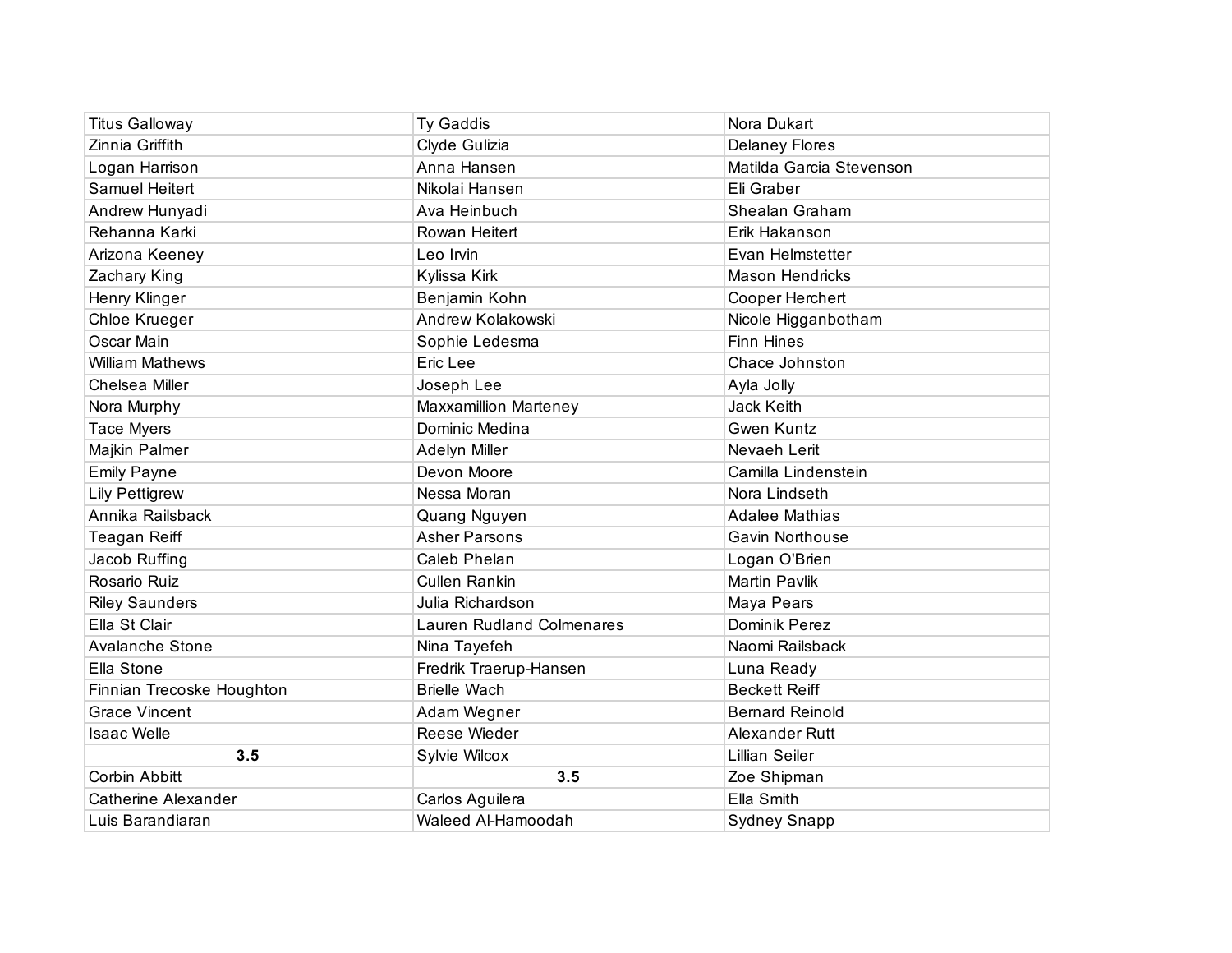| <b>Weston Bellamy</b>   | <b>Tobin Atherton-Wood</b> | Chase Sorber            |
|-------------------------|----------------------------|-------------------------|
| Alexis Bonilla          | Joshua Bahr                | <b>Marisol Tembrock</b> |
| Nicholas Branca         | Maya Ballentine            | Sienna Weber            |
| <b>Chase Burkhardt</b>  | Skylar Becker              | <b>Isaac Wetzel</b>     |
| Peyton Conkright        | <b>Jaxson Blase</b>        | Hannah Wheaton          |
| Solomon Cook            | Liesel Blumreich           | Heath Wintergerst       |
| <b>Hailey Cornell</b>   | <b>Wyatt Bogue</b>         | Henry Wood              |
| Avyn Courtney           | Isla Briggs                | 3.5                     |
| Andres Cuervo-Loconsolo | Gavin Burke                | Avery Amaya             |
| Alessia Daelli          | <b>Isabel Burrows</b>      | Aderlie Baron           |
| <b>Tara Ebel</b>        | Benjamin Chuenchit         | <b>Boden Becker</b>     |
| Myles Ferrara           | <b>Andrew Clifford</b>     | Luke Beckett            |
| Connar Haakenson        | <b>Bodhi Collins</b>       | Abigail Bennett         |
| Olivia Hearne           | <b>Charles Coyle</b>       | Adam Bergeron           |
| Jayden Henderson        | Casey Crawford             | Paxton Berglund         |
| Wren Herron             | Makayla Curfman            | Samuel Brown            |
| Eliot Johnson           | Mateo Downing              | Terra Brubaker          |
| Noah Kline              | <b>Ethan Falconer</b>      | Cade Brush              |
| Juliet Kooiman          | Aidan Fehlberg             | <b>Alder Cahill</b>     |
| <b>Isaac Landers</b>    | Talyia Fowler              | Sophia Chleborad        |
| Cameron Leigh           | Jayden Fox-Williams        | Eleana Courtney         |
| Hayden Lowary           | <b>Cole Fredericks</b>     | Sova Coyle              |
| Lochlan Matranga        | Annika Gallaher            | <b>Bridget Dermody</b>  |
| James McBride           | Deborah Garcia             | <b>Matthew Dickhans</b> |
| Natalia McLees          | Dominic Ghiglia            | Layla Encinia           |
| Nicole Mearing          | Layla Goad                 | Lucas Flannery          |
| Alexa Meza Tena         | Diego Gonzalez Alba        | Jovian Gacoin           |
| Nikko Mondello          | Henry Hannah               | <b>Clare Gaddis</b>     |
| Olivia Moon             | Emma Harvey                | <b>Emily Gill</b>       |
| Evie Mumm               | <b>Charles Henry</b>       | Joshua Gonsalves        |
| Niamh Myers             | Benjamin Hernandez         | Kaya Greenberg          |
| Eisabella Oldroyd       | Grace Holmquist            | Magnus Henry            |
| Penelope Olson          | <b>Eleanor Hong</b>        | Roselani Hill           |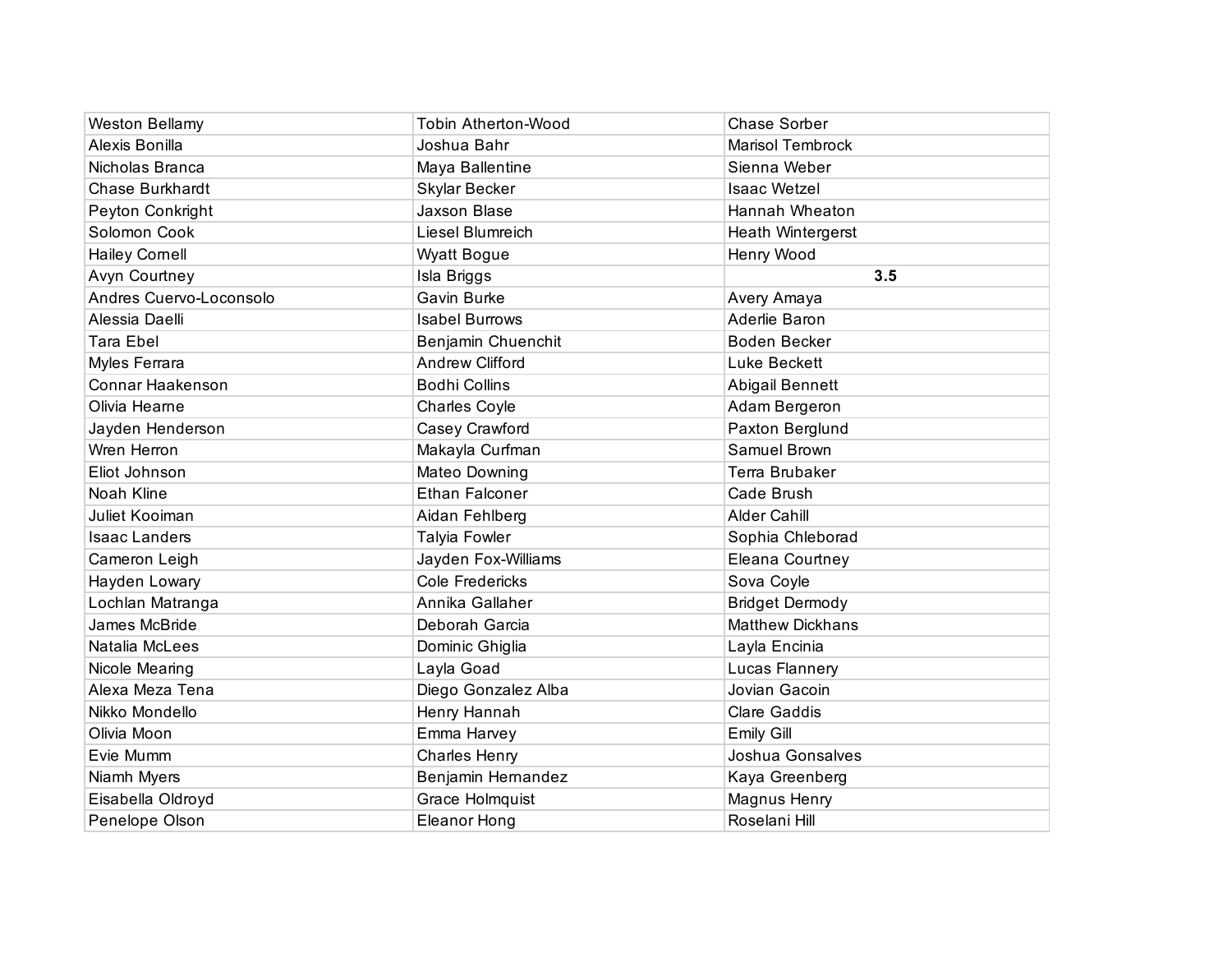| <b>Carson Palmer</b>   | Owen Kaminski                    | Dylin Hunt                |
|------------------------|----------------------------------|---------------------------|
| <b>Isaac Pies</b>      | Nicholas Kobza                   | Hana Hylenski             |
| <b>Travis Plaster</b>  | Hale Lavington                   | Brianna Knight            |
| Noah Read              | Grayson Lee                      | Maddox Koler Stage        |
| Camille Reed           | Connor Lindsay                   | Madelyn Lahey             |
| <b>Avery Reinold</b>   | Karina Madinger                  | Samantha Larson           |
| Devyn Rohatch          | <b>Abigail Mares</b>             | Cahtyah Lierman           |
| Dylan Rohatch          | Jathen Martin                    | Emma Litman               |
| <b>Elizabeth Rush</b>  | Carina McCall                    | Josephine Meining         |
| Ahnika Schell          | Meira McCall                     | Mya Mestas                |
| Conor Schook           | Rowan McCue                      | <b>Ireland Miramontes</b> |
| Ava Simonson           | Alex McGregor                    | Rowan Motheral            |
| <b>Atticus Smith</b>   | Anya Milton                      | Daman Murphy              |
| Halle Steger           | Abigail Mohedano                 | <b>Brianna Nieto</b>      |
| <b>Adeline Stoner</b>  | Lincoln Moore                    | <b>MacGregor Paddock</b>  |
| <b>Hazel Swanson</b>   | Ximena Murillo Garcia            | Jackson Parker            |
| Wesley Tjornehoj       | <b>Maxton Murphey</b>            | Leo Platt                 |
| Jeffrey Tudanger       | Remy Nadeau                      | Quoia Salva               |
| Gavin Vigil            | <b>William Narod</b>             | Matthew Schliesman        |
| 3.0                    | <b>Tate Nowlin</b>               | Leelen Seader             |
| Sarah Ahrens           | Kennah Odom                      | <b>Robert Sekich</b>      |
| <b>Brendan Aiken</b>   | <b>Tristan Perry</b>             | Aiden Sherratt            |
| Brayden Andrusko       | Rebecca Pittman                  | <b>Ethan Smith</b>        |
| Hayden Berglund        | <b>Wyatt Pritt</b>               | <b>Hunter Soule</b>       |
| Asa Brockmann          | Cora Reinholt                    | Samuel St Clair           |
| Kai Brown              | Ethan Robertson                  | Alix Stanger              |
| Cole Christensen       | <b>Isabel Rudland Colmenares</b> | Katie Stewart             |
| Caroline Conde Ruiz    | Adelin Russell                   | Landen Stinson            |
| Jayden Connery-Frazee  | Milo Sanders                     | <b>Charles Stoner</b>     |
| Gaven Crespo           | Sena Schroeder                   | Jonah Swanson             |
| Rebekah Cronin         | Elijah Seese-Beyer               | Hayden Updegraff          |
| Carter Crookham        | Megan Steiner                    | Cyrus Wing                |
| <b>Quinn DelaTerre</b> | Jake Sypal                       | Amanda Zick               |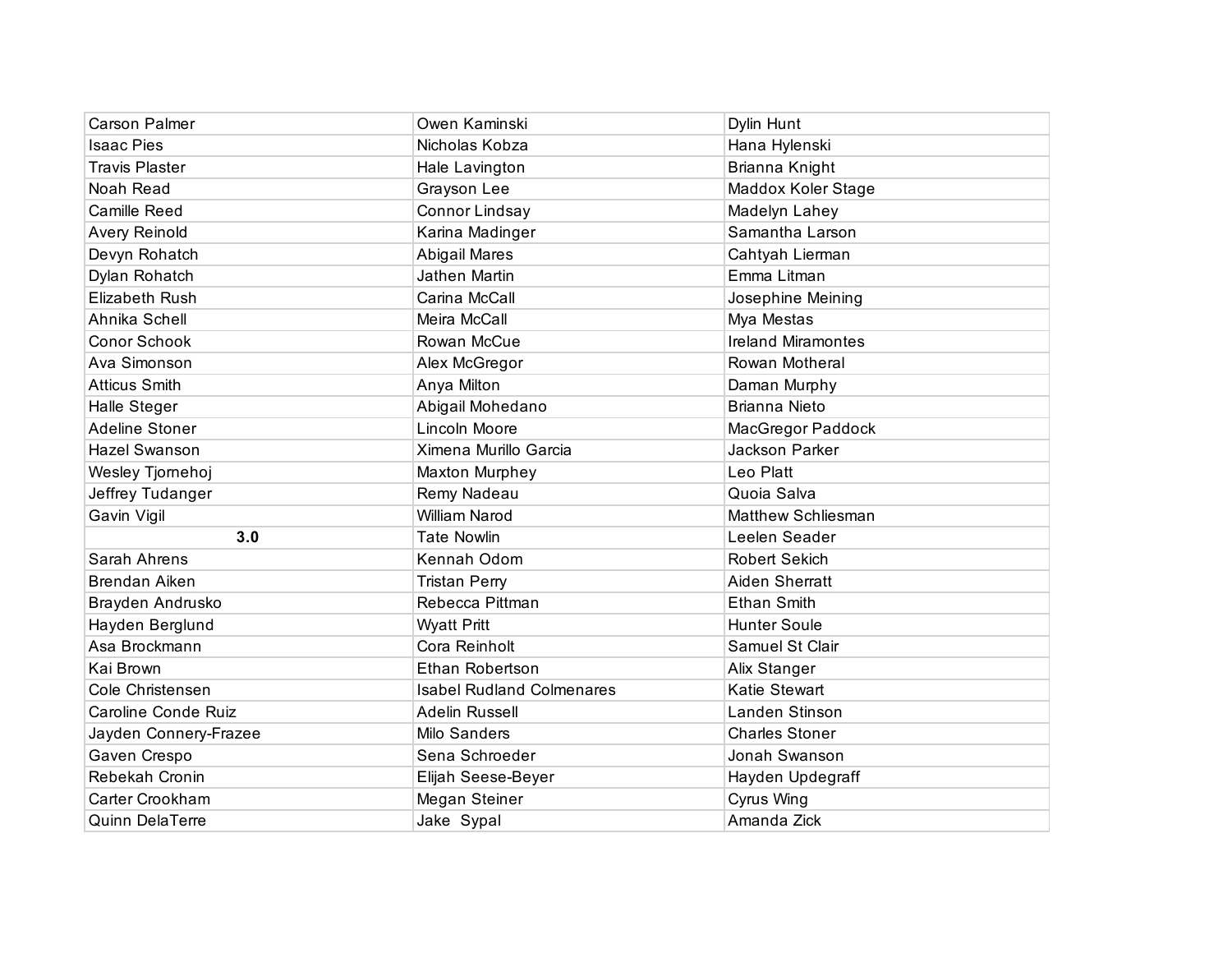| Drake Dickerson            | <b>Renee Thornhill</b> | <b>Matthew Zick</b>     |
|----------------------------|------------------------|-------------------------|
| Allyana Duggins            | Kayla Uemura           | 3.0                     |
| <b>Taylor Duggins</b>      | Jillian Updegraff      | Jack Achen              |
| <b>Mazie Ellis</b>         | McKenna Wallace        | Zenobya Adams           |
| Colman Fresquez            | Jonathan Welch         | <b>Kendall Baker</b>    |
| Kaleb Garcia Moreno        | Chloe Woolery          | <b>Destinee Beeler</b>  |
| Gabriella Grabow           | Peter Yoho             | <b>Graham Bernstein</b> |
| Faviola Henry              | 3.0                    | Rowen Braden            |
| Brayden Herrera            | <b>Brooks Anderson</b> | Kayleigh Bureau         |
| <b>William Hines</b>       | Nevaeh Avila           | <b>Aislin DeFries</b>   |
| Kenzie Hughes              | Nickolas Biddy         | <b>Talia DeFries</b>    |
| Lilja Knutsen              | Eli Bloemker           | <b>Isaiah DelaTerre</b> |
| Noah Lenz                  | <b>Cylas Cover</b>     | Quinn DoDero            |
| Lia Lindseth               | <b>Emily Crider</b>    | Jordan Dodge            |
| Madeleine Martin           | Freesia Davis          | Levi Epstein            |
| <b>Gracelyn Martinez</b>   | Josephine Etcheverry   | Joseph Foot             |
| James McCloy               | Layna Galloway         | Olivia Forrest-Stine    |
| Benjamin McLaren           | Makenzie Gaydos        | Jesse Gannon            |
| Leonard O'Boyle            | Andrew Geworsky        | Moira Gluvna            |
| Katheryn Ordaz Garcia      | Ever Gorton            | Kimberly Gomez-Arreola  |
| <b>Elliot Payne</b>        | Avienne Hem            | Jay Hernandez           |
| <b>Preston Peacock</b>     | Kallahan Henne         | Joshua Hopkins          |
| Adellei Pearce             | Malia Jiron            | Charlotte Johnson       |
| Alonso Perez-Flores        | Michel Juarez Crespo   | Connor Johnston         |
| Isaak Peterson Stephenson  | James Martin           | Seth Knapp              |
| <b>Townes Price</b>        | Maxwell McCain         | Kristina Lien           |
| Maurice Rivas-Olech        | <b>Brooke Mowry</b>    | Yezenia Luna            |
| Avery Rosen-Pyros          | <b>Spencer Nowell</b>  | Cooper Magley           |
| Evelynn Russell            | Kingston Peck          | Audrianna McVay         |
| Alexa Scalf                | <b>Andre Phillips</b>  | Natalia Mendoza         |
| David Sebaduka             | <b>Evelyn Pomeroy</b>  | Dorian Minette          |
| <b>Teshale Shaughnessy</b> | Andre Rayes            | James Nichols           |
| <b>Adam Smith</b>          | Jathziry Rico Martinez | Alex Olivas             |